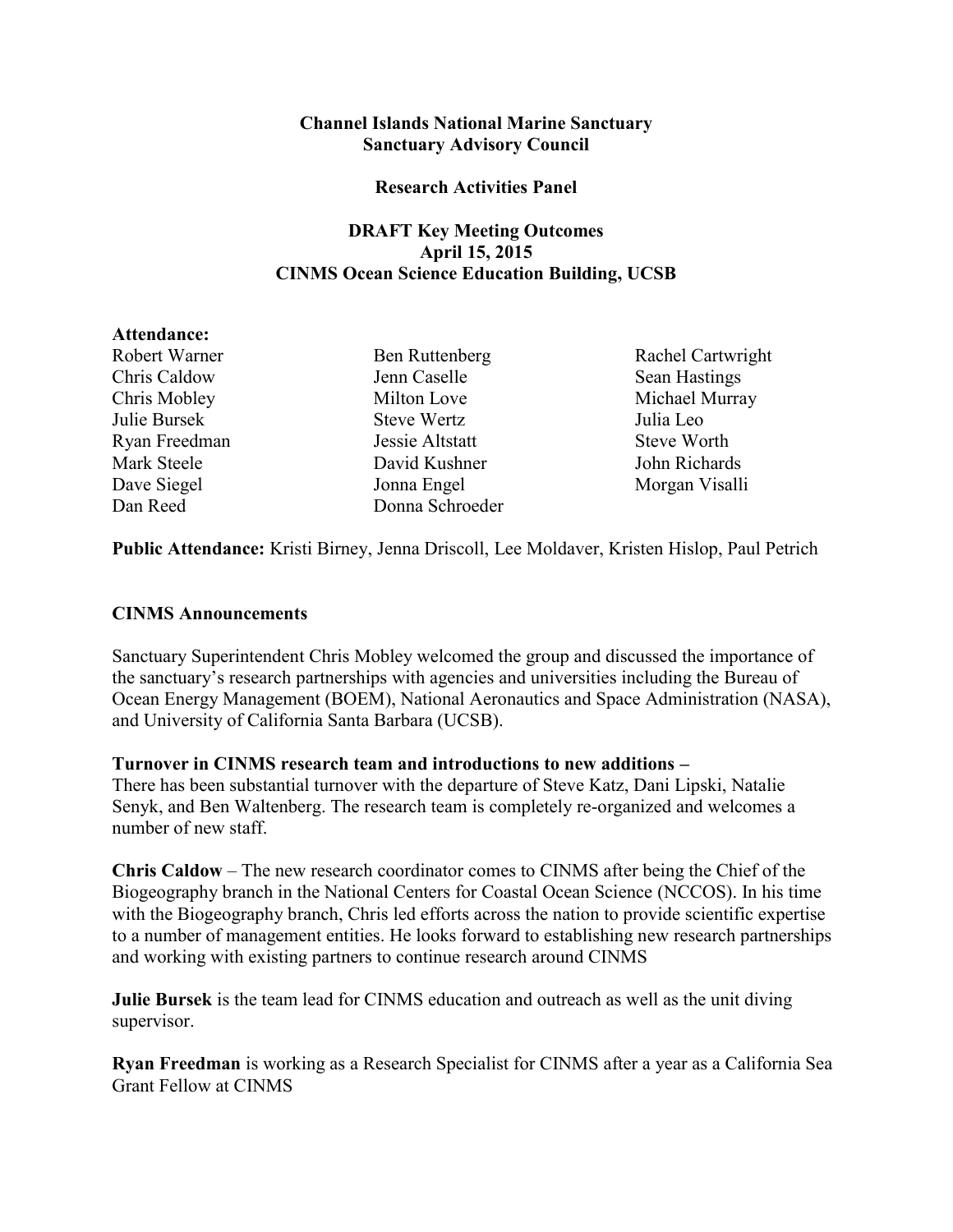#### **Libby Mackie** is CINMS' Vessel Operations Coordinator.

New RAP invitees include Ben Ruttenberg (Cal Poly), Cause Hanna and Rachel Cartwright (Cal State Channel Islands).

#### **Upcoming opportunities for RAP**

#### **Large Vessel Time**

 mapping efforts. There may also be some local opportunities aboard the NOAA ship OKEANOS Trust's R/V Nautilus in CINMS and the surrounding waters. Bob Ballard has an office at CINMS as well as a seat on the UCSB Board of Trustees. He will be active in raising money for CINMS recently had 10 operational days aboard NOAA Ship Bell M. Shimada for a research cruise focusing on the effects of ocean acidification on deep water coral as well as sanctuary EXPLORER. Additionally, there is potential for ocean exploration with the Ocean Exploration OCTOS.

#### **ONMS Leadership Team meeting in Santa Barbara this year**

It will occur the week of September 14 and a visit to OSEB/UCSB will likely be included in the agenda. A workshop on the Center of Excellence is planned along with presentations on emerging marine technologies.

#### **Shearwater/Sharkcat vessel allocation**

 Cruise purposes must fall within the sanctuary's mission. A number of projects have been Timing and mission relevance is important for cruises requesting time aboard sanctuary vessels. allocated sea days aboard CINMS' vessels this year. UCSB liability issues appear to be cleared with having students aboard the Shearwater. There have been 40 days allocated in 2015 for supported days at sea and some days are still open if researchers have funding to cover operational coasts. Next year researchers should apply for vessel support through the RFP process which occurs early in the year. For more vessel information, please contact Libby Mackie ([Elizabeth.mackie@noaa.gov](mailto:Elizabeth.mackie@noaa.gov)).

#### **Mechanisms for external funding of vessels**

 researchers as CINMS is also working with Cardinal Point Captains for vessel operations. CINMS has a new Memorandum of Agreement with UCSB, including \$130K in funds for a post-doc. Another new mechanism for moving money to cost-share vessel days is available to

#### **CINMS Research Program Prioritization**

**Sean Hastings** is the Resource Protection coordinator at CINMS and took time to explain the scientific information gaps needed by CINMS managers. His talk focused on two major concerns of managers: the risk of large whale mortality from ship strikes and the MPAs around the island. There is a large need for socio-economic research for these issues. CINMS is working with NCCOS and Bren to start to fill some of these socio-economic questions.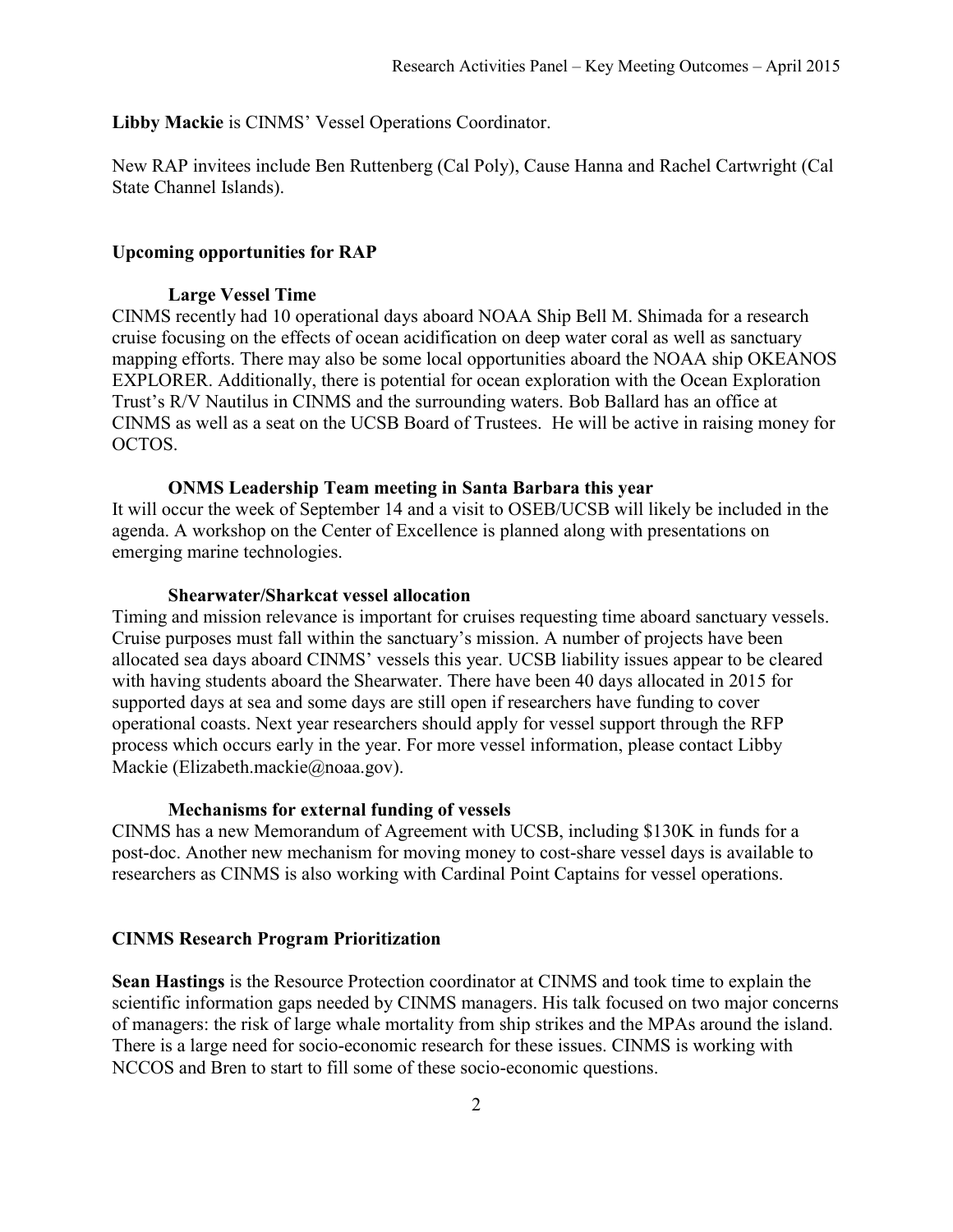Sean explained that anything that would violate sanctuary activities requires a permit (e.g., disturbance of the seabed, discharge, or flying below 1000 feet within the sanctuary). Sean coordinates with Brian Owens at CDFW and noted that activities in state reserve waters do not require a CINMS permit.

## **Research priorities**

 Chris Caldow discussed CINMS mapping efforts and shared the current priority map. He noted that the recent research cruise with NOAA ship Bell M. Shimada revealed an uncharted pinnacle research team aboard the Shimada used the Beagle ROV from Marine Applied Research & in sanctuary waters. Currently less than half of CINMS is mapped and one of the major goals of the CINMS research department is fill in the bathymetry gaps around the sanctuary. The Exploration (MARE) and also deployed temperature probes to be collected this summer, along with samples of *Lophelia pertusa* coral (collected live for experimentation) and sea fan samples for age and growth studies. Another focus of the research team will be building upon the telemetry array around the islands in collaboration with a number of research partners. Chris also mentioned the Sanctuary Integrated Monitoring Network website as a resource for the RAP, and clarified that the site is not currently designed to be used for data integration.

## **Research Activity Updates:**

**Ben Ruttenberg (Cal Poly)** reported that Cal Poly is working to build its marine program and he is interested in replicating some CINMS area projects up north. He works with Crow White, who is also a RAP member. Crow is currently involved in an assessment of Kellet's Whelk along the mainland and out at the islands.

 **Milton Love (UCSB)** reported that he is working with Doug McCauley (UCSB) on a Giant Sea to expand the program so that divers can report year-round. Doug and Milton will begin a small the behavior of crabs. No effects seen so far. Bass Project. The Great Giant Sea Bass Count began last summer, and Milton's group worked with the SeaSketch team using data collected from recreational divers. He has received funds from the Coastal Fund for undergrads to promote this program. He plans to work with SeaSketch pilot tagging project of Giant Sea Bass and is looking for possible data sources with landings or presence absence of the species. Milton is also working on a study comparing impacts from electrically charged and non-charged cables and how renewable energy power cables might alter

**Stephen Wertz** provided a handout with updates on CDFW activities and also reported that the department has been comparing the status of sea cucumbers in and outside the marine reserves. Biologists are concerned about the status of the sea cucumber fishery outside the reserves.

**Dave Siegel** reported that the Plumes and Blooms project, which he heads, has been renewed for three years, though the amount of funding has decreased each time the program is renewed. His group focuses on phytoplankton community structure and couples with the Marine Biodiversity Observing Network (MBON). He also reported on work assessing kelp forest cover using remote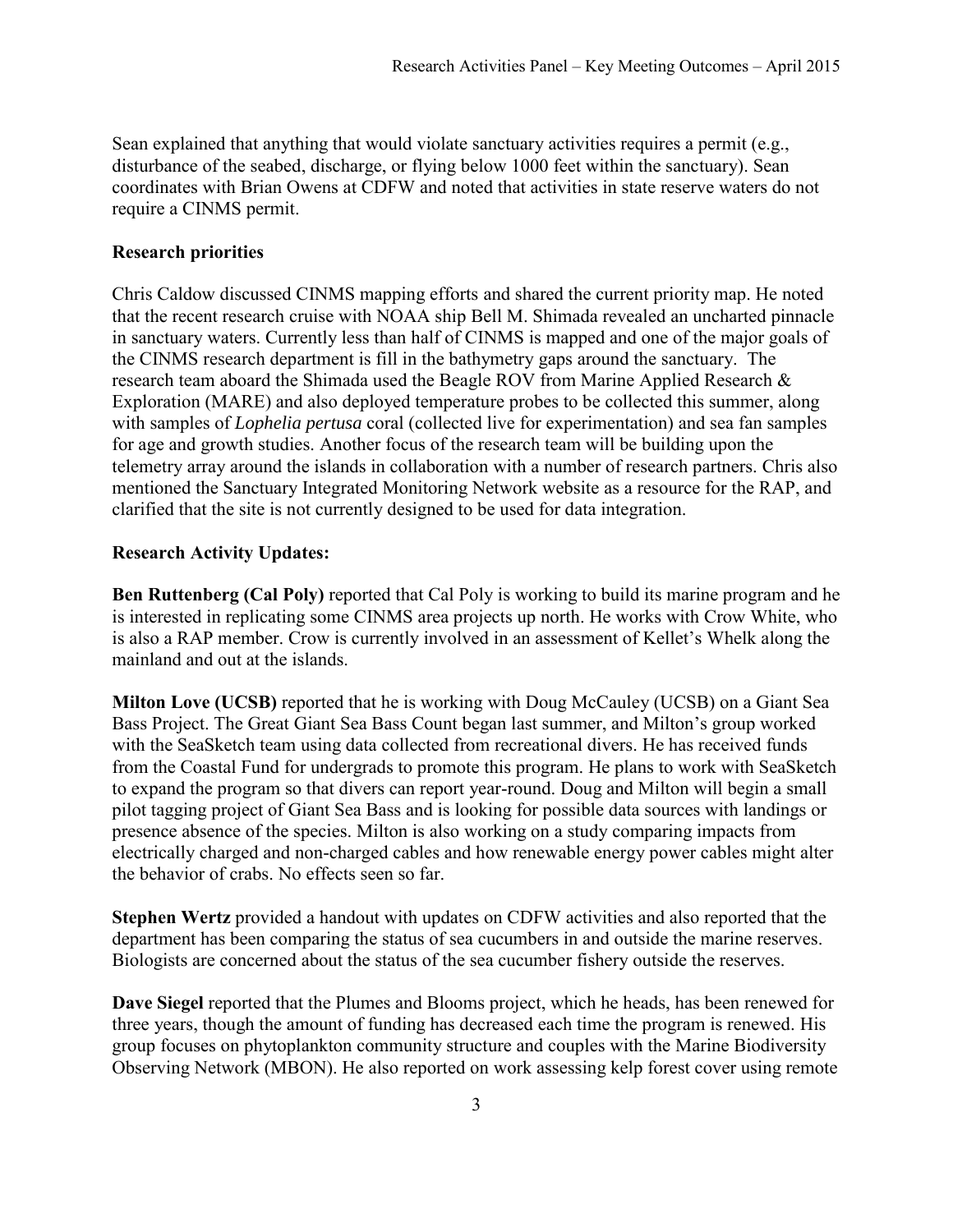sensing and ongoing hyperspectral imagery work. He is currently evaluating through 30m spatial resolution LANDSAT data.

**Jessie Altstatt (CINMS)** reported that she has been working to digitize files of Jack Engel, who retired last year. The data from Jack's monitoring now exist at the UCSB science library for those interested in the data from that work. In partnership with CINMS Jessie plans to continue that work with CINMS this summer along with an assessment of the extent of eelgrass beds around Anacapa. Jessie manages the CINMS LIMPETs program and is also writing a quality assurance plan for program participants.

 If past patterns repeat he predicts an upcoming increase of purple sea urchins at the islands associated with the sun star die-off. While black abalone have dramatically increased at some islands. He also noted the increasing amount of *Sargassum horneri* at the Islands – this species likely via shipping. Additionally, Dave noted the presence of likely one of the longest periods of **David Kushner (CINP)** reported that the Park is continuing kelp monitoring efforts and updated the group on changes to the intertidal program, including the likely addition of vertical transects. sites at Santa Cruz and San Nicolas Islands, their recovery has been much slower at the other Islands. NPS is seeing a moderate number of small sea stars during their intertidal trips to the was first noticed in Long Beach Harbor in 2003 and was likely introduced to the region most warm water at the islands and its potential to impact species presence there.

 Foundation (NSF) study on sex changing fish. Graduate students in his lab are working on a **Mark Steele (Cal State Northridge)** reported that he is working on a new National Science variety of projects including artificial reef studies, densities of green abalone at Catalina and the effects of *Sargassum horneri*.

 **Dan Reed (UCSB)** updated the group on MBON projects, including a genomics/molecular component funded by BOEM that looks at prokaryotes and eukaryotes. Dan is also working on a NSF-funded coastal research project that uses an autonomous glider and collects physiological and biological data. He will be speaking about LTER data at an upcoming Scripps workshop. Dan's group is also working on a Sea Grant project studying the ecological consequences and biotic resistance of *Sargassum horneri*. PhD student Lindsay Marks has a fellowship to focus on this work, and the lab received funding from National Marine Fisheries Service (NMFS) to test control measures (i.e., a super sucker machine). Dan also noted that giant kelp has disappeared at Catalina Island due to warm water.

 **Jenn Caselle (UCSB)** reported that PISCO has wrapped the field work for the South Coast MPA baseline and data integration is beginning. Results from the MPA monitoring will be featured in a special issue of Marine Ecology. Jenn and PISCO have also released a pamphlet on 10 years of subtidal monitoring around the Channel Islands, and the full results are in a manuscript currently submitted to *Scientific Reports*. Data show that a number of fishery targeted species are increasing both inside and outside the reserves. Invertebrates however are not showing the same level of recovery. PISCO has also been assisting CDFW on a number of projects including monitoring Sea Star die-off and Sea Cucumber populations. Jenn is also working with BRUVs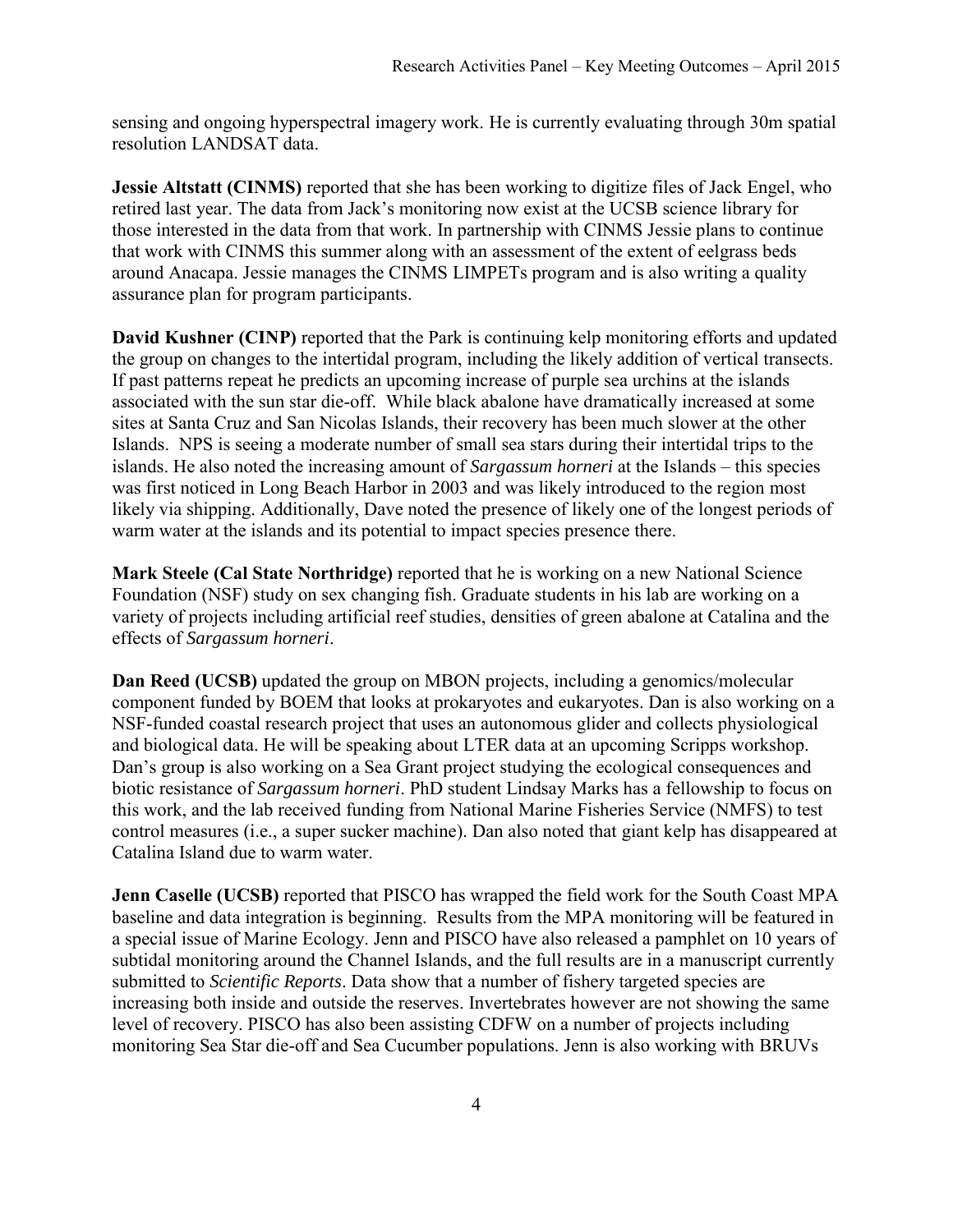(Baited Remote Underwater Vehicles) to assess their ability to measure populations. Jenn is also looking to develop species distribution models of different fish species around the island.

 **Jonna Engle (CCC)** reported that the Beacon kelp restoration project around Goleta Beach has been permitted and installation of the granite columns will begin soon. The reef ball project is not proposed for a permit. Also, the CCC received NOAA funds to assess the ecological effects of development on beach communities and these will now be used in future permit processes.

**Donna Schroeder (BOEM)** updated the panel on some of BOEM's priority research areas including digital elevation models, predictive modeling focused on seabirds and marine mammals, and seafloor mapping (noting that huge areas of the sanctuary have yet to be mapped). BOEM is also involved in a submerged landforms project with CINMS and CINP that will study underwater archaeology and could provide information on early human migration patterns. Donna added that the addition of social and economic interests/components could be useful for the RAP.

**Rachel Cartwright (Cal State Channel Islands)** introduced herself as a new member of the RAP. Although much of her research is based in Hawaii, she is very interested in more local projects. She studies marine mammal tissue samples from baleen whales and added that she recently used LIMPETS data in her biostatistics class. She is looking for connections to anyone with access to cetacean tissue for research purposes.

**Jenna Driscoll (Santa Barbara Channelkeeper)** reported that Channelkeeper wants to expand partnerships with the research community and has a boat that can visit the Channel Islands or Naples. The boat is about 30 feet and can go about 12 knots. The boat makes MPA watch trip every two weeks and currently visits the islands 1-2 times per year.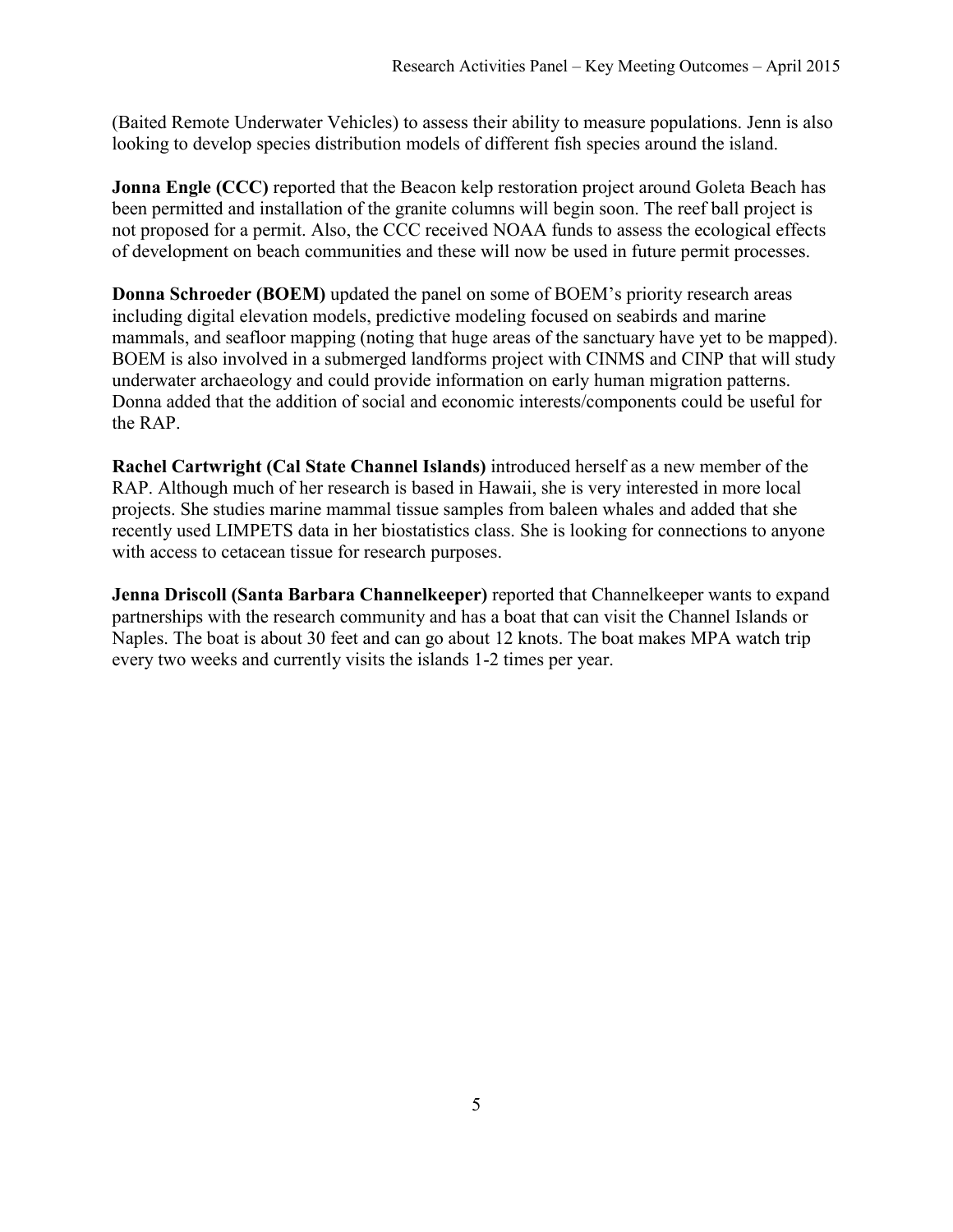## **Channel Islands National Marine Sanctuary Sanctuary Advisory Council**

# **Research Activities Panel**

## **DRAFT Key Meeting Outcomes April 2, 2013 Marine Science Research Building, UCSB**

## **Attendance:**

Robert Warner Steve Schroeter Steve Katz

Mark Steele Jenn Caselle Danielle Lipski Dave Siegel **Kevin Lafferty** Sean Hastings Steve Wertz David Kushner

Dan Reed Crow White Andrea Dransfield Jack Engle Libe Washburn Michael Murray

Public Attendance: Kristi Birney, Jim Marshall, Paul Petrich, Dan Robinette

## **CINMS Announcements**

- rest of the fiscal year. For the Office of National Marine Sanctuaries this is CINMS is that we will get our FY13 allocation soon, and the focus will be providing across NOAA and travel is extremely limited. • **Budget** - Congress passed a continuing resolution to fund the federal government for the approximately a flat budget but with a 5% sequestration cut, and other taxes that will take a few more percentage points off our budget. In addition, there is no PAC funding that has funded some construction and other large projects in the past. What this means for funding to cover absolute "must pay" items. In addition, there is a de facto hiring freeze
- our office to pursue a new career. • **Staffing update** –Natalie Senyk, CINMS Physical Scientist on our research staff, has left
- • **Vessels** We have currently planned for about 34 research days at sea on Shearwater and better idea of what that means for vessel operations for the rest of the year. This is a about 20 days on Sharkcat. When we get our budget sometime in April we should have a significant reduction from years past and therefore we were unable to support many of the over 200 days that were requested.
- be raised to complete exhibits. • **Ocean Science Education Building** - We are targeting a move-in date in May to occupy the administrative offices. The education wing will be a shell until about \$10 million can

## **Research Activity Updates:**

 reported that the Plumes and Blooms project has one more year of funding in place and the **Dave Siegel** reported that he is working on a project funded by NASA to look at climate variability. This project includes a detailed optical assessment of phytoplankton properties. Dave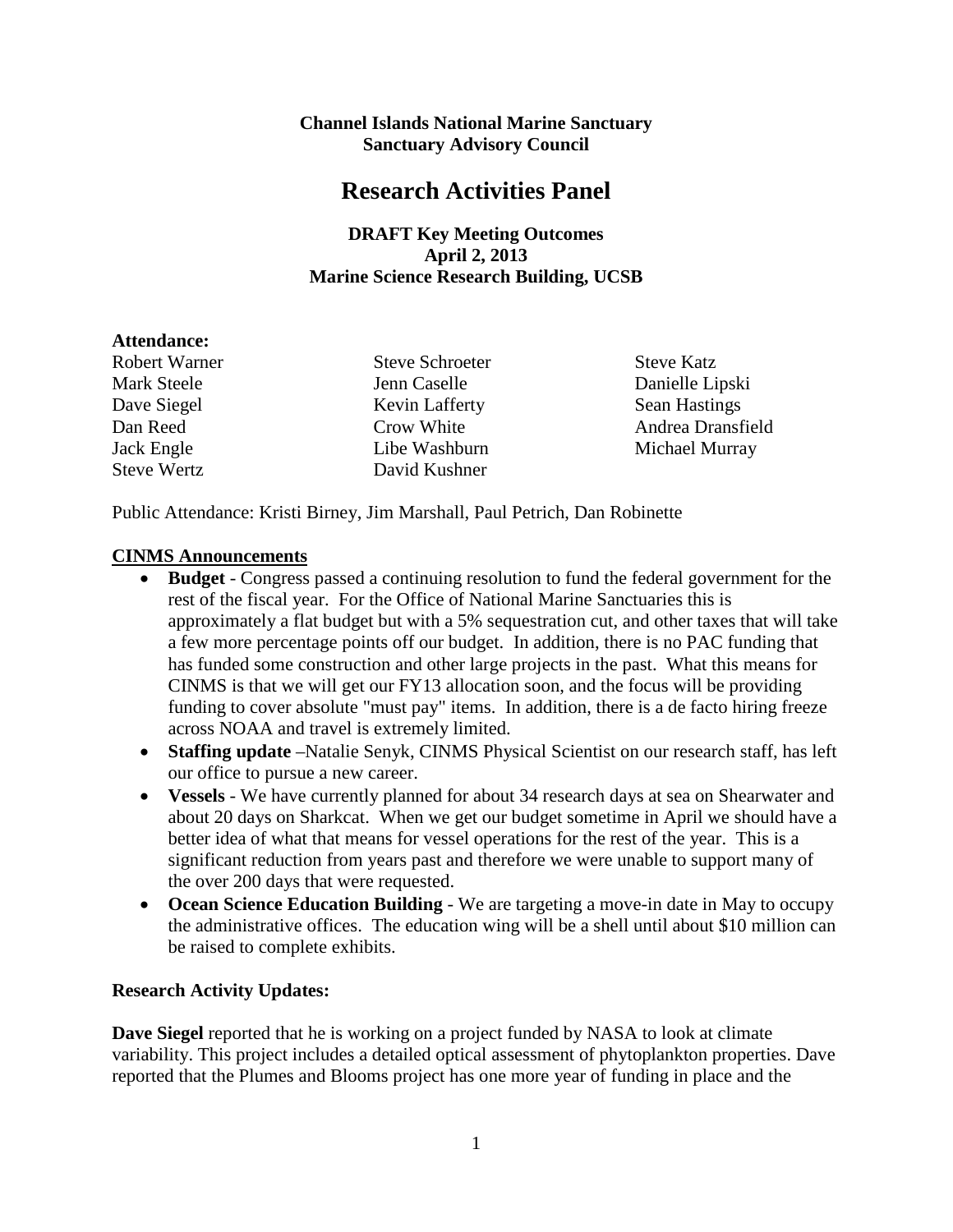budget for this work at NASA is good. Since 1996 Dave has been partnering with CINMS to help look at water quality, sediment work, toxic diatoms and domoic acid.

 **Sean Hastings** reported that along with David Kushner he is serving as a federal agency representative on the State Lobster Fishery Management Plan Advisory Committee. The group is in the early phases of developing a plan.

**Crow White** reported that he is working on an abalone project on San Miguel Island, and a Sea Grant funded project on offshore aquaculture in the southern CA bight.

**Libe Washburn** stated that he is working with Gretchen Hoffman's group. He is also looking at the effects of wind relaxation effects on circulation around islands. This is an NSF project to look at low frequency wave motions and to study the circulation patterns that develop when the winds weaken.

 Steve thinks the time series data may be useful in studying the effects of ocean acidification. **Steve Schroeter** reported that his main project around the islands and mainland is a time series of settlement, particularly sea urchins. There are stations along the mainland and Anacapa Island. Funding for this project is provided by California Department of Fish and Wildlife's proceeds from the landing tax for commercial sea urchin industry.

**Milton Love** announced that since last fall he has been working on a BOEM funded project related to potential effects of offshore renewable energy, specifically effects of cables on fish, lobsters, and other organisms. They are surveying hot and cold cables using scuba surveys and manned submersible. Milton reported that in deep water there seemed to be no difference but sea pens seemed to be numerous around hot cables. Published literature on this topic is limited but there have been some lab experiments.

 islands over the last few years. CDFW is working with the wet fish industry to conduct sardine times of year. Steve reported that they are in the second year of baseline monitoring for the south viewed on the Oceanspaces web site operated by Ocean Science Trust Monitoring Enterprise. expected to be a normal year for market squid. **Steve Wertz** reported that the California Department of Fish and Wildlife has completed quarterly surveys at Anacapa Island for sea cucumber density and size at maturity. Also, they continue to survey the BART modules for abalone settlement at park service kelp forest monitoring sites with David Kushner. Steve reported that pink and red abalone have been found in these recruitment modules, although there has been a decrease in recruitment abundance at the biomass surveys. They are conducting aerial surveys and groundtruthing on the water at different coast MLPA. Steve reported that MLPA monitoring information from the central coast can be For the south coast there are intertidal, subtidal, and seabird surveys on multiple islands from 12 different monitoring groups. Steve said that there was a peak abundance of larvae of market squid off Santa Cruz and Santa Barbara Islands in 2012 according to a processor survey. 2013 is

 backs. This year they are looking at goals, revising protocols to adapt to the changing times. Jack **Jack Engle** reported that Multi-Agency Rocky Intertidal Network (MARINe) just finishing a 3<sup>rd</sup> year of a 5 year funding cycle. There are over 200 sites on the west coast but there have been cut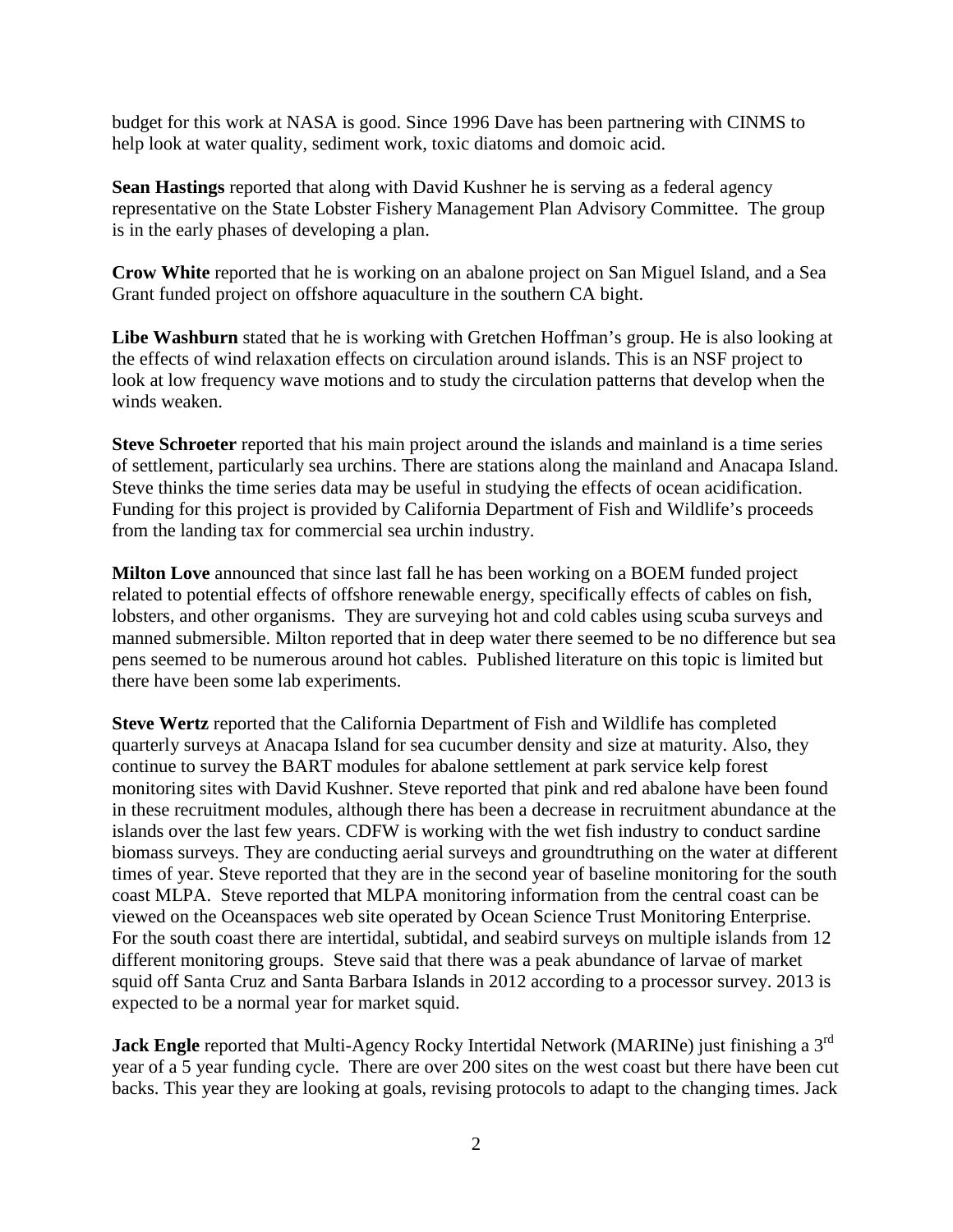reported that funding for his subtidal work from the Tatman Foundation is winding down and has habitat at Survey Rock. Another project monitoring soft-bottom sand and eelgrass habitat at just one more year of final funding. Jack will do virtually no field work this year and instead will concentrate on culminating projects and bringing it all together. This means the end of a 32 year data set of subtidal monitoring at Anacapa Island focusing on a sea urchin-dominated Frenchy's Cove since 1992 will also end. Jack reported that they have been monitoring invasive *Sargassum horneri* at the islands. It has now been found on Catalina, San Clemente, Santa Barbara, Anacapa, and Santa Cruz Islands. On the north side of Santa Cruz Island, it has expanded westward from Cavern Point to Orizaba Cove.

 if you have upcoming field work in the sanctuary to see if a permit is required. **Dani Lipski** announced that she has an ocean acidification research and monitoring inventory summary that was recently completed in response to recommendations made in the West Coast Sanctuaries Ocean Acidification Action Plan. Dani requested anyone to contact her if they have anything to add to the inventory. The intention is to understand what activities are occurring in and near sanctuaries and how sanctuaries can contribute or collaborate. Dani reported that a project to analyze opportunistic ROV surveys from the NOAA ship Okeanos Explorer shakedown cruise in 2011 is nearing completion and products will be available soon. Dani reminded researchers that she is the contact person for permits in the sanctuary and to contact her

**Dan Reed** announced that he is the Principal Investigator of the Long Term Ecological Research program in the SB Channel (LTER) which looks at ocean and land processes that structure local near shore systems. This program focuses on kelp, monitoring, experiments, modeling, and synthetic studies. By partnering with groups like Dave Seigel's lab, and others they have a data set of kelp biomass since 1984. All LTER data are publically available. Dan said that they also have a project funded by BOEM to look at both multiple data sets of kelp forest ecology and examine impacts and resilience. Dan reported that LTER just got re-funded for a third cycle of funding.

 position. The NPS Ocean and Coastal Resources had some funding for fine scale seafloor **David Kushner** reported that Channel Islands National Park continues kelp forest, intertidal, and beach monitoring. Because of sequestration cuts there continues to be a vacant sea bird biologist mapping looking at habitat and biological data. The areas attempted to be mapped were fifty meters on either side of some permanent transects. David mentioned he is a representative on the Lobster Advisory Committee.

 **Mark Steele** stated that he has grad students working on a fish ecology project around Catalina Island.

 conducted at Santa Cruz Island and at some sites on the mainland. They are conducting a census time series, he will look at PISCO data and oceanographic data. Dan said that they are in their **Dan Robinette** from PRBO reported on a MLPA funded seabird monitoring project he has of the seabird population and examining how seabirds are using habitat inside and outside reserves. They are also examining roost utilization, foraging rates, reproduction, and diet. The long term goal is to use seabirds as indicator species for ecosystem health. As he develops his second year of two year funding. Dan reported that PRBO is working with sanctuaries on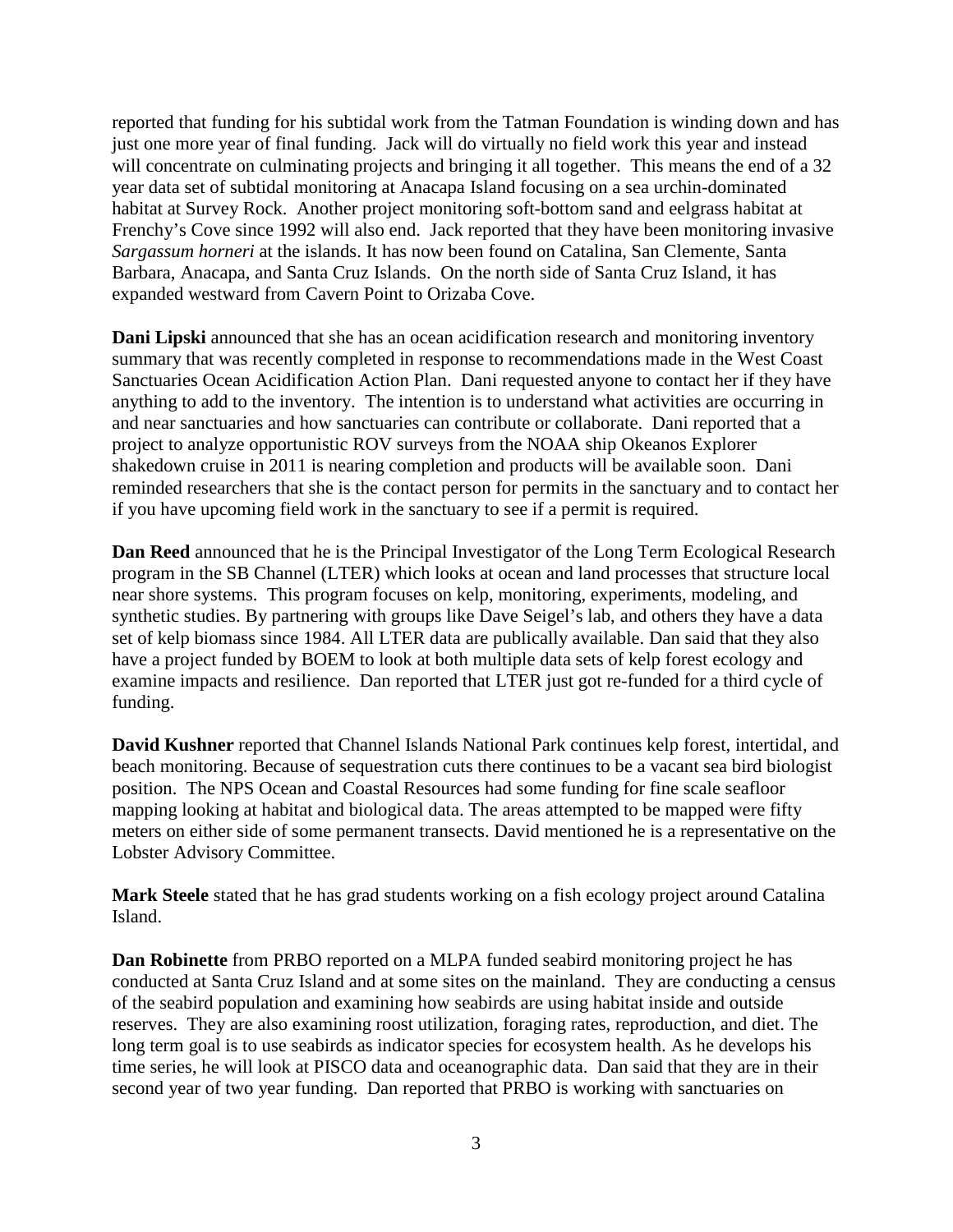another project called Whale Aware, a web based tool for managers to see when whales are in the area. Dan reported that in June PRBO will be called Point Blue.

 developing a habitat model for southern California. He is also looking at how wave energy **Kevin Lafferty** reported that he has been working on the black abalone rickettsial pathogen and they have not been able to keep the abalone in culture pathogen free. Kevin reported that hatcheries along the coast are discharging pathogens from their culture facilities and this is a large scale problem. They are looking for funding to explore this problem further, including how far the pathogen can be distributed. Kevin said that he is also monitoring sea otters and affects kelp forest communities.

Jenn Caselle reported that the PISCO monitoring program, which she runs, has been monitoring collection project that is over this year. Secondly, the recruitment settlement surveys and also unclear. The final project, this past summer, was a data collection period funded through modeling that the public can access and add to. Jenn reported that the R/V *Cormorant* is subtidal habitat at the islands since 1999. There are three main projects: community kelp forest monitoring surveys, which have recently included the southern CA MLPA baseline study, recruitment settlement, and oceanographic monitoring using current meters and temperature loggers. For the subtidal surveys, the recent funding has been for a two year baseline data invertebrate settlement surveys have been successful and have benefited from help and boat time from CDFW and the sanctuary. These projects have provided a good dataset on fish and other variables. Third, in partnership with the sanctuary, PISCO has maintained oceanographic instrumentation arrays including current meters and temperature loggers. The future of that is BOEM. This project used data collection and modeling to determine local fish stocks, focused mainly on rockfish. Jenn has also worked on a project to populate a dataset for ecosystem winterized at the dock, they have laid off the captain, and they are probably going to lose the boat which will affect several research programs at UCSB.

 quantitative estimates of stability, resilience, and the importance of species interactions vs. direct **Steve Katz** reported that he has been working on a paper for submission and has just finished statistics of sampling design for a textbook. Steve said that the work that he did with Megan McKenna on ocean acoustics and whale tagging work has resulted in two papers: one on acoustics in the channel, and one using the AIS data to make an assessment of the success of voluntary actions by mariners. Steve said that his work on a CAMEO grant has resulted in a few papers on assessments of community structure using time series analysis. This work provides environmental effects. Steve is working with a post-doc in Seattle who is doing an analysis of moments of change using a regression technique. Steve announced that the website Hydra that houses the data on tagged fish movements, including the data from receivers in CINMS, has launched a new version.

## **Marine Reserves Progress Report Discussion:**

 there was a the 5 year mark, there has been interest from some RAP and SAC members in Bob Warner stated that the 10 year anniversary of the state reserves at Channel Islands is in 2013 and although there is not a requirement from the Fish and Game Commission for a report as reporting on progress to date. Bob opened the item up for discussion about whether marine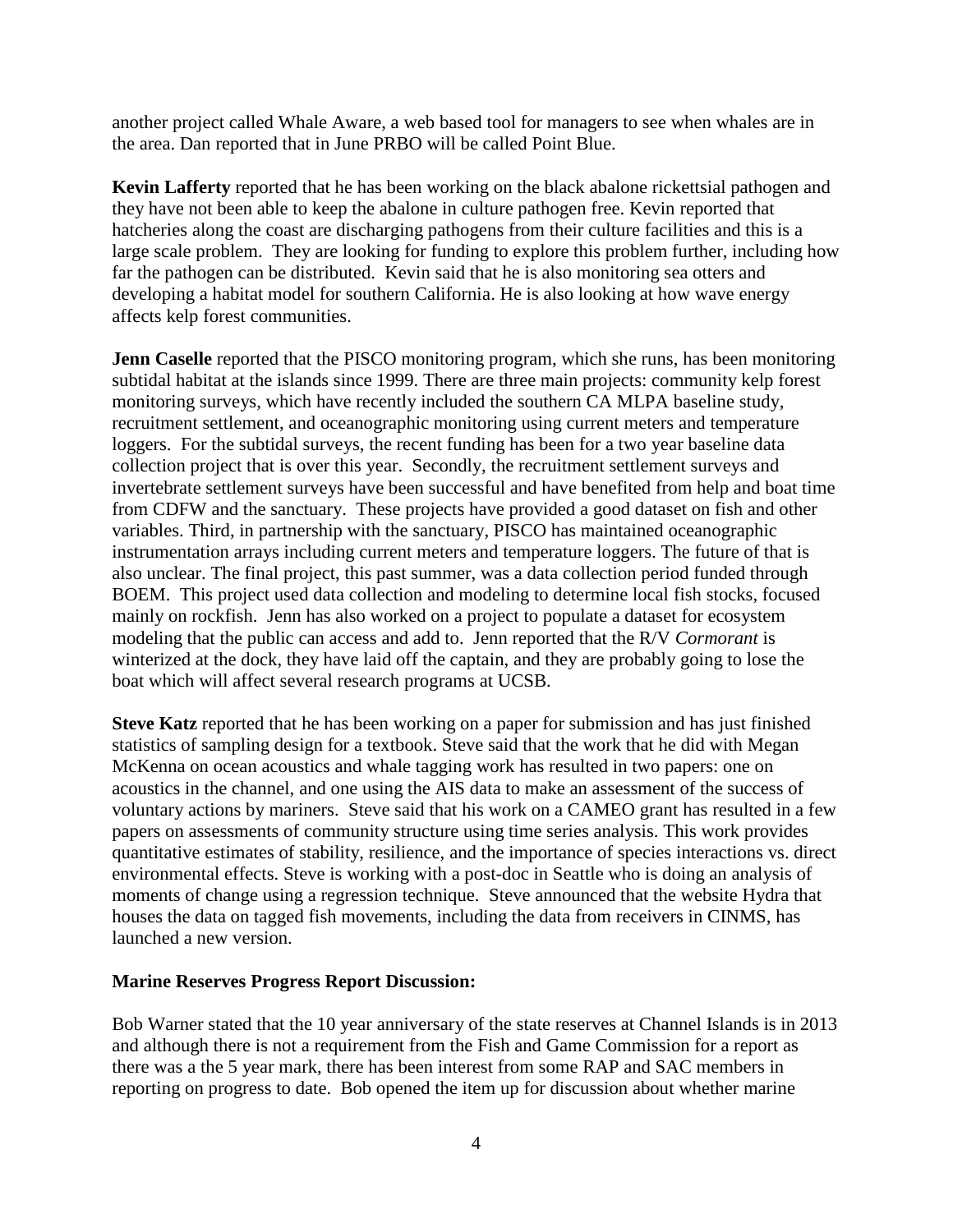what is expected from agencies and the community. Issues discussed included whether there is dwindling number of research programs that address marine reserve effectiveness at the islands. comprehensive report or symposium. The RAP decided to present these questions and options to reserves research should be reported and in what venue or format. The group had a healthy discussion about the range of options, from a presentation to the public to a symposium, and any expectation for information to be presented, the possibility of the Channel Islands to be included in the 5 year South Coast MLPA report, what resources and lead time would be needed for a robust review, the variety of audiences that would be interested, and the limited and The RAP evaluated two options: presentations by scientists at SAC meetings, and a larger the SAC at the May  $17<sup>th</sup>$  2013 meeting. Bob Warner will draft the questions, circulate them for review by the RAP, and address the SAC. The goal is to seek input from agencies and constituents on their interest and possible resources for a larger review.

#### **Public Comment:**

 Council taking over for Linda Krop who served for many years. Kristi Birney announced that she is the new Conservation Member on the Sanctuary Advisory

Paul Petrich stated that he would appreciate any new information about marine reserves. He gives many talks to the public and always incorporates messages about marine reserves. He said the public is very interested in this kind of information and if there is any new information, he would like to see it made available.

#### **National Condition Report:**

Steve Katz provided a presentation on the National Condition Report. Steve reminded the RAP that some members provided information for the Channel Islands condition report and the RAP also provided a review of the condition report several years ago. Steve explained that all 14 sites of the National Marine Sanctuary System have completed their condition report and the Office of National Marine Sanctuaries headquarters staff has compiled all the condition reports across the country into one executive-level report called the "National Condition Report". Steve provided a summary of this national report, which is in draft form. Steve pointed out that some of the criticisms that the RAP provided for the Channel Islands report are not addressed in the national report, such as acknowledging the types of information used to determine ratings and the lack of a comprehensive monitoring program. Steve suggested that the RAP could provide comments to the report authors. The RAP discussed the national condition report, the purpose and audience of the report, and concerns about how it might be used. The RAP decided that Bob Warner would draft a letter to circulate to RAP members and then present to the SAC on May  $17<sup>th</sup>$  2013.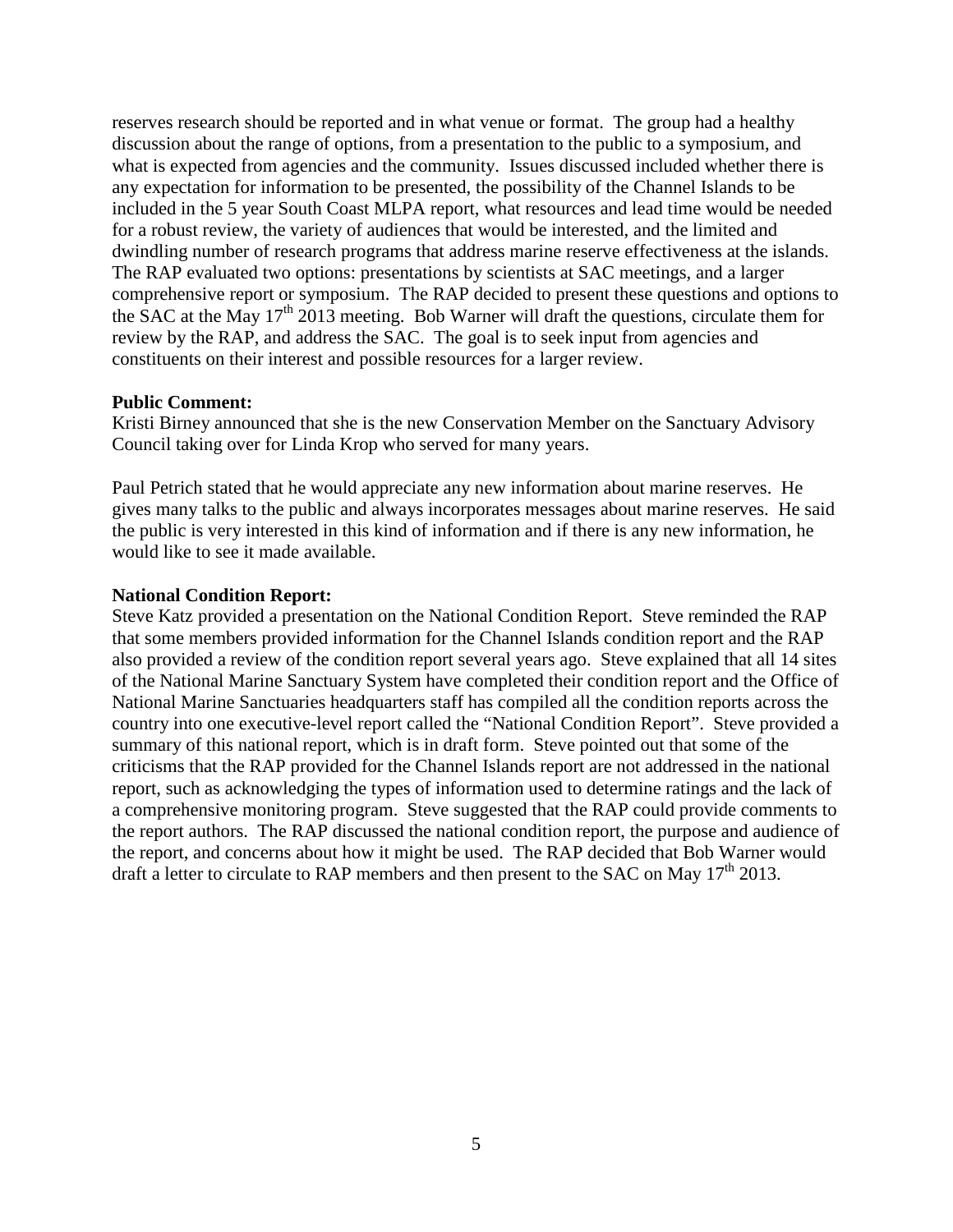## **Channel Islands National Marine Sanctuary Sanctuary Advisory Council**

## **Research Activities Panel**

## **FINAL Key Meeting Outcomes March 2, 2012 Marine Science Institute, UCSB**

#### **Attendance:**

Dave Siegel Kevin Lafferty Steve Katz Chris Mobley Jonna Engel Mark Steele Dani Lipski Jenn Caselle Dan Reed Sara Hutto

Dani Lipski

Robert Warner Kristi Birney David Kushner Michael Murray

Public attendance: Jim Marshall, Armand Kuris, Darcy Bradley.

## **CINMS Announcements:**

 with this. Chris also spoke about the increase in illegal panga activity around the islands and Chris Mobley announced that the move-in date for the Channel Islands National Marine Sanctuary (CINMS) staff office on UCSB campus is now expected to be summer 2012. Chris reported that the sanctuary program continues to be faced with a very tight budget. Both Chris and Steve Katz discussed Shearwater use and funding. Chris reported that CINMS is working with procurement staff at UCSB to develop ways to transfer research funds for vessel use and they will continue to explore alternative pathways such as using the sanctuary foundation to help urged everyone to keep a sharp look out for this activity when conducting research. Sanctuary staff are working with enforcement partners on the issue and will provide updates to the RAP and recommendations to boaters.

## **Research Activity Updates**

**Dave Siegel** is continuing his work on the Plumes and Blooms project to understand ocean color variability and is providing support for the time series sampling of harmful algal blooms (the funding for which, provided by NSF, is up in August). Dave also asked members to consider areas for stable platforms in deep water for instrumentation used by NOAA satellites. Dave described a current project with Rachel Simons and Bruce Kendall on the mesoscale connectivity of larval stages across the Southern California Bight. Dave also mentioned the LTER glider that collects and transmits data in real time; it looks like a yellow torpedo and communicates with satellites via radio antenna.

**Jenn Caselle** reported that PISCO is getting smaller every year, with some monitoring programs continuing through 2012: community surveys in kelp forests to evaluate MPAs, fish larval recruitment, and physical oceanography modeling. Jenn is working on two manuscripts: hot spots for recruitment in the Channel Islands and the importance of monitoring recruitment to evaluate changes in MPAs. Jenn described a new project that is funded by BOEM to better understand fish-habitat relationships for stock assessment by using benthic habitat maps and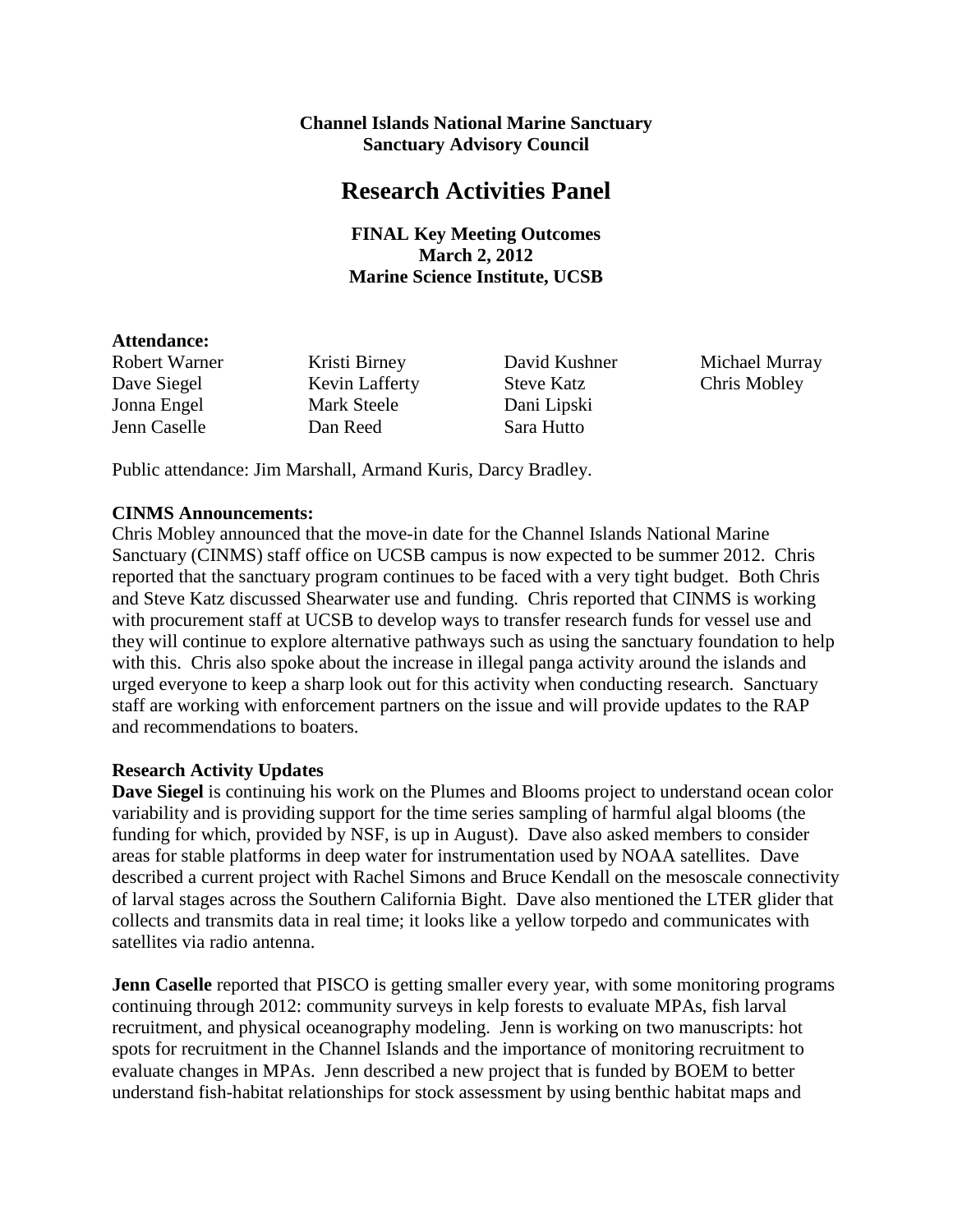year review in 2013 of the Channel Island MPAs using the data that is already collected. Various members offered comments that the state has no plans for a review, and that perhaps a cucumbers, for example). Bob Warner agreed that it would be good for the RAP to continue to discuss how they could support a 10-year review. predictive modeling. Jenn also proposed that the RAP discuss the option for conducting a 10 workshop should be developed to discuss conducting a full synthesis with funding through a multi-agency project. David Kushner indicated that some data analysis has already occurred (sea

 project. Kevin also discussed a project by a Lenihan student on the exposure of wild black **Kevin Lafferty** is working on food web software modeling with Mark Carr on the CAMEO abalone to pathogens found in the outflow from an abalone farm. Kevin is looking for funds to explore how far these pathogens may travel. Other projects include producing data papers from the kelp forest monitoring database at the northern Channel Islands and San Nicholas (funded by BOEM) and sea otter monitoring at Gaviota.

 ecosystems. SBC LTER is also managing Steve Schroeters's larval settlement work with 3 sites **Dan Reed** just submitted the proposal for the third round of the Santa Barbara Coastal (SBC) LTER monitoring funded by NSF. Funding comes in 6-year increments and has been provided for twelve years so far. The focus of this work is land-shore processes and the impact on kelp in Santa Barbara and 1 at Anacapa. With NASA and NSF funding SBC LTER is using LANDSAT to get surface biomass of kelp. The kelp imaging has been ongoing since 1984. A new satellite will be launched in January 2013. Dave Siegel and Dan hope to secure funding to modify methods and calibration.

**Jonna Engel** received a grant to investigate the ecological value of beaches. The coastal commission receives many project proposals that would impact beaches so this funding will allow for the development of a model to determine their ecological value in order to mitigate for these projects. She is working with a coastal engineer and will be contracting ecologists and economists.

**Kristi Birney** is partnering with the sanctuary to host a Bren group project investigating private boat use of the Channel Islands using data from former CINMS Socioeconomic Coordinator Chris LaFranchi. She also described the current EDC project of investigating the impacts of wind and wave energy and producing a report to evaluate these impacts and existing regulations and policy. Kristi is looking for information on all aspects of ocean energy from technology to impacts and asked the RAP members to contact her if they have information or know of a good contact for this.

**Mark Steele** reported that his work is mainly along the coast and at Catalina but not currently within Channel Islands National Marine Sanctuary.

**David Kushner** reported for Dan Richards and Stephen Whitaker on current Channel Islands National Park intertidal monitoring trends including rockweed declines and black abalone population changes on the Channel Islands. The monitoring shows that San Nicholas and Santa Cruz have recent increases in black abalone. David also reported that their spring sampling is hampered by not receiving Shearwater days this year. David is working on a paper that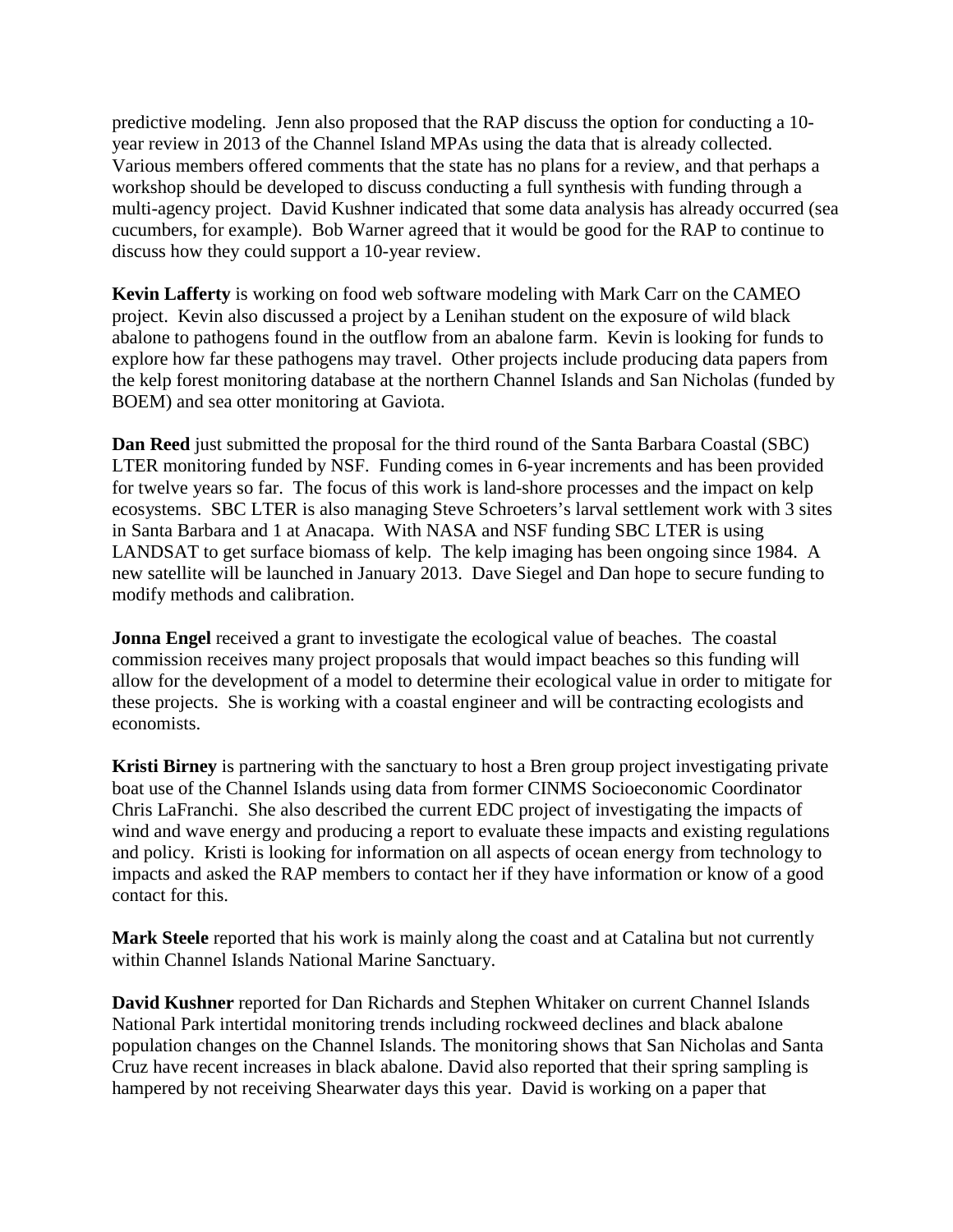divers for kelp forest monitoring and that two pH loggers were recently installed at the park pier addresses the abalone populations on San Nicholas and the presence of a virus that inhibits expression of a deadly pathogen. David also reported that NPS will be hiring four scientific and at Prisoner's Cove. He also mentioned that the Channel Islands Symposium call for abstracts will be released soon. The symposium will be held October 23-25, 2012.

**Steve Katz** discussed current research projects including: the impact the recession had on ocean noise in the channel, high-res mapping of the Santa Cruz Basin and south of Santa Rosa and San Miguel by the NOAA ship Okeanos Explorer, time-series analysis of wind patterns and climate models, AIS tracking and whale distribution and a funding proposal to develop a science plan for coordinating deep sea coral activities. He also discussed current partnerships and papers in review.

 NOAA aircraft (Twin Otter), so surveys are very limited in the last year and will be this year. access to the sea range, aircraft availability and weather. Natalie continues to work on the Dani Lipski reported for **Natalie Senyk** that the Sanctuary Aerial Monitoring Spatial Analysis Program (SAMSAP) is suffering from limited funds and availability of contract aircraft and no However, Natalie is working on publishing data and creating products. Also, Natalie has worked on revising the SAMSAP software which is now being used in other sanctuaries around the country. Natalie is still working with the Navy on survey flights to help Navy understand shipping patterns in their range but they have been very limited because of the unavailability of Automated Information System project to track shipping patterns, and she continues to work on tracking whale sightings through the marine mammal sightings of the volunteers.

**Dani Lipski** reported that in addition to many coordination activities and some field work she is involved in the planning process for the  $3<sup>rd</sup>$  year of a 3 year internal NOAA funding process for deep sea coral field work on the west coast. Dani reported they are in the process of developing the west coast deep sea coral science plan for 2012 so we may see some more work in southern CA. Dani reported that they hope to complete an analysis of the ROV images from the Okeanos Explorer opportunistic cruise in 2011.

## **Public Comment**

- research inside state MPAs. - Armand Kuris, disease ecologist at UCSB, requested that the Research Activities Panel support streamlining the California Department of Fish and Game scientific collecting permitting process for research and teaching in the MPAs. With a lead time of 6 months, current permitting prohibits many undergraduate and visiting scientists from conducting
- Jim Marshall is an urchin diver and former SAC member; he requests that the RAP reexamine the recommendations that they made about post-hoc stratified sampling for abalone from 5-6 years ago.

## **CINMS Advisory Council Marine Reserves Research Speaker Series**

Dani reported that the Sanctuary Advisory Council consistently ranks learning about marine reserve research highly in their annual work plan and to facilitate this, the Executive Committee of the council suggested inviting scientists conducting MPA research to speak at SAC meetings throughout the year. On behalf of the Executive Committee Dani requested suggestions for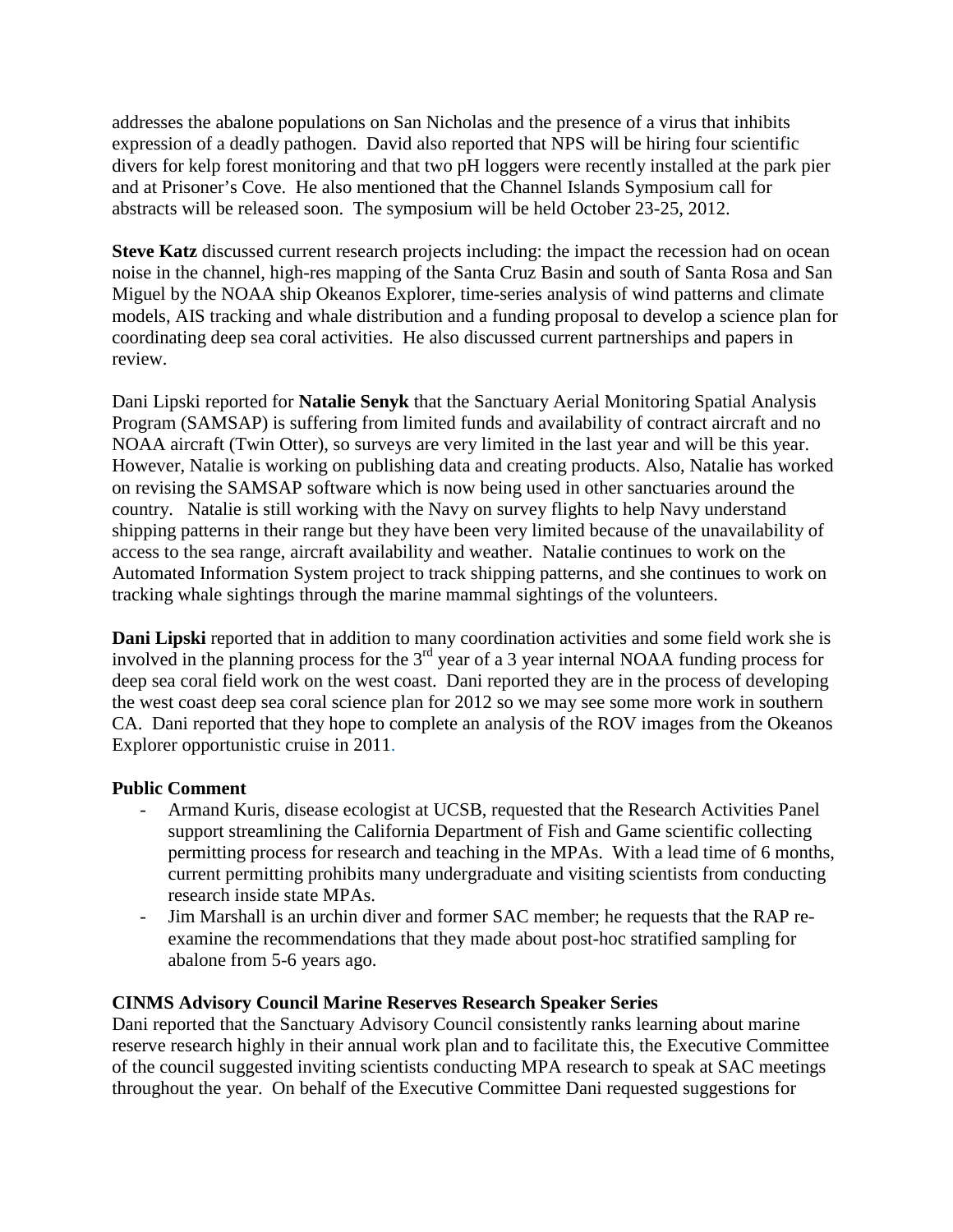SAC meetings for the remainder of 2012 are: speakers and invited anyone interested to present their work at a SAC meeting in 2012. The

- o Friday March 16, 2012 (Ventura)
- o Friday May 18, 2012 (Santa Barbara)
- o Friday July 20, 2012 (Ventura)
- o Friday September 21, 2012 (Santa Barbara)
- o Friday November 16, 2012 (Ventura)

If you are interested in speaking to the SAC, please contact Dani.

## **CINMS Research Program Prioritization**

 capacity, expertise, ability to make a unique contribution, risk). Steve described the steps in the identified as climate change and human dimensions and the lowest were invasive species and overall the RAP was pleased by the effort that went into this analysis. The RAP discussed how project and research efforts of CINMS. The RAP continued discussion of funding sources and Steve Katz presented to the RAP the process by which CINMS research staff has prioritized research needs. He described factors that influence the particular need (e.g., mandates, information gaps, community support) and factors that limit the ability to address needs (e.g., ranking process and the outcomes. Steve reported that the highest priority research needs were historical ecology. RAP members discussed the methods and merit of this prioritization, but they could help support this effort and decided to draft a letter of support for the prioritization limitations to address all research needs. Dr. Warner concluded this discussion with a plan to put together a letter of approval and support of this research prioritization to be shared with all RAP members.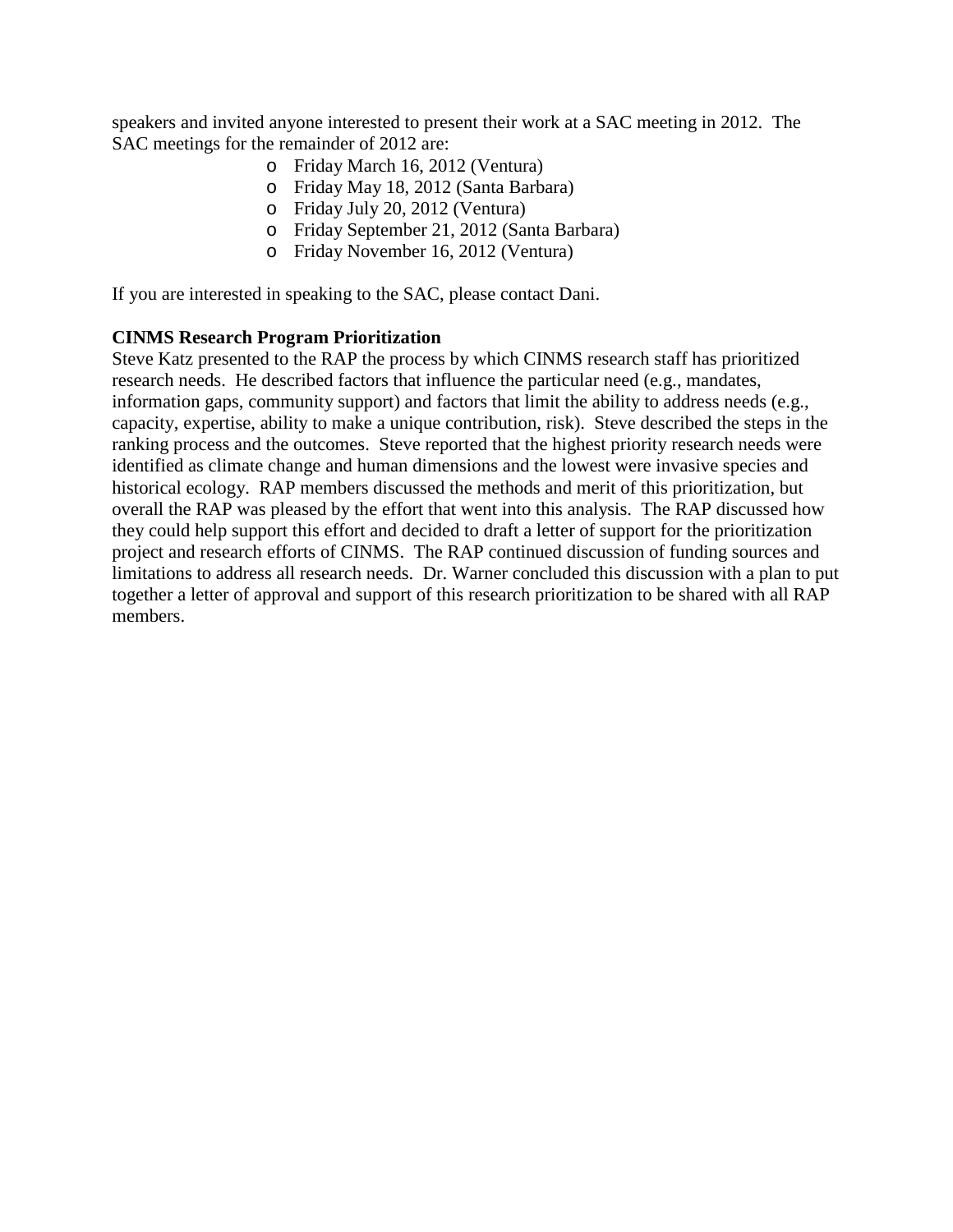## **Channel Islands National Marine Sanctuary Sanctuary Advisory Council**

## **Research Activities Panel**

## **DRAFT Key Meeting Outcomes February 11, 2011 Marine Science Institute, UCSB**

#### **Attendance:**

Donna Schroeder Jack Engle Chris Mobley Carol Blanchette Michael Sheehy Mike Murray David Kushner Dave Siegel Kristen Hislop Dan Richards Greg Helms Jenn Caselle Steve Katz

Mark Steele Merit McCrea Dani Lipski

Approximately four members of the public were in attendance.

#### **CINMS Announcements:**

 collaboration in the future, both between users and by benefiting from volunteers. Chris also spoke about Chris Mobley spoke about the Sanctuary budget, noting a 10 percent budget decrease, which will cause a decrease in *Shearwater* days at sea. Chris stressed the importance of creative approaches and the new building, and potential for undergraduate and graduate volunteers as docents in the outreach center, and the potential for collaboration with researchers and staff.

## **Research Activity Updates:**

 **Mark Steele** reported that his research is mainly at Catalina, not in the sanctuary. Some of his work, however, is along the mainland coast looking at how artificial reefs sustain kelp.

 (BOEMRE) recently approved another five year contract for the Multi Agency Rocky Intertidal Network eelgrass. Jack will continue his intertidal research along the coasts. Although some sites are struggling for support, there are some new sites added in areas designated as new MPAs or ASBSs. **Jack Engle** reported that the Bureau of Ocean Energy, Management, Regulation, and Enforcment (MARINe). Jack reported he is receiving reduced funding from the Tatman Foundation for subtidal work. In 2011, a total of 18 days of subtidal field work are planned. He will be continuing subtidal monitoring at Survey Rock at Anacapa (a 29 year dataset), subtidal surveys for fish, abalone*, Sargassum horneri*, and

**Merit McCrea** reported he is working with the Love lab, surveying offshore pinnacles to look at young of the year recruitment through fish counts (time counts on transects).

**Steve Katz** reported that planning for future projects is limited because of uncertainty in the budget. His ongoing projects include: blue whale behavioral and ecological response to shipping (using tags); nutrient subsidies at sea lion rookery and how it is being incorporated into the water column; climate nutrient interaction; water quality; partnering with PISCO to maintain moorings with temperature. Steve is also working on a project that involves tagging fish for movement profiles. Steve is writing a paper looking at MPA effects at different trophic levels, and how to get protection for all trophic levels. Steve is also collaborating with Lee Hanna on LTER.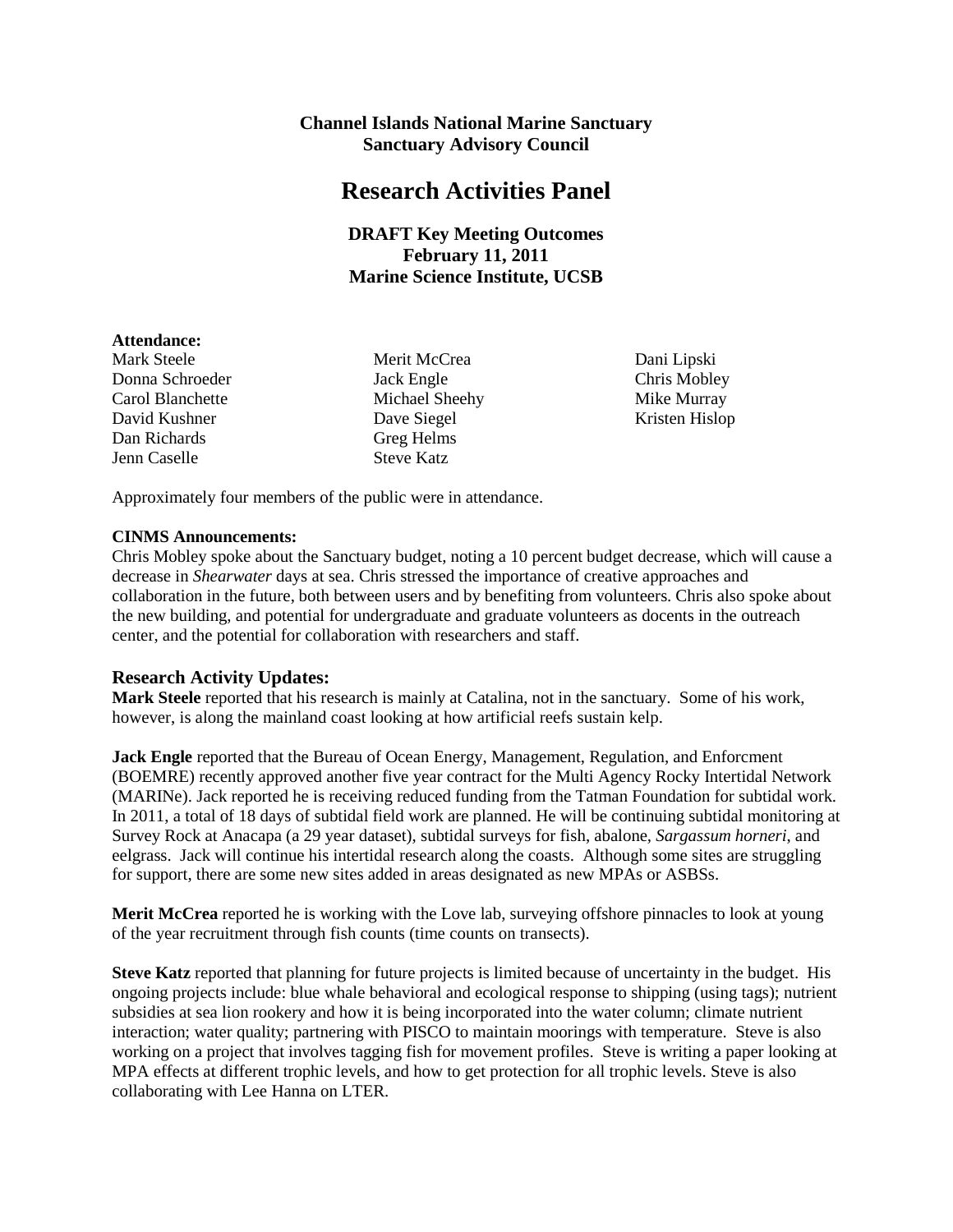**Dani Lipski** reported that she is currently working on planning and coordination of the NOAA Coral Reef Conservation Program's (CRCP) funding for deep sea coral research on the west coast. In 2010, CINMS was involved in a cruise on *McArthur II* to look at deep sea corals in the Footprint Marine Reserve at Anacapa Island. This research included ROV and AUV surveys for corals and water sampling. There are two more years of funding from CRCP but in 2011 the activities will not take place in CINMS.

 surveys are used to determine distribution of whales in the sea range. Also, the Southwest Fisheries Science Center is working with Ben Waltenberger and Natalie to update SAMSAP software so it can be used on various platforms and missions. The NOAA Twin Otter will be available in 2011 for California sanctuaries for about 115 hours. SAMSAP surveys are still ongoing to look at vessel use of the sanctuary but are less frequent than in previous years because of a limited ability to fund contract aircraft time. **Dani for Natalie Senyk:** Natalie provided an update on the aerial survey program at CINMS. CINMS staff described the various partnerships we have for aerial surveys because they no longer have their own aircraft. CINMS is able to work on Navy, Coast Guard, and contract aircraft. Recently, CINMS has been partnering with the Navy to address concerns of both agencies, with flights every couple of weeks. These

**Dave Siegel** reported that funding for Plumes and Blooms, a project in place since 1996, was renewed by NASA. The research provides optical data sets and full hydrographic surveys. Because the *Shearwater*  availability has changed, Dave has been working on a smaller boat which presents challenges. Dave reported on work mapping kelp biomass with Landsat. Dave also reported on an underwater glider he has acquired to sample oceanographic conditions.

 they are hoping to continue monitoring of eelgrass beds at the islands. **Mike Sheehy** reported that Santa Barbara Channelkeeper has begun watershed monitoring in Carpinteria, Ventura River, and Goleta to document rain events. Eelgrass surveys are occurring on the mainland, and

 Funding will continue for ongoing subtidal monitoring, specifically to monitor MPAs. It looks as though monitoring has expanded in the last couple years, adding invertebrate collections (commercially important crabs and urchins), and fish recruitment is in the  $11<sup>th</sup>$  year and has resulted in two recent papers. Jenn noted that 2010 was a good year for rockfish recruitment. **Jenn Caselle** reported that PISCO's funding has been dramatically reduced, with more "strings" attached. PISCO will have funding through 2011, and will be looking for new funding opportunities after that. In the summer of 2011 she will be able to continue northern Channel Islands monitoring. Recruitment However, funding for recruitment research has been cut. PISCO and CINMS are partnering on oceanographic data collection on moorings at the islands but funding for the data processing is at risk.

 intertidal there is emphasis on revamping databases, catching up on reports, handbook revision, and including movement, survival, and recruitment modules for black abalone (hope for more input for **Dan Richards** announced that the park seabird monitoring program is hiring a biologist with funding from the Montrose program. They are conducting sandy beach monitoring once a year at Santa Rosa Island (sand crabs, beach hoppers), and would like more information on Pismo clams. In the rocky continuation of regular monitoring in the fall. Funding is coming from NMFS for black abalone work, current settlement). The marine program has grown in the National Park Service over the last couple of years, with emphasis on climate change, discussion on coordination, and setting up pH monitoring.

 ongoing with four options on the table. Decision making has been put on hold until a new risk group also discussed where abalone recovery has been observed. **Ian Tanaguchi** reported on the progress on a San Miguel Islands red abalone fishery. The process is still assessment model can be developed. Ian described some of the process and research that has been done in the past including withering foot studies and translocation or outplanting studies for some species. The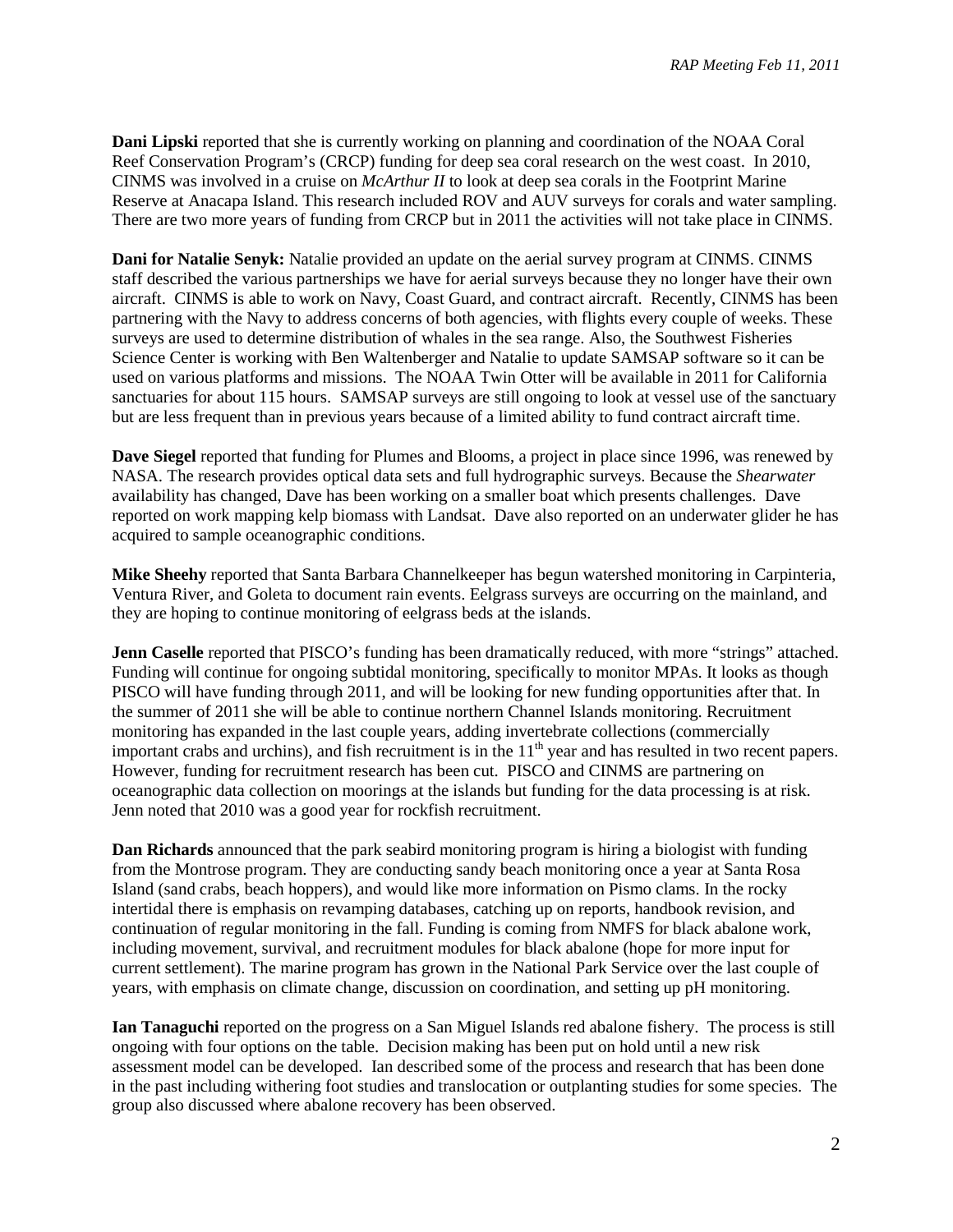David reported on his observations of *Sargassum horneri* and abalone at the islands, and on the park's **David Kushner** reported that long term kelp forest monitoring has continued at 33 sites, which includes sites that were established to look at MPA analysis. Data is available to look at comparative analysis. work with PISCO on developing a new data map.

 intertidal work at Santa Cruz Island is in jeopardy of ending. However, they have a good dataset of **Carol Blanchette** reported that PISCO funding has run out of funding for intertidal work, and thus intertidal recruitment since 1995 that they are using to look at climate signals. They are also working on ocean acidification as part of project with Libe Washburn and Gretchen Hoffman, measuring pH in nearshore and intertidal sites. Carol is working on the Outreach Center for Teaching Ocean Science (OCTOS) and they applied to the state for Proposition 84 money.

 **Donna Schroeder** announced that BOEMRE has been directed to restructure, and at the end of the year Enforcement). The West Coast Regional office in Camarillo is responsible for renewable energy vacancy at BOEMRE and the job announcement can be found on USAjobs. They have recently hired a OCS in the Santa Barbara Channel area, and looking at the southern sea otter range expansion and interaction with manmade structures. Additionally, partnerships with NPS, USGS and UCSC hope to also work on seabird, marine mammal abundance, and benthic communities up north. They are also will be BOEM (Bureau of Ocean Energy Management) and BSEE (Bureau of Safety and Environmental strategies in the ocean, such as wind, tidal, and current. Donna announced that there is an oceanographer marine archaeologist/biologist who will be working on creating an inventory analysis of coastal and submerged resources, a georeference database on shipwrecks, looking for prehistoric site potential, and identifying a database of coastal historic properties. They also have a partnership with USGS for mapping make use of long term databases to understand human interaction with changes in kelp forests. There is continuing submersible sub surveys.

#### **Research projects that inform MPA effectiveness**

 The participants identified the following activities that could inform MPA effectiveness if a ten –year review is held in 2013:

- a. PISCO research: fish surveys, oceanographic monitoring, recruitment studies
- b. Hunter Lenihan lab: MPA related and fisheries management work looking at grass rockfish and lobster.
- c. Landsat data can provide information for kelp biomass changes.
- d. SAMSAP can be analyzed to look at vessel patterns in response to MPA implementation.
- e. Jenny Dugan, sandy beach monitoring.
- f. Volunteer Citizen Science: Reef check and REEF. Both programs are active.
- g. Collaborative fisheries research. Currently not a lot going on but Peter Nielson will be distributing an RFP for collaborative research funding.

 are now not funded, such as the CDFG ROV surveys. Also, a participant commented that south Discussion: The group also discusses some projects that had been designed for MPA analysis but coast monitoring funding is not divided equally across ecosystem features.

## **Public comment**

- (Name unknown) There have been several deaths associated with MPA positioning in Guam related to boat strikes on freedivers.
- • Paul Petrich asked about the condition of scallops and David responded that there is some temporal under any threat. Jenn also says recruitment is variable, and scallops are spatially patchy. variation of scallops, with a greater abundance inside reserves. He doesn't think the population is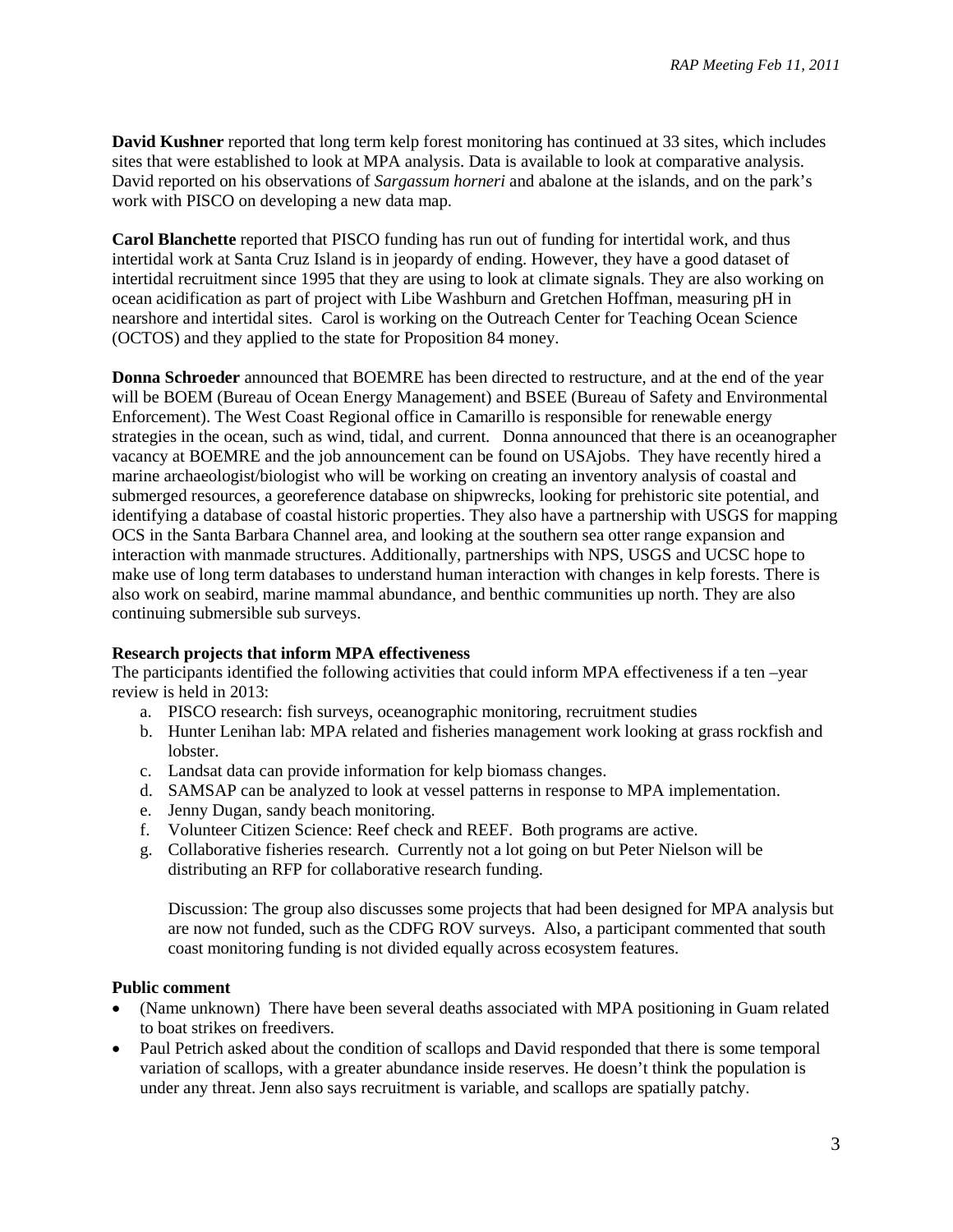#### **CINMS Science Needs Assessments**

 Steve Katz stated that the research department at CINMS has obligations to a larger organization and also community expectations. At the same time they have limited resources and diverse needs. Steve presents headquarters initiatives. There are also a series of reporting requirements. CINMS is looking at all of these drivers and needs in a holistic way. some information and products that explain how CINMS manages those interests and prioritizes research. The condition report, management plan, and science needs assessments all shape the research departments priorities. Other drivers include: legal mandates (e.g. NMSA, ESA), community input, and ONMS

 Dani Lipski continued by introducing the science needs assessment to the RAP. The science needs stated that the science needs assessments are meant to be shared with interested researchers, such as the RAP, so that the community knows what our management needs are. At the same time, it is important for assessments are available at: http://sanctuaries.noaa.gov/science/assessment/cinms.html assessments were developed for all sanctuaries by site staff and they identify what information is needed to make management decisions at the site. CINMS science needs include: Climate Change, Habitat Characterization, Protected Species, Water Quality, Marine Zoning Monitoring, Deep Water Monitoring, Invasive Species, Human Dimensions, Informatics, Science-based Decision Support Protocols. Dani CINMS to listen to the research community and understand where the gaps are. Science needs assessments are available at: http://sanctuaries.noaa.gov/science/assessment/cinms.html<br>4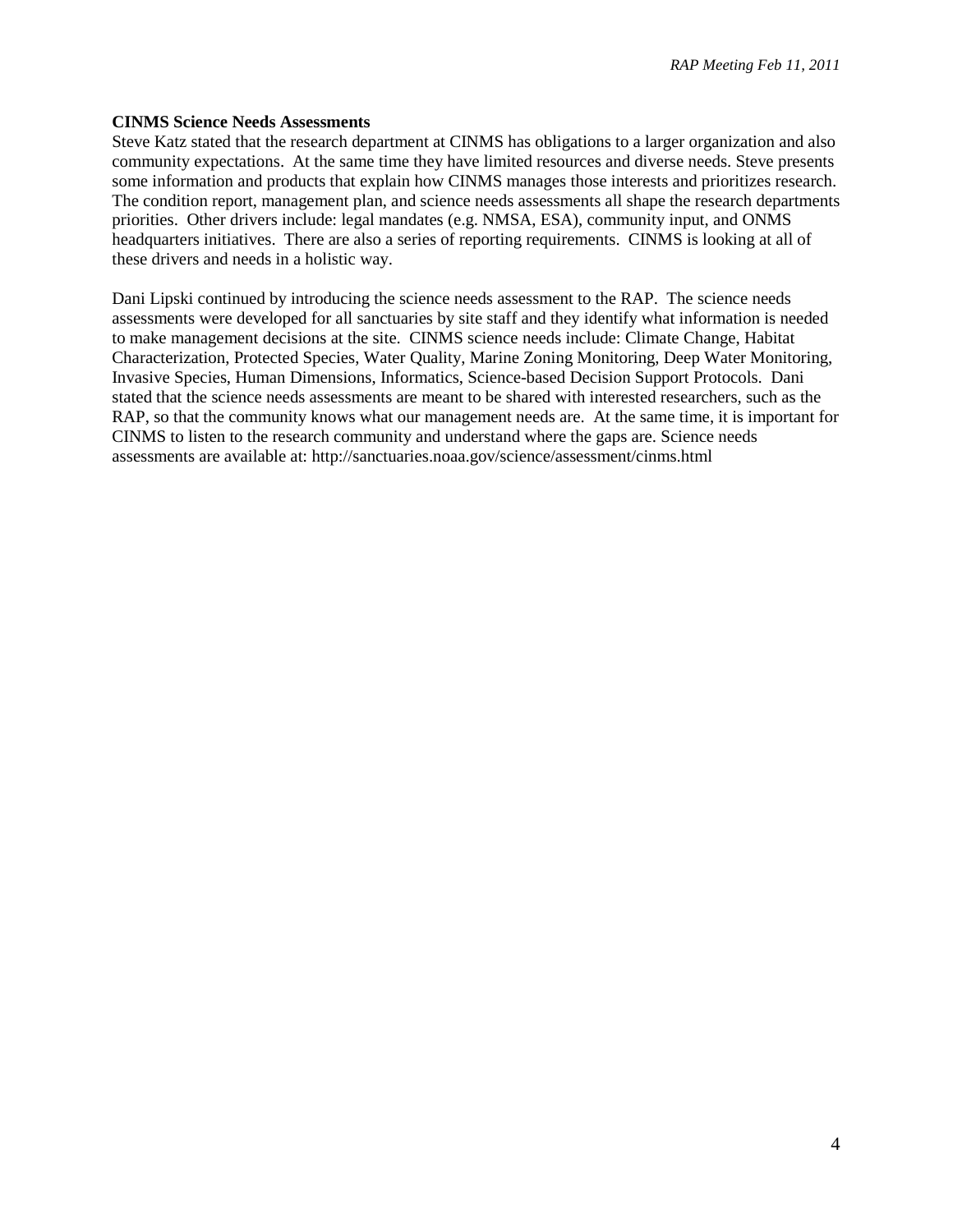# **Research Activities Panel**

#### **A WORKING GROUP OF THE CHANNEL ISLANDS NATIONAL MARINE SANCTUARY ADVISORY COUNCIL**

 **Monday November 23, 2009 9:00 am – 12:00 pm** 

 **Draft Meeting Notes** 

In Attendance:

Steve Katz (CINMS) Bob Warner (UCSB, RAP Chair) Chris Mobley (CINMS) Dani Lipski (CINMS) Mike Murray (CINMS) Megan McKenna (SIO & Cascadia Res.) John Ugoretz (US Navy) Dan Reed (UCSB, LTER) Jenn Caselle (UCSB PISCO) Dave Seigel (UCSB, ICESS) Jack Engle (UCSB) Jessie Altstatt (Channel Keeper/Citizen Scientist) Donna Schroeder (MMS) Libe Washburn (UCSB)

Public: Paul Petrich, Leslie Abramson

## **1. Introductions**

Bob introduced himself and reviewed the role of the RAP, reminding everyone that it is a public meeting and he will take public comment later on. Bob reviewed the agenda for the day.

Chris Mobley reviewed the budget outlook for 2010 and priorities for NOAA. Chris announced that he expected the budget to remain very tight and that he expects there will be challenges for continuing research and he hopes that the future will present more opportunities.

## **2. CINMS Announcements**

Steve Katz provided a presentation on the Condition Report. Steve reviewed the purpose, process, and content of the report. The report is available at<www.noaa.sanctuaries.gov>. Steve summarized the RAP review of the report, including criticism of the type of data that was available to make assessments. The RAP review included recommendations for using the report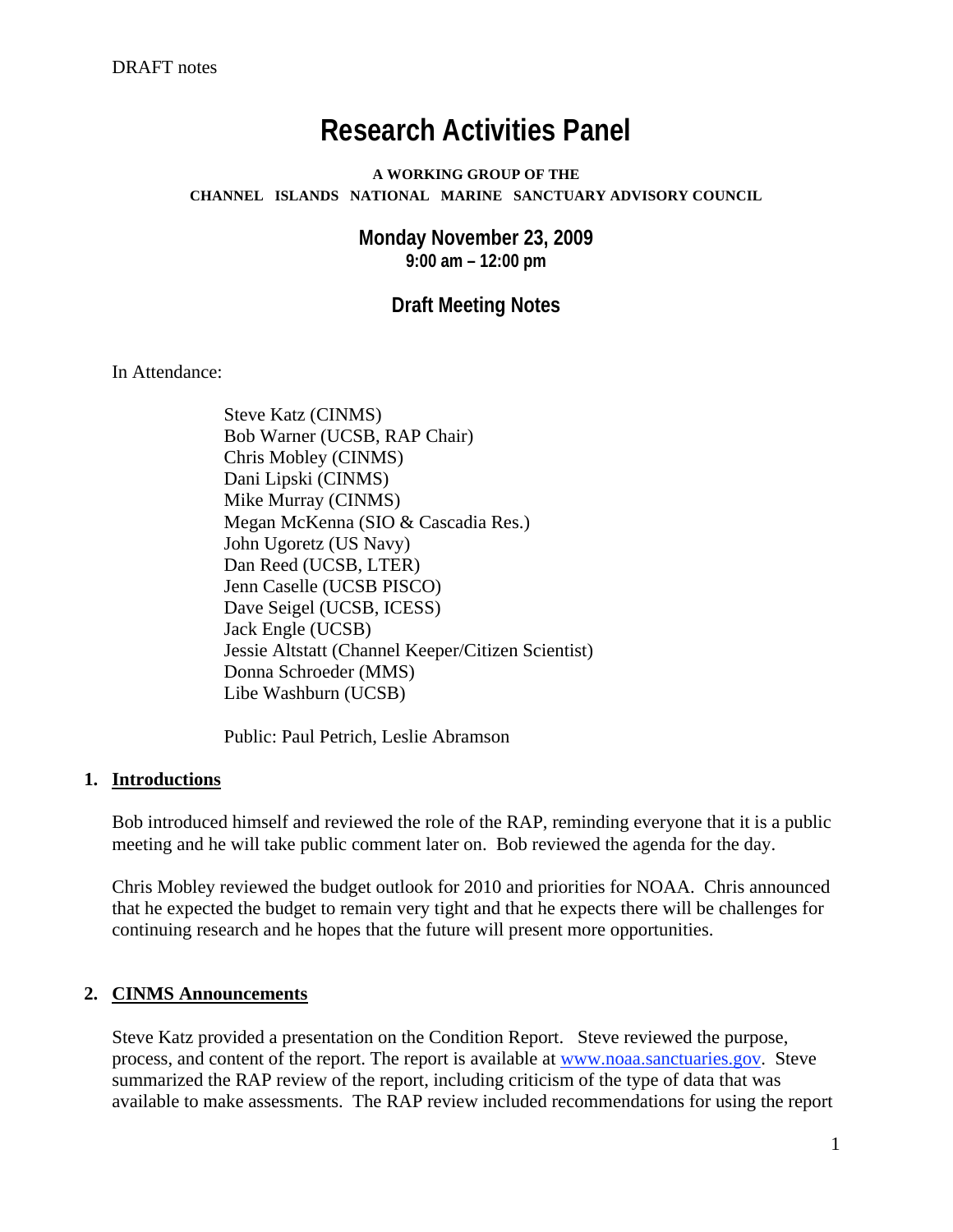to set priorities and to support the development of decision support tools. Steve reviewed the survey that CINMS did to characterize the type of information. Steve described how we will use the Condition Report to help use prioritize research needs.

Dani told the group she can provide copies or links to the report and expresses gratitude to those that contributed.

Bob Warner stated that he was initially skeptical of the report but that he was pleased with the analysis of the report that Steve had presented.

A brief discussion followed focused on the data used and development of the report.

## **3. CINMS Operating Plan 2010**

Steve reviewed the days-at-sea completed in 2009. He reviewed the process for requesting time for 2010. Steve listed these priorities for allocating boat time in 2010:

- 1) Does the activity maintain continuity of a time series research project?
	- In evaluating the costs of research, the lost opportunity costs of gaps in a time series are significant. The costs for re-starting a project at the conclusion of a hiatus are high, but the costs of lost time series data that can not be recovered at a later date should funding be renewed is infinite.
- 2) Does the activity addresses a core sanctuary need as defined in the CINMS research department foundation documents that include:
	- CINMS Management Plan
	- CINMS Condition Report
	- CINMS Research Needs Assessment.
- 3) Does the activity occur inside vs. outside sanctuary?
	- The CINMS receives base funds to manage this domain within its borders so projects occurring within the boundaries of CINMS will receive priority. Having said that, recognition of the connectedness of marine resources-e.g. propagation of sound, current-based transport of larvae and pollutants- makes it of interest to support research that is in areas adjacent to the CINMS domain.
- 4) Does the project have funds available to pay your own way?
	- The limit to operations in 2010 is believed to be based on available funds rather than an upper limit to safe operations of the r/v Shearwater. Therefore, if funds are available, the vessel can be made available for days at sea beyond what CINMS can cover with base operations.
- 5) Does the project have access to an alternate vessel?
	- In an effort to service the needs of the research community as a whole rather than single partnerships one at a time – we will factor the availability of alternate vessels, exploitation of which could maximize the total amount of work done within CINMS. For example, in past years it has proven more cost effective to provide funds to charter other vessels, rather than days at sea aboard Shearwater in those cases where alternate vessels were available. More recently, limited funding forces us to prioritize maximizing the total project days at sea over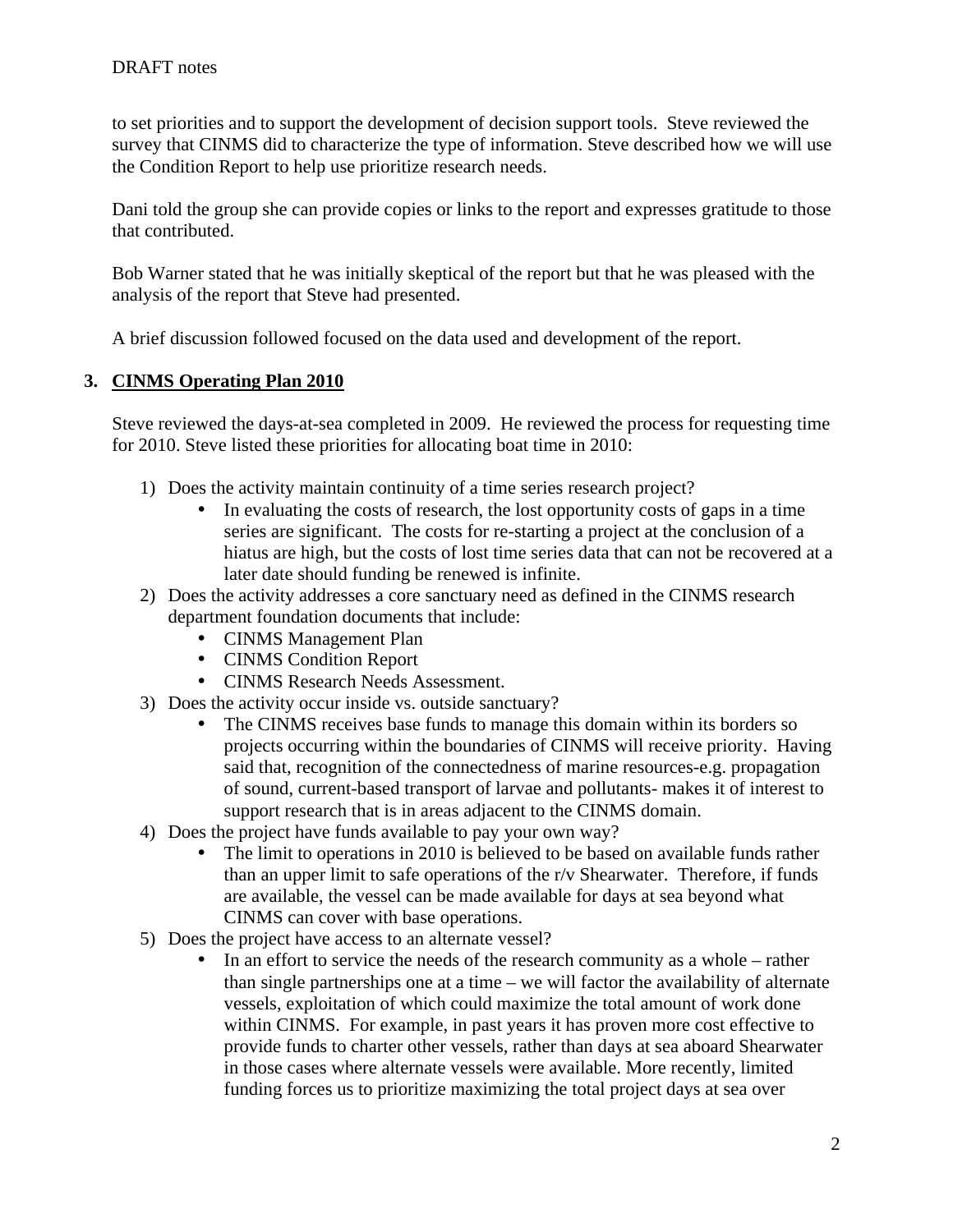servicing a partnership with days aboard Shearwater – where the CINMS contribution to the partnership was days at sea for a partner who had access to other vessels.

- 6) Is this research activity near an end point that days aboard Shearwater will allow to reach completion?
	- If there are projects that otherwise might rate low priority, but with a small number of vessel days can achieve completion, then we will prioritize those projects somewhat higher.

## **4. Public Comments**

No Comment

## **5. Roundtable**

- PISCO Jenn Caselle announced that PISCO took a significant hit. They will have funding for 2 more years at 1/3 level and money has strings attached that the work must relate to MLPA (new MPAs as a result of MLPA process). Historically have three priorities: physical oceanography (instruments on moorings), recruitment (SMURF modules on moorings), subtidal community (SCUBA surveys). In 2010, PISCO will only be able to pursue subtidal community research, no recruitment research and reduced oceanography. For oceanography, PISCO will be able retrieve equipment and download data, but not complete analysis. For subtidal communities, they will reduce sites from 40 to 10 sites and will shift effort to the mainland, about 15-20 sites. SBI has been dropped already. SRI and SCI that have intermittent data will be dropped. Areas with longer time series will be prioritized. Need from sanctuary: Shearwater for 2 projects (oceanography, subtidal community surveys). The R/V Garibaldi (DFG vessel) is a potential alternative vessel, but needs 40K repair, but they do have operating money.
- Plumes & Blooms Dave Siegel has 1.5 years of funding in place. Next year they will write renewal proposal. That call will be 20% less. Last week's comparison study was successful. They support a variety of other projects during plumes and blooms cruise, including a domoic acid study, and some Ocean Acidification (OA) sampling. Need from sanctuary: need ship time. If SW not available: will end program. Also, they are developing techniques to map kelp from satellite imagery. They will have a complete 20 year dataset by the end of next year.
- Coastal Kelp Forrest LTER Dan Reed does most of his work on the mainland with 2 sites on SCI – the sites are near Hazards and are Russ Schmidt and Sally Holbrook's old sites. This constitutes a 26-28 year dataset. The program consists of monthly water sampling, creek sampling, reef community surveys at 9 sites from Hollister to Carpinteria community monitoring. Dan also reported that they used to do UNOLS cruises across the channel but do not do them any longer. He has no plans to change LTER moorings.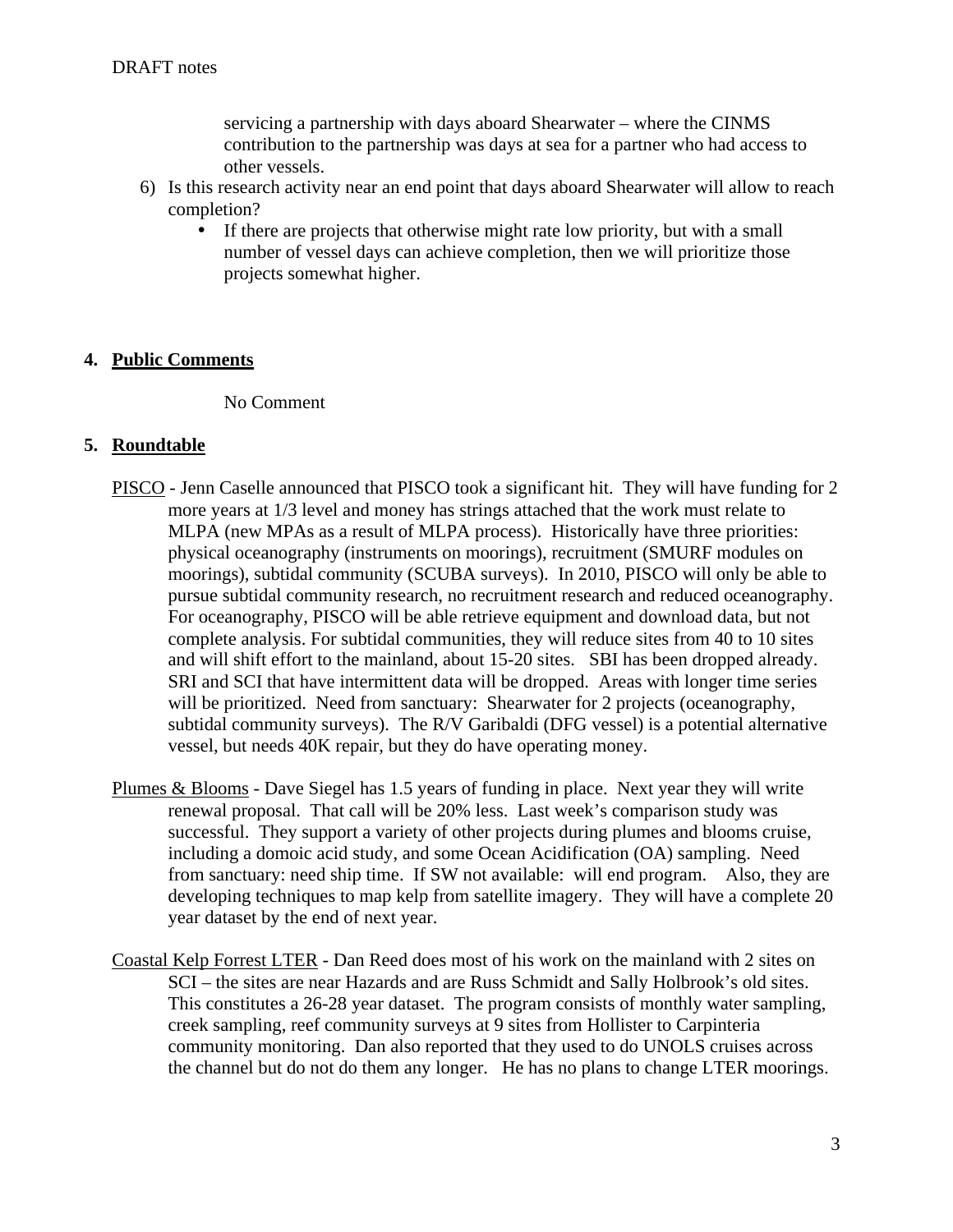Other moorings have been reconfigured to retrieve less frequently and to sample at a lower resolution.

- PISCO & Physical Oceanography Libe Washburn reported on 4 moorings in Channel and real time sampling on Stearn's Wharf, domoic acid sampling from Gaviota, Stearns, Goleta. Surface currents with high freq radar. He would like SW for antennae calibrations. Funding by CCC and NOAA. He hopes to keep 4 moorings (current meters) going because El Nino is expected this year, but his is concerned about the ability to keep these going. Libe has an overview paper that summarizes findings in preparation. He would like to establish sites for OA. For surface currents work, he hopes to get through 2010.
- Scripps Institution of Oceanography & Cascadia Research Megan McKenna reported that for the long term acoustic monitoring they are scaling back in 2010. They will pull out 2 sites and leave 2 long term sites of HARPs. They need Shearwater for 2 days 4 times a year for 8 days total. They have funding from the Navy. If Shearwater days are not available, these acoustic monitors will be removed from the CINMS vicinity.

Megan reported that they are continuing to monitor AIS. They are also continuing to look at whale distribution with John Calambokidis: surveying shipping lanes, sonar data, and working with tagging boat. This past year, they were able to work with SW and tagged 3 whales within 200m of an oncoming ship.

Minerals Management Service - Donna Schroeder announced that MMS has allocated money for projects adjacent to the sanctuary rather than inside. MMS is paying USGS to complete mapping in the west channel. At that point all fed waters would be mapped in the channel. In 2011 allocated funding for deep water surveys using the Delta sub, primarily around the platforms. Then will fund synthesis of that work. MMS will survey reference sites when time allows - Footprint and Point Conception. Anacapa Passage Reef is another high priority area that will be funded for the next 2 years. MMS is continuing to fund MARINe for 5 more years. They are partnering with USGS to tag otters because of vulnerability to oil spills. They are seen around natural seeps and do not appear to be harmed so tagging would help find out how they are avoiding oiling. MMS is also funding chemical signatures of natural seeps and tar. This could provide some information about oceanography. For example some tar found at Monterey Bay came from Santa Barbara Channel. MMS is partnering with USGS to look at habitat mapping in shallower waters and geology, and rockfish recruitment. Sampling would occur in 2011. In 2010 they plan to organize geology and habitat mapping. Projects not dependent on sanctuary vessel, but could be opportunities to leverage resources. They have an ongoing project on water quality looking at heavy metals in fish tissue. In the past, they looked at platforms and reference sites, one of which was at SCI (Coches Point). They sampled for 40 different metals. Kelp rockfish had high levels of heavy metal. It is possible that it was a result of geology at sampling site. The sampling was unable to detect PAHs in fish but they did find some near natural seeps. In the future, they are considering using passive samplers rather than looking at fish.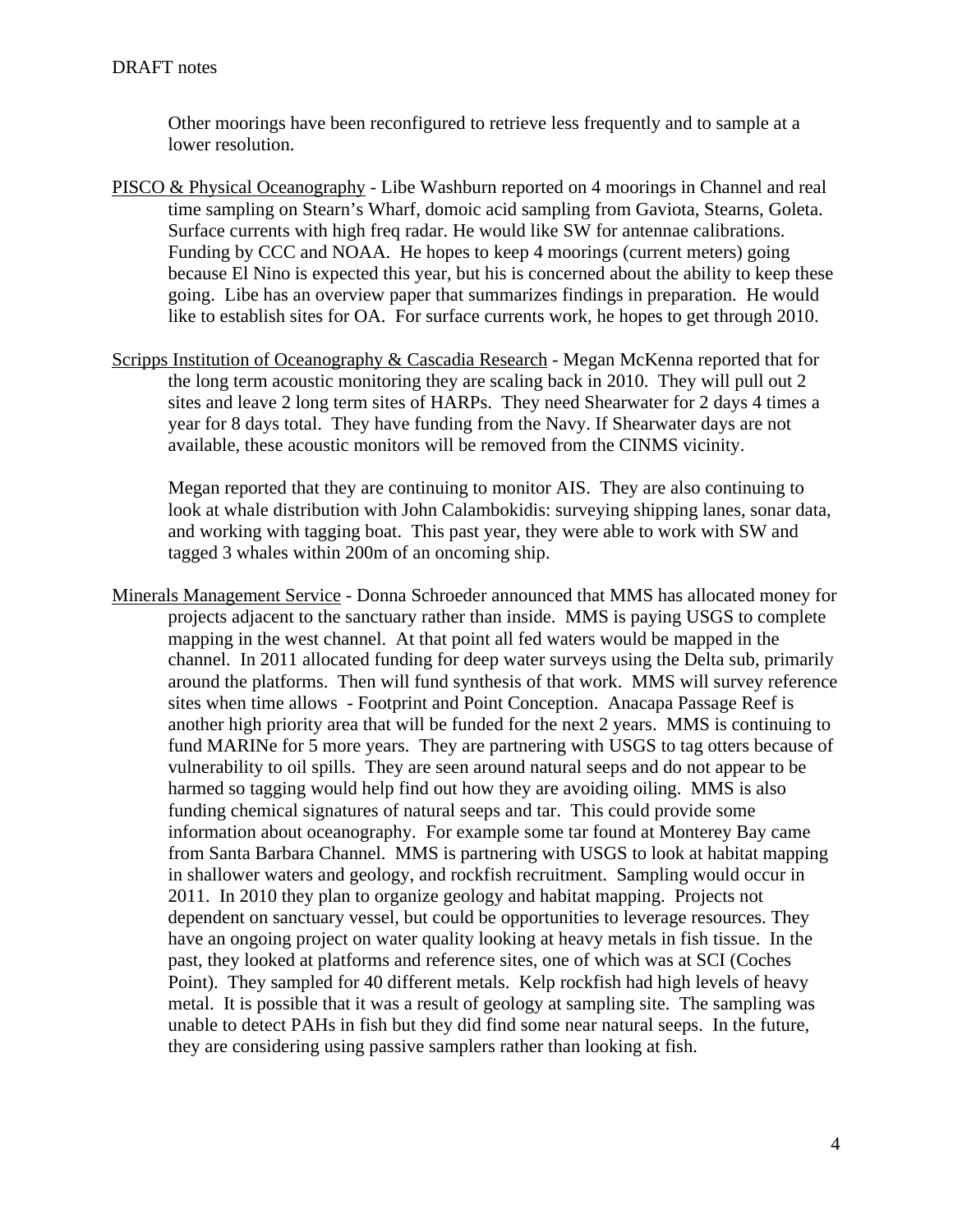UCSB research by Jack Engle – Subtidal work funded through Tatman and they have had cutbacks. They will decide in mid December what their level of support can be (none to little). But they do have ship time on Cormorant. Survey rock site at ACI is a key site – 27 years (and data that goes even further back from Mark Neushell). Site is urchin dominated, permanent transects. Jack reported that it is the highest priority to keep that going and would be a 3-5 day effort to complete that. If he could continue that site, it could be combined with eelgrass monitoring, so they could continue to monitor eelgrass if ACI work is possible. Jack is also tracking Sargassum horneri. There is a 3 day cruise on Cormorant coming up to look at ACI and SCI for Sargassum. Jack would like to do more on invasive seaweed and has some flyers and datasheets to distribute. This could be an opportunity to use long term datasets, and to monitor the spread.

Jack also reported that Southern California Eelgrass Monitoring Regional Program coordinated by SCCWRP and focused mainly on mainland but does include islands. The report is available in draft now but should be final by end of year. The project is looking for ways to standardize sampling.

Jack has applied for NFWF funding from National MPA program to re-survey ASBS sites at the islands. This is a 1 year study that would begin in May and would be a broader level reconnaissance for species lists. He expects to cover this project with Cormorant ship time along with other partners. Need from CINMS: Ship time for eelgrass and Sargassum, if Cormorant is not available. Responding to comments by Donna Schroeder, Jack reported that MARINe has been working with NOAA mussel watch  $-3$  sites in sanctuary. 2010 is next cycle of sampling (every 2 years). Sampling may be revised because of changing priorities, including sampling for emerging contaminants.

- Channel Keeper Jessie Altstatt Channelkeeper had 8 days of time for eelgrass monitoring and mapping in 2009. As a citizen scientist, she will be working with Jack Engle to try to continue work on Cormorant or Shearwater. She anticipates producing a report on eelgrass work in the next few months.
- US Navy John Ugoretz DFG did not fund 2009 kelp overflights but Navy is interested in funding San Nicolas and San Clemente through same contractor. Kelp mapping of the whole SoCal bight is 40K, San Nicolas only is 4K. DFG is not likely to fund it next year either. [Dan Reed: Lansat data has a good correlation and is done 6x a year.] At San Nicolas, they are likely to start MARINe-like sampling in the intertidal. John has contracted Peter Raimondi to do 1 marine biodiversity site. They expect to do more sampling for ASBS. His office is doing a revised management plan to include ocean out to shallow depth, probably including shallow subtidal monitoring. John would like to have consistent sampling with PISCO or CRANE. They Navy does not have vessel assets to offer. There were diverse discussions about other sampling efforts at navy islands.

Steve K reports on some people who could not be here:<br>
5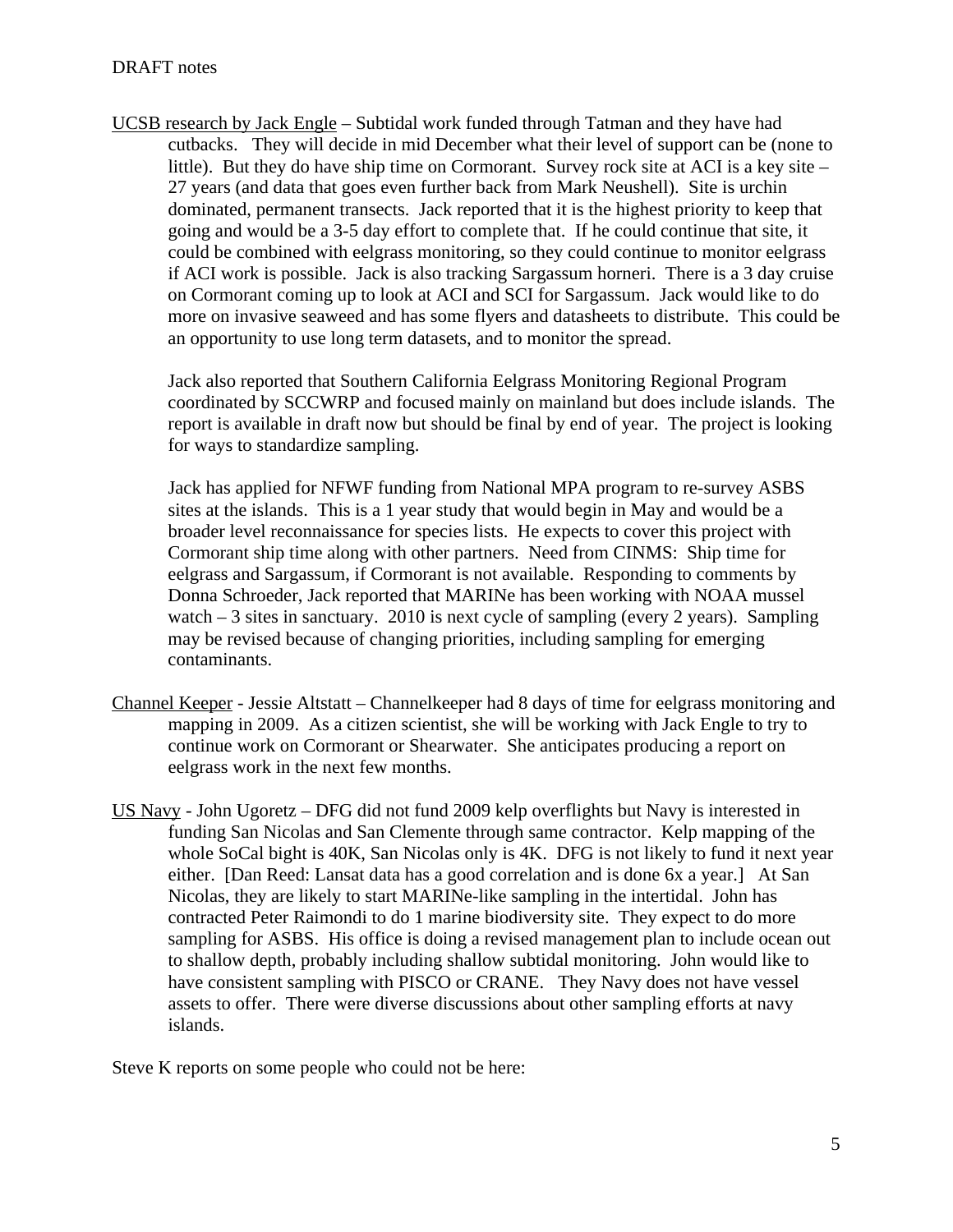- TNC & MARE Dirk Rosen will not be doing the ROV project at CINMS this year due to DFG concentrating efforts on the mainland and TNC funding. However, there is possible funding available for symposium on deep water technology in late 2010.
- CINMS Steve Katz reports on CINMS activities:
	- Nutrient inputs at SBI from Sea Lion Rookery.<br>• Animal movement projects
	- Animal movement projects

Both are funded for activities, but not vessel time and both are on hold until further notice.

• Whale tagging project with Megan and John Calambokidis. Part of project examines ship strike issue with funding from NMFS. Project continues until next year with small amount of funding.

Official plan, as per CINMS annual operations plan, is to not have field operations next year.

Question from the public about red abalone project – John Ugoretz responds that they did a smaller survey this year. There was some discussion about abalone advisory group activity and proposed plans. More detailed discussion of alternatives was beyond the scope of the RAP at this time.

## **6. Closing discussions**

Bob said the best opportunity for planning is to discuss opportunities for collaboration and sharing assets. The expectations for collaboration are based on the recognition of assets going to the islands. There is a presumption that individuals involved in work out there are working to common goals, and this may or may not be true. There are good reasons why people will want to send divers to places that don't service the research needs of their neighbors. The opportunities for collaboration, however, are based on the ability of resources to do multiple duties. This also turns out to be more challenging than simply piling dive teams on the Shearwater at the same time as a CTD rosette. Whether economies can be improved by coordinating research activities may or may not be possible, but for certain a prerequisite is knowledge of what others are doing. This was the point of the roundtable discussion at this meeting of the RAP, and CINMS will maintain this information and build on it as opportunities present themselves.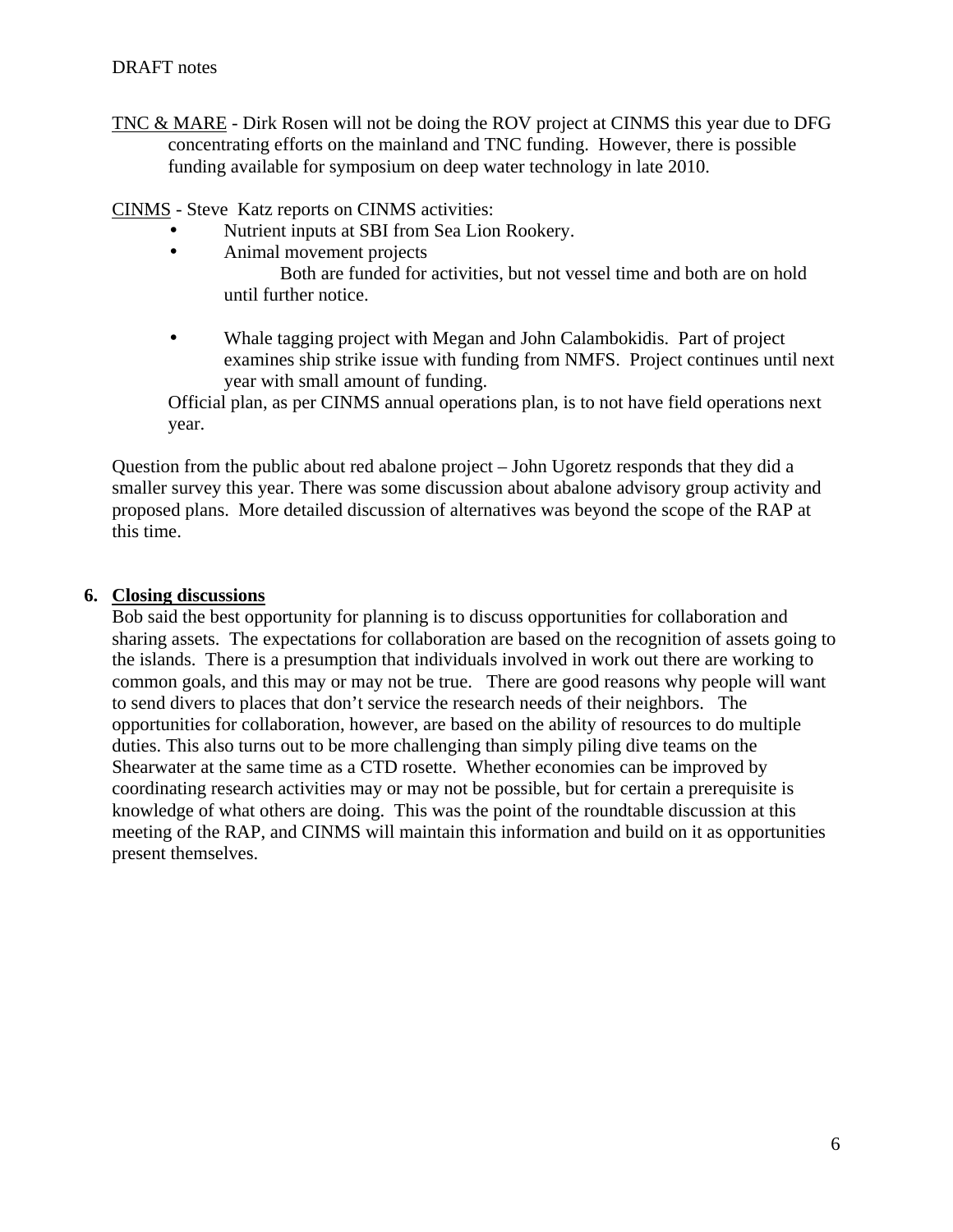# **Research Activities Panel**

## **A WORKING GROUP OF THE CHANNEL ISLANDS NATIONAL MARINE SANCTUARY ADVISORY COUNCIL**

*meeting jointly with the* 

# **Channel Islands Marine Science Committee**

**Monday May 12, 2008 9:00 am – 1:00 pm** 

## **Meeting minutes for SAC**

## **1. Round table introductions and brief updates**

Research/activity updates from John Ugoretz (CFG), Kevin Lafferty (USGS), Fred Piltz (MMS), Jack Engle (MSI), Dave Siegel (UCSB), Carol Blanchette MSI/PISCO Jenn Caselle, MSI/PISCO, and Donna Schroeder (MMS).

**2. CINMS announcements** by CINMS staff (Dani Lipski, Research Specialist, and Steve Katz, Research Coordinator).

- Budget we did not receive a budget until March 2008, 5 months into the fiscal year. The budget we did receive was about the same as in previous years. For the research department this left us with about a few thousand dollars, which have already been allocated to research projects.
	- o Staff updates: Dr. Steve Katz is the new Research Coordinator and Unit Dive Supervisor.
	- o Two contract staff members became permanent federal employees in 2008: Natalie Senyk (Physical Scientist), Dani Lipski (Research Specialist)
- Research Vessel Updates
	- o Shearwater is scheduled for a total of about 200 days this year and has had a full schedule since February; Matt Davis, Vessel Operations Coordinator, has replaced Kate Peet on the NOAA Corp billet.
	- o New Vessel we are expecting a new vessel, a 41 foot catamaran designed for day trips and about 12 passengers. First trips probably will occur Fall 2008. Aircraft Updates
	- o NOAA Lake Seawolf aircraft has been reassigned and is no longer in Santa Barbara
	- o We have been contracting a Partnavia Observer from Aspen Helicopters for SAMSAP flights

## **3. Ocean Acidification**

- Shiva Polefka was unable to attend the meeting to present the draft Ocean Acidification Report by the Conservation Working Group so the group did not discuss this item. Review of the document by the RAP may occur at a later date.
- Steve Katz provided an update on the Sanctuary's Green Seas, Blue Communities project, which was a challenge from Office of National Marine Sanctuaries headquarter to the Sanctuary Advisory Councils around the country to come up with ways to raise awareness about environmental issues.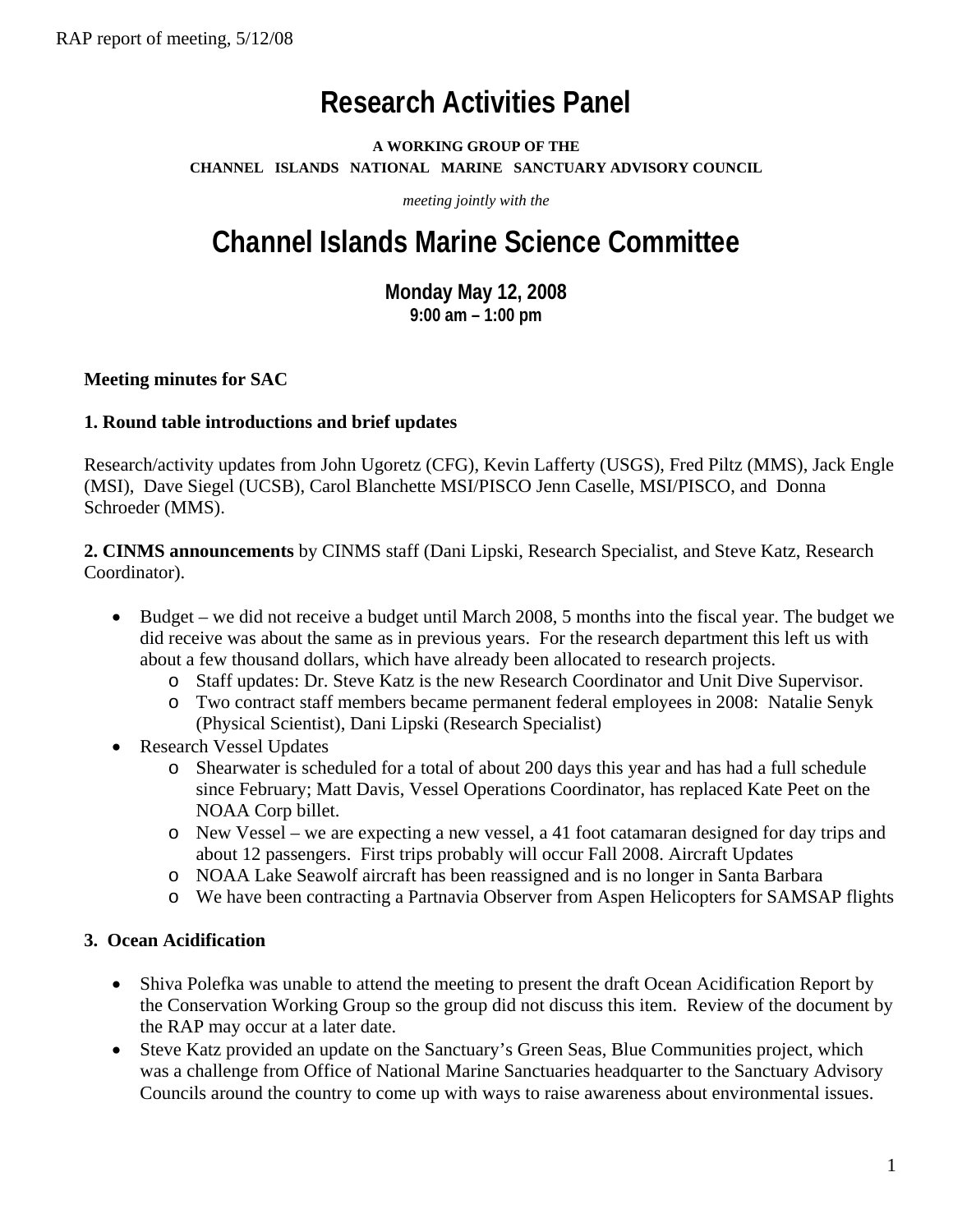A few CINMS Advisory Council members worked with Steve to develop a carbon budget for the sanctuary to understand the carbon flow into and out of the sanctuary. This project asks the following questions:

- o What are the sources of human inputs of carbon to CINMS?
- o What are their magnitudes?
- o What are the long term trends?
- o Are management practices (such as changing fuel use or limiting activities) effective?
- The project was not funded; however, the group intends to move forward with some preliminary data collection and analysis.

## **4. Black Abalone Extinction Risk Review**

Melissa Neuman, NMFS member to the SAC, presented information on the Draft Status Review Report at the last SAC meeting in March 2008. The SAC had many questions about the extinction risk model and approved a motion for the RAP to provide review and comments of the technical aspects of the report.

Dr. Barb Taylor from Southwest Fisheries Science Center provided an informative presentation on the development of the model (*presentation available on request from CINMS staff*).

The RAP had the following comments:

- o The label for the extinction risk assessment "population modeling" is misleading. It is not a population model and should be a called an "expert assessment of risk" or similar label.
- o It is not clear how extinction risk would change if the time horizon changed, from 30 years to 20 years for example.
- o This risk assessment is based entirely on estimated probabilities of extinction due to withering syndrome. Given that, it is not clear that the approach taken here is the best practice. As stated, this is a problem in disease ecology, being evaluated by people who may not be experts in this field. There is much new literature that discusses how infectious disease can drive extinctions, and thus there is need for this assessment to be peer reviewed by epidemiologists.
- o The wording obscures the fact that the stated extinction risk is based on an average derived from a poll, and not a calculated probability.

Dr. Taylor appreciated the group's review and suggested that there would be an opportunity for more involved population models in the recovery plan, where they would perhaps be more relevant. She states that the current model, while not perfect, may provide enough information for the proposal to list the species as Endangered.

• Bob Warner will present a summary of RAP comments on this issue to the SAC at the 30 May meeting. If approved, they will then convey those comments to the Black Abalone risk assessment team.

## **5. Blue Whale Subcommittee**

Steve Katz provided an update on the Sanctuary Advisory Council's Subcommittee on Large Cetaceans and Shipping Draft Emergency Response Plan and the accompanying research plan. (*Presentation available from CINMS staff on request*) The emergency response plan is based on oil spill response plans and designates which agencies and individuals will be involved in different phases. The more ambitious research plan, which would result in an integrated ecosystem assessment and adaptive management, was not funded.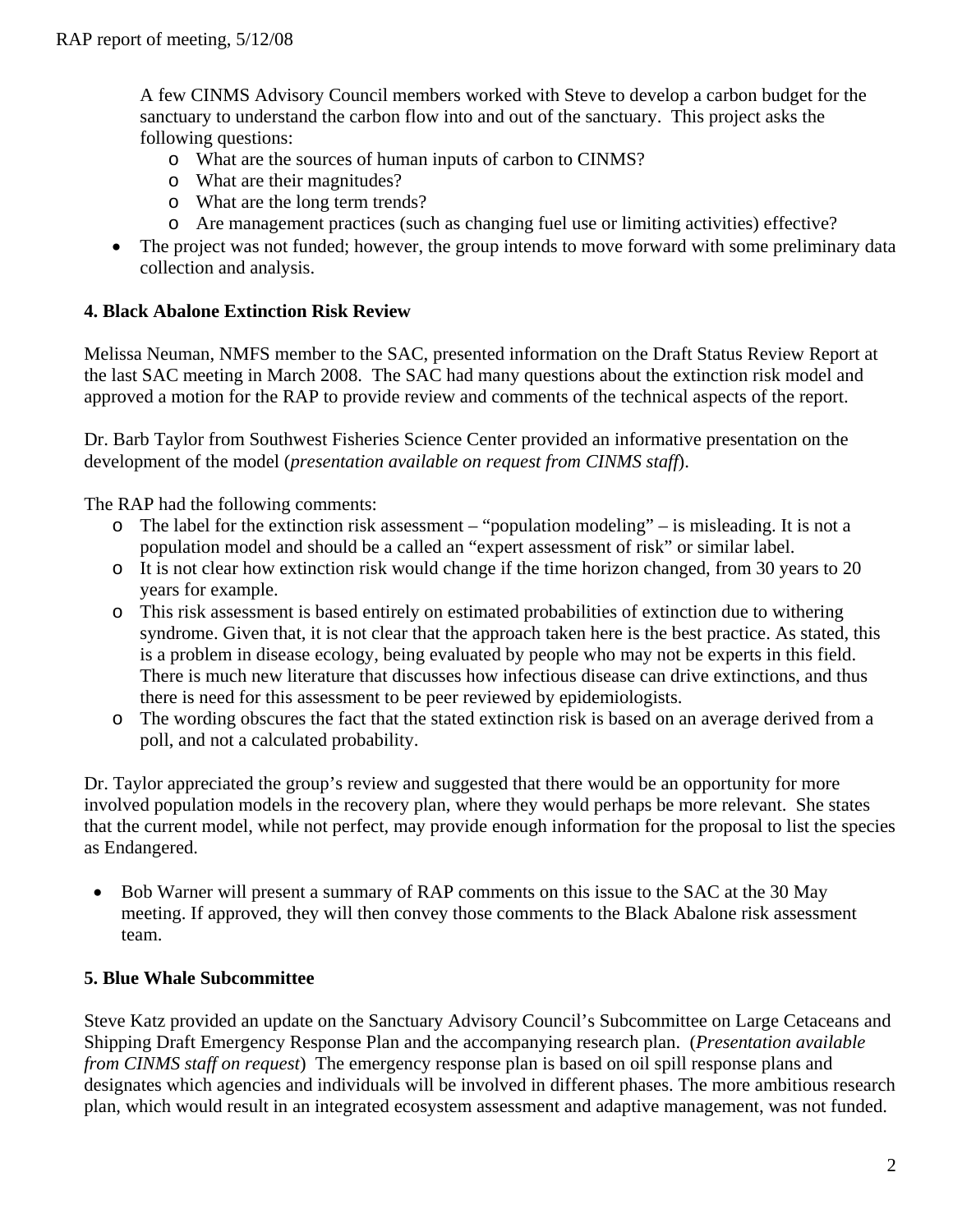## **6. Bight '08**

Steve Katz provided an update on the planning for this project, a collaborative regional monitoring program that occurs every five years and involves a consortium of 65 local agencies that work together. There are five program areas for Bight '08

Coastal ecology Water quality Rocky subtidal (untrawlable habitat) Areas of Special Biological Significance Shoreline microbiology

Each program area has 3 or 4 main questions that the study will try to address, and the rocky subtidal data will be integrated into monitoring plans for the upcoming MLPA process in Southern California. CINMS, PISCO, and CINP are participating.

## **7. California Draft Coastal Assistance Plan**

Jenn Caselle presented this agenda item. The draft plan has just been released and is open to public comment. The plan provides funds to coastal communities that have offshore oil and gas operations. The funds are used for a wide variety of activities varying from beach access enhancement to research and this plan proposes how the funds will be used. RAP members will review the plan with special attention paid to research areas. For example, the proposed activities for MPA monitoring are limited to ROV surveys.

## **8. RAP membership**

The group discussed whether and how RAP membership should be updated or changed. RAP will look at the roster and provide their ideas or nominations for new members.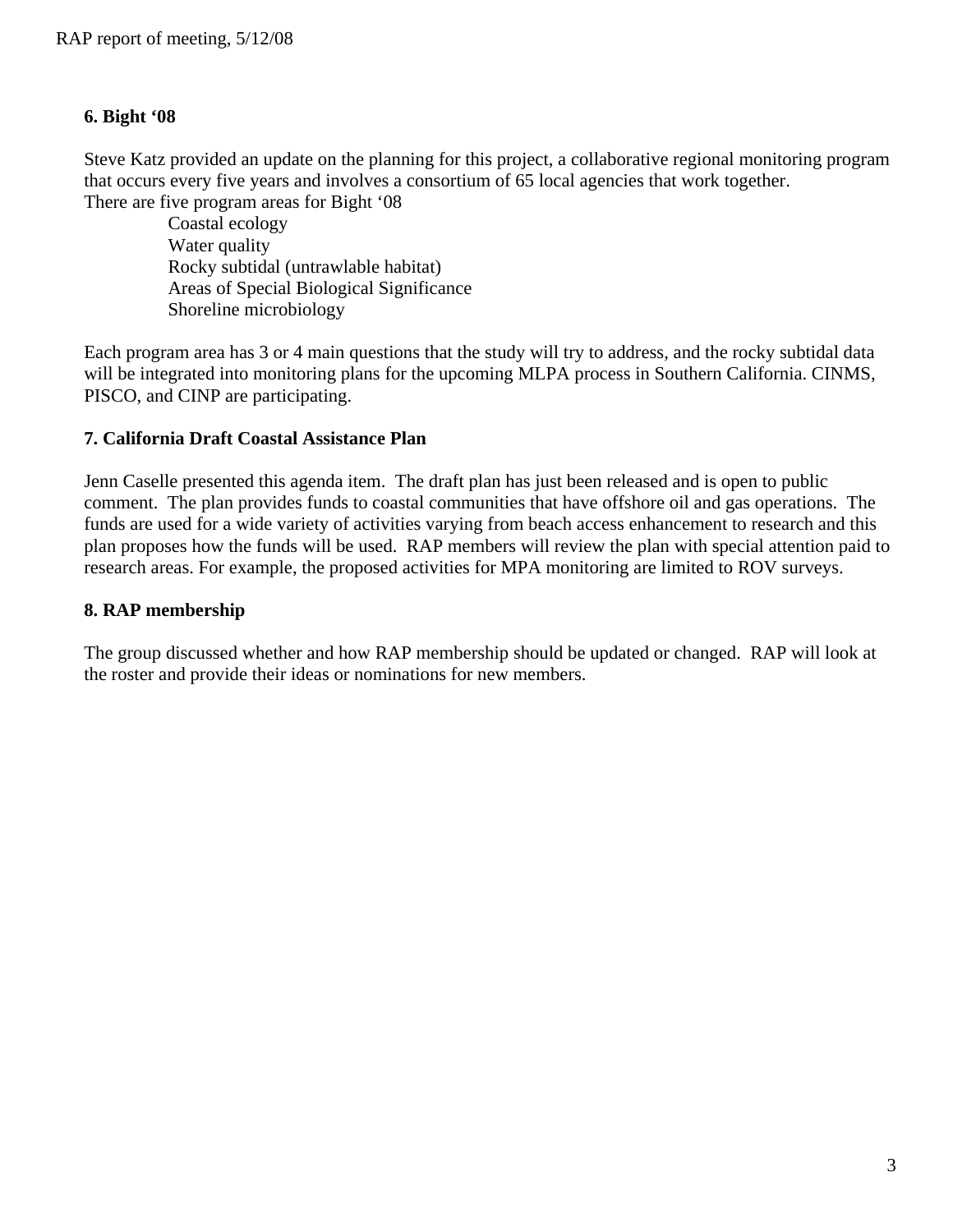## Joint Meeting of the

## **Channel Islands National Marine Sanctuary Research Activities Panel Channel Islands Marine Science Committee and the**

Thursday, January 19, 2006

 Marine Science Institute, University of California, Santa Barbara

## **DRAFT MEETING NOTES**

#### **RAP/CINMS members in attendance:**

Mary Elaine Dunaway, MMS/MARINE Jessie Alstatt, SBCK Dave Siegel, UCSB Donna Schroeder, UCSB, CIMSF Jack Engle, UCSB Mary Bergen, CDFG Tom McCormick, Channel Islands Marine Resource Institute David Kushner, CINP Greg Sanders, F&W but moved to MMS Dan Richards, CINP Bob Warner, UCSB Christy Semmens, REEF, RAP Melissa Neuman, NOAA/NMFS Greg Helms, Ocean Conservancy Ian Tanaguchi, CDFG Pete Haaker, CDFG Satie Airame, PISCO, MSI, UCSB Kevin Lafferty, USGS James Lindholm, Pfleger Institute of Environmental Research (PIER) Gail Osherenko, MSI, UCSB Hunter Lenihan - UCSB

#### **Other Observers present:**

Bernardo Bruitman, post-doc, NCEAS, UCSB Carol Blanchette, PISCO, MSI, UCSB Paul Petrich, Jr, CINCorp (Naturalist Corp) Ron Velarde, City of San Diego, CIMSC Christopher Voss, CAA Calif Abalone Assoc. Mike Murray, CINMS Dani Lipski, CINMS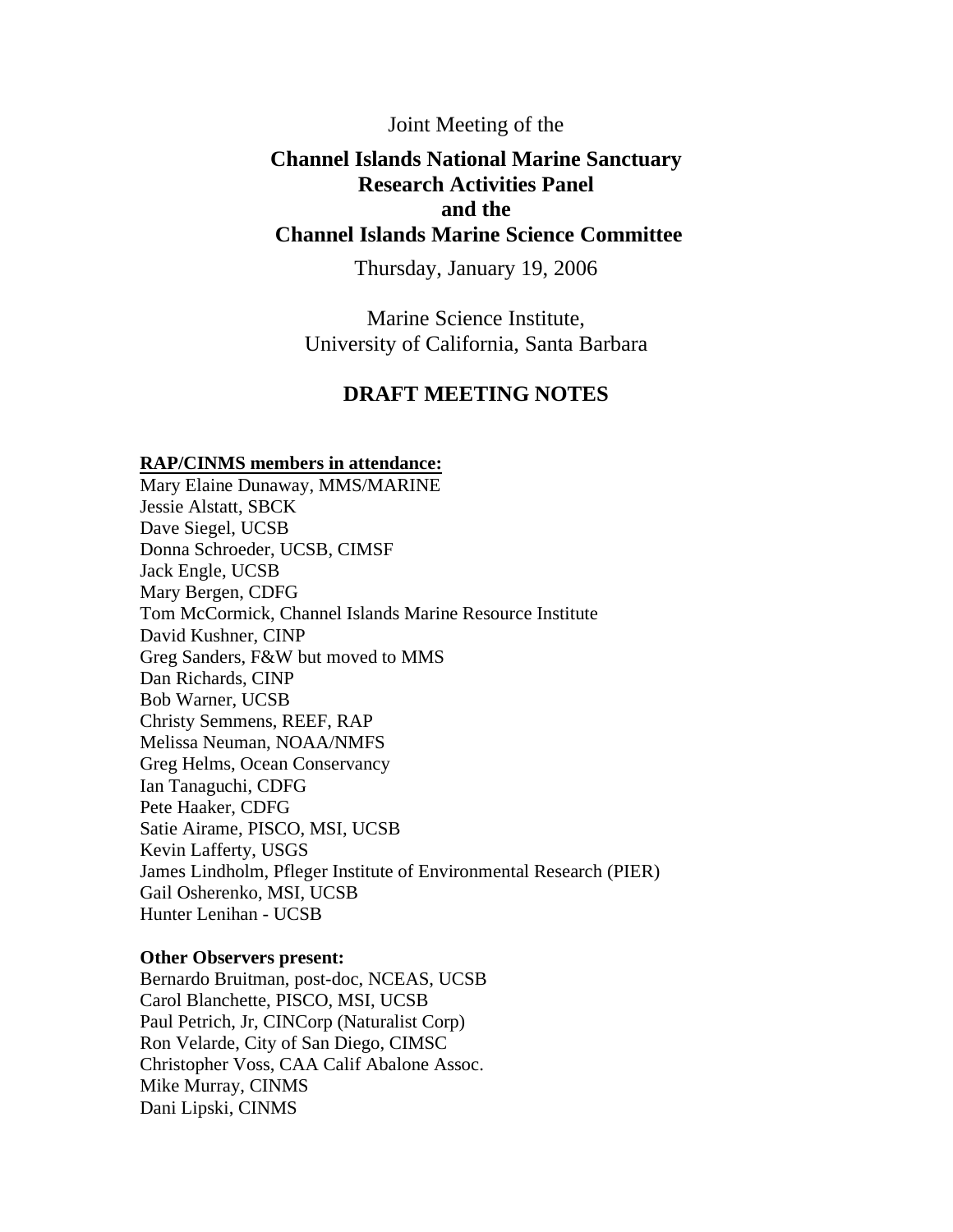Michael Smith, Gray Whales Count (note – wants to be added to RAP list and considered for membership) Jim Marshall, CAA, Sea Urchin Fishery Daryl Austin, CINMS intern Stephanie Chan – UCSB student

## **Meeting highlights:**

- **There is a large amount of research being conducted at the Islands, but funding for long-term projects (such as monitoring of reserves) appears to be in short supply.**
- **To complete the required State of the Sanctuary Report, RAP/CIMSC members will be contacted to help identify experts to be consulted on specific issues. Sanctuary staff will prepare the report based on input from experts, and then RAP will review and advise on the draft report.**
- **In consultation with RAP/CIMSC members via email and phone, Sanctuary staff will produce documents summarizing current monitoring activity in the CINMS. These documents will form the basis for judgment as to the adequacy and coverage of the present monitoring program.**
- **There was general consensus that the RAP and the CIMSC will stay as separate groups but possibly hold joint meetings from time to time.**

Detailed notes:

## **Introductions**

## **Todd's introduction**

Sanctuary announcements:

Chris Mobley is out of town and could not be here today although he would have liked to. CINMS had a 16% budget decrease in this fiscal year and the NMSP had a 30% budget cut. However, reserves and reserve monitoring are still a top priority; we will maintain full focus and support. There is a misperception right now that there is not monitoring going on and it is important to show the results and quantify the efficacy of reserves. It is our job to make sure the results are being communicated and the story is being told. It would be a tragedy to lose the reserves to a misconception that monitoring has not happened

Regarding the possibility of the RAP and CIMSC merging, I have no preference on that but consider that the RAP is part of the SAC and as such meetings need to be public (compliant with Federal Advisory Committee Act).

Regarding the Sanctuary Condition Report: It is a broad brush approach that has been determined is needed to be consistent at all Sanctuaries. It may be provided to political folks and the public as a research outreach tool.

The Research Coordinator position will be open soon.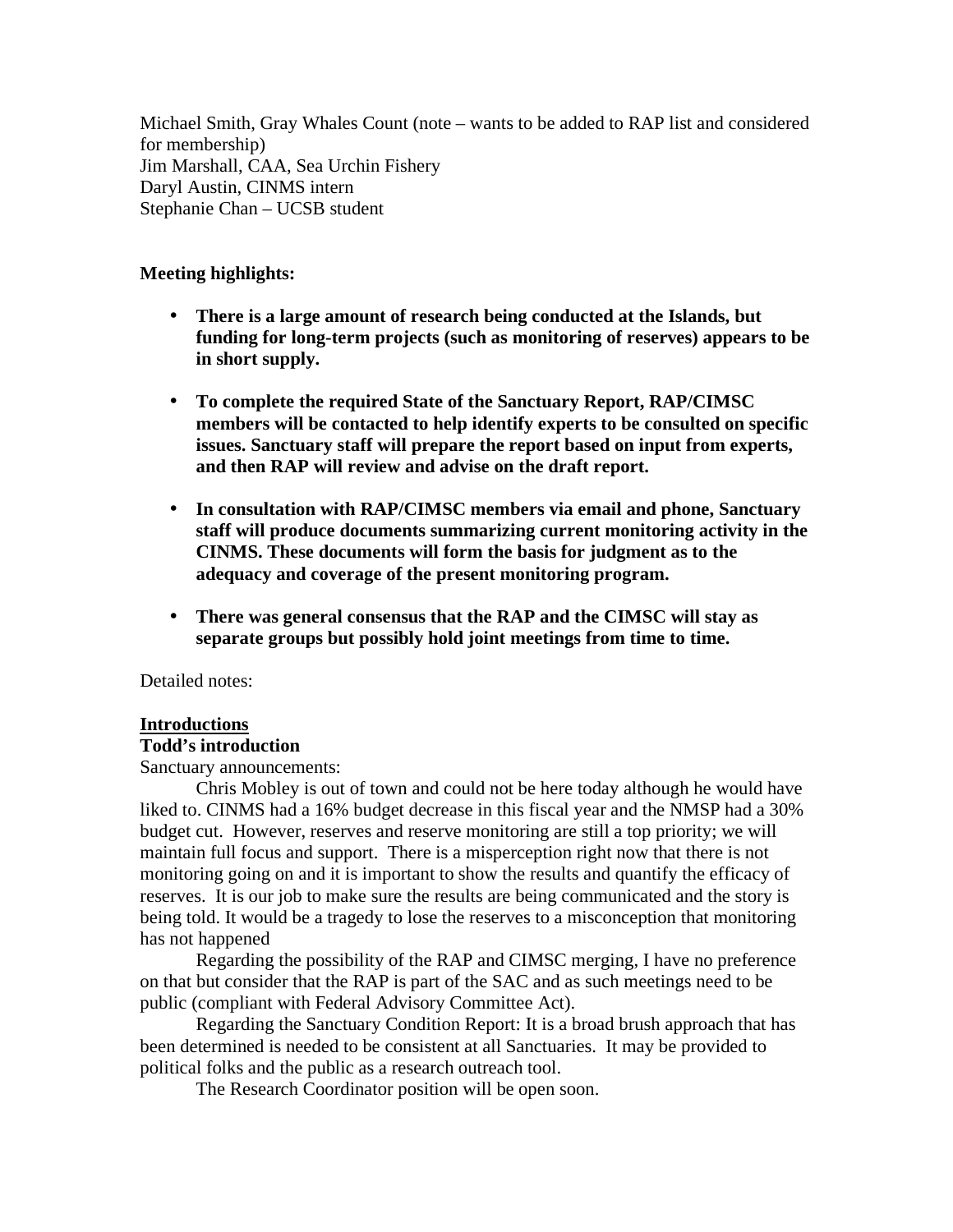#### **Each member has an opportunity to introduce themselves, summarize research in the past year and describe planned efforts for 2006, including funding status.**

 black abalone. Offers that it might be a good idea to keep meetings of RAP and CINMS **Dan Richards**, chair of Channel Islands Marine Science Committee starts off with some background on his group. This is the  $59<sup>th</sup>$  meeting of CIMSC which usually meets quarterly but has become less frequent. The group is an informal, small meeting of people doing research at islands. Past discussions and efforts have been to formalize/standardize monitoring efforts, discuss abalone and efforts to recover white and separate.

 Dan continues with his research summary: Rocky intertidal monitoring Have seen individuals over 100mm at Santa Rosa Islands and have seen recruitment at conducted at 22 sites. Just hired a new research assistant. Continue to monitor black abalone and owl limpets in fixed photo plots. Limpets have been declining but seem to be stabilizing. Although they are fairly low in some plots, they are higher in others. sites that had low recruitment before. Black abalone abundance has been down but appears stabilized, and no withering syndrome has been seen. Have seen just a few individual black abalone but those seen had high biomass (over 170mm). Possibility that they have been released from competition? However, no juveniles were seen.

**Greg Sanders** – Formerly of Fish and Wildlife and now with MMS. At F&W worked on the southern sea otter recovery project where otters were translocated to San Nicholas Island. They were not successful establishing otters at San Nicholas and now they are evaluating the program. A comment period ends March  $6<sup>th</sup>$ . The proposed action is to abandon translocation, allow otters to move where they will. There is a prediction that otters will expand to SB along coast and reach carrying capacity in 10 years. Researchers monitoring sites should look for otters. Concern about how sea otter recovery will affect abalone was discussed.

**Dave Kushner** – National Park Service Kelp Forest Monitoring – a long term data set on ecologically based monitoring. Currently have 32 monitoring sites but after 2007 program will discontinue unless more money becomes available. Funding has dwindled and program is now solely on soft money. Concerns about monitoring continuation expressed.

 wild next year; currently animals are 60 mm and they need to be 100mm to place in field. **Tom McCormick** – Channel Islands Marine Resource Institute, white abalone project. Collection began by Fish and Game in 2000, first spawn at UCSB. Now have 5 families with several thousands of individuals. There is a research need for basic life history knowledge and basic research on abalone hatchery techniques. Experiments have been done with low temperatures, food preferences and behavior. Plan to place animals in Recruitment devices are currently out in field. Spent four days checking sites for abalone and on the last trip, found 1 abalone.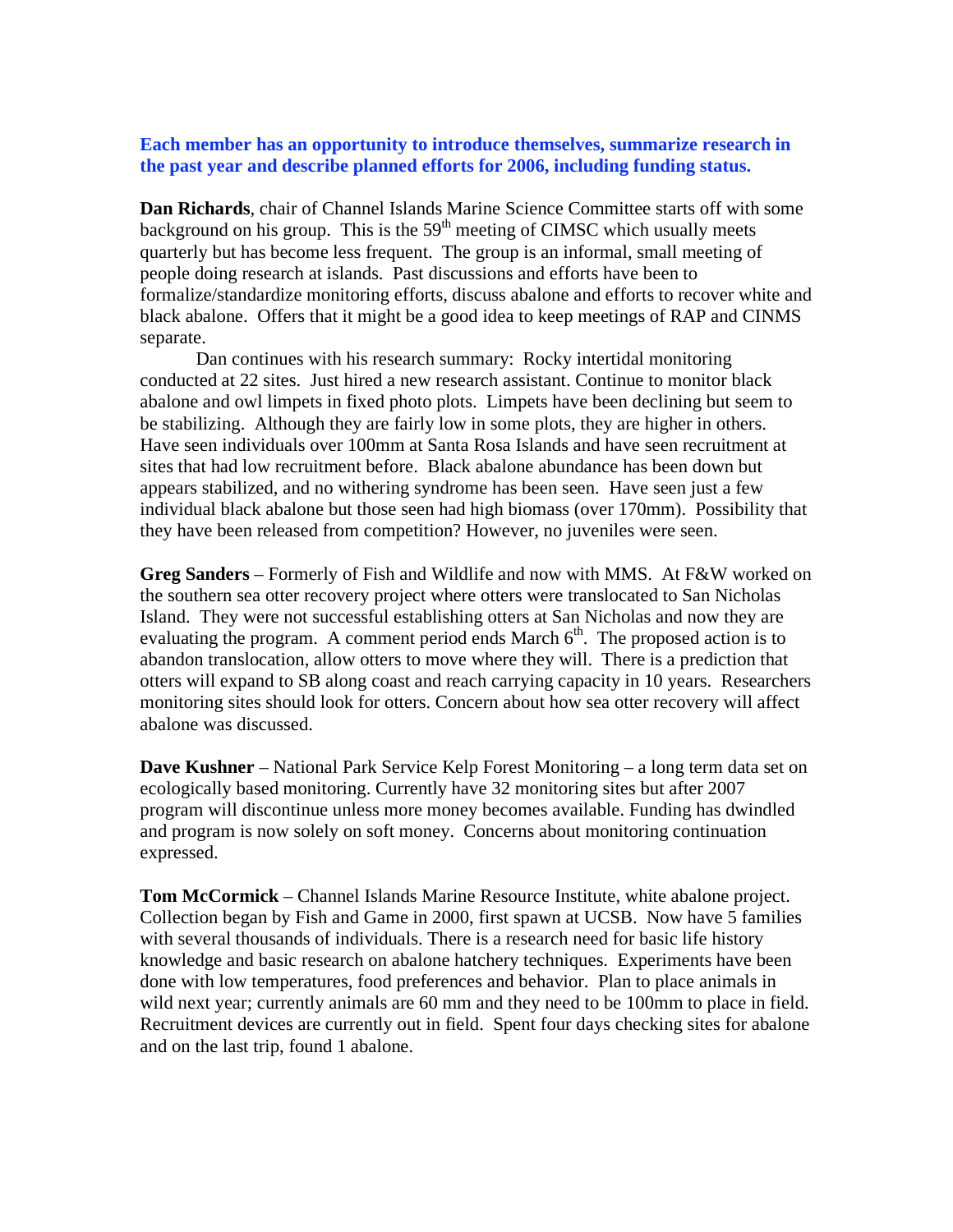**Mary Bergen** – California Department of Fish and Game, reserves monitoring. Last year one-time money from the state was used to monitor from Monterey to San Diego (including Channel Islands) using the CRANE protocol. Consulting firm Tenera has been contracted for data analysis and the data should be available to PIs soon. Eventually the data will be on website for public. In 2005, CDFG also helped PISCO by providing divers for reserves monitoring. However, budget for 2006 remains unclear. Plan to continue with ROV surveys and to develop protocols to compare data to submersible surveys. In 2004, surveyed with ROV at 4 sites and in 2005 at 10 sites (5 in reserves, 5 outside). In 2006, hope to do 10 sites again. Acknowledge support of Sanctuary for use of RV Shearwater.

 storm activity causing fluctuations in kelp. However, they do see recovering urchin **Jack Engle** – UCSB, subtidal and intertidal monitoring. Hands out an overall summary of 2005 work at Channel Islands. Monitoring work, including long-term work at permanent transects is supported by a private foundation and has been ongoing for many years. Overall trends: seeing a recovery of kelp after the warming cycle (kelp appears almost as good as it was in the 1970s at some islands), however, urchin dominated sites still exist at some islands. Water temperatures have been up and down and there has been barrens and also see brittle star dominated sites. See improvements in kelp forest health moving from the west to east along the islands with urchin dominated sites at intermediate islands. Also work at Santa Catalina Islands where they monitor the invasive Japanese kelp *Undaria*. This is the only population at islands but they have seen it spread 1 mile. The population tends to peak in the spring. It was first discovered on soft bottom habitat deep water and has since spread to shallow rocky habitat. *Undaria*  requires protected waters and other areas have not been extensively searched. Engle advises everyone to watch for it in protected waters as it is only a matter of time before it spreads.

 northern islands have seen some recovery. Affects *Pisaster ochraceaus* and may affect Discussion of seastar disease: Saw the first outbreak in 1978 and have seen it off and on since then. It appears to be associated with warmer waters but it has not received adequate research. First populations affected were at Catalina and these populations have still not fully recovered. Intertidal sites near Scripps have recovered and populations at other echinoderms.

They have been documenting records of new species since the El Nino such as treefish, pearl oysters, others (?) and these may now be part of ecosystem.

 bed is spreading. Once a year monitor transplanted site at Frenchy's cove and have found Monitoring eelgrass populations: see new areas close to existing beds indicating 15 patches further east from Frenchy's (the original site was lost to urchins). Always on the lookout for abalone when monitoring but do not see often. Red abalone is common at San Miguel in dense kelp but concern that harvest would eliminate all legal sized individuals.

There is a biotechnology company in late stage testing for development of a cancer vaccine using blood hemolymph from the giant keyhole limpet, *Megathura*. Very concerned about the emerging fishery that may develop as a result of this demand for this resource. Suggests that it would better to examine and regulate such a fishery early on rather than wait for fishery to decimate populations. Natural history information on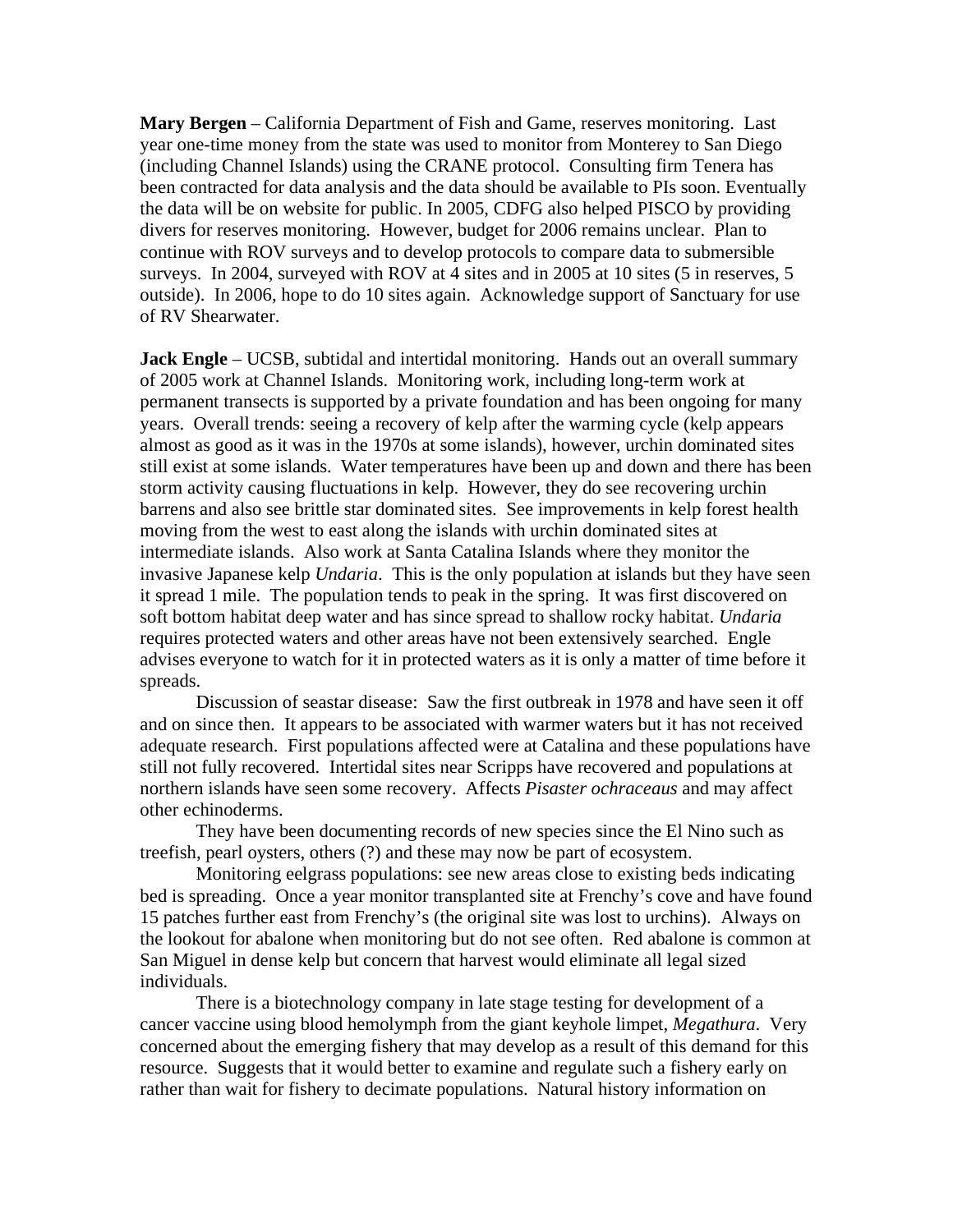raised to Fish and Game commission. Department of F&G will watch the emerging fishery closely. Although it is not an issue now it has the potential to become an issue if keyhole limpets is non-existent and suggests that any information would be useful. John Ugoretz (on conference call) comments that keyhole limpet fishery concern has been the pharmaceutical product is approved. F&G has closely watched landings which currently match what the biotech companies are using and these landings are generally coming in southern California sites under a scientific collecting permit. Jim Marshall, local fisherman present, is not aware of people collecting.

 eventually be available on line. Rocky intertidal (hands out summary sheet): Network has total of 80 sites. Includes surveys at islands by CINP and goes back to the 1980s for some sites while other sites added more recently. Most sites were sampled last year but face funding problems. Eleven sites were unfunded for 2006 and will be dropped. At Catalina, 2 sites were unfunded. There is a protocol handbook for core monitoring, and data exist in an Access database. Much of these data are accessible including description of many sites, numbers, and who is monitoring which sites and for how long. Received a grant from CA DFG for quick response to oil spill. Developing a photo database which will

**Donna Schroeder** – UCSB – Studies effects that oil platforms have on fish populations, particularly rockfish. Survey for recruit of rockfish at Anacapa and Santa Cruz Islands. Conducted CRANE surveys in 2004 and continued fish monitoring using CRANE methods at Santa Rosa Islands (Johnson's Lee, Cluster Point) in 2005.

In 2005, worked with F&G to calibrate ROV surveys in deeper water by doing surveys using the submersible Delta and are now almost finished analyzing videos. Purpose is not whether one method, ROV or Delta surveys, is better than the other but rather each method reinforces the other and allows coverage of a larger area for deep water monitoring. Documents will be made public when complete. Received 20k for that pilot project and will need much, much more to do bigger project. Delta surveys were also done at the Footprint (proposed MPA site). As a side note, we are seeing giant kelp in all sorts of areas that you would not expect it and seeing shifts in its range. This species provides a good link between shallow and deep species. Have been using habitat maps developed by many others to ground truth them. Also involved with the Sanctuary Foundation's Collaborative Marine Research Program. CMRP was designed for stakeholders to be involved with research in the Sanctuary; have been focused lately on marine reserves. Funded 4 projects recently: 1) Recruitment surveys of urchins and other large invertebrates; 2) David Bacon with Carrie Culver to engage anglers in a kelp bass tagging study at Gull Island area; 3) Outreach project to survey scientists on their interests in working with fishermen; 4) Outreach program at Goleta Pier regarding fishing practices (catch and release) and MPAs.

**Mary Bergen** on ROV survey funding: future is uncertain; there is a pending NFWF grant.

**Donna** on MSI Delta survey funding: should be OK because of oil industry and low rockfish populations, perhaps for the next few years OK.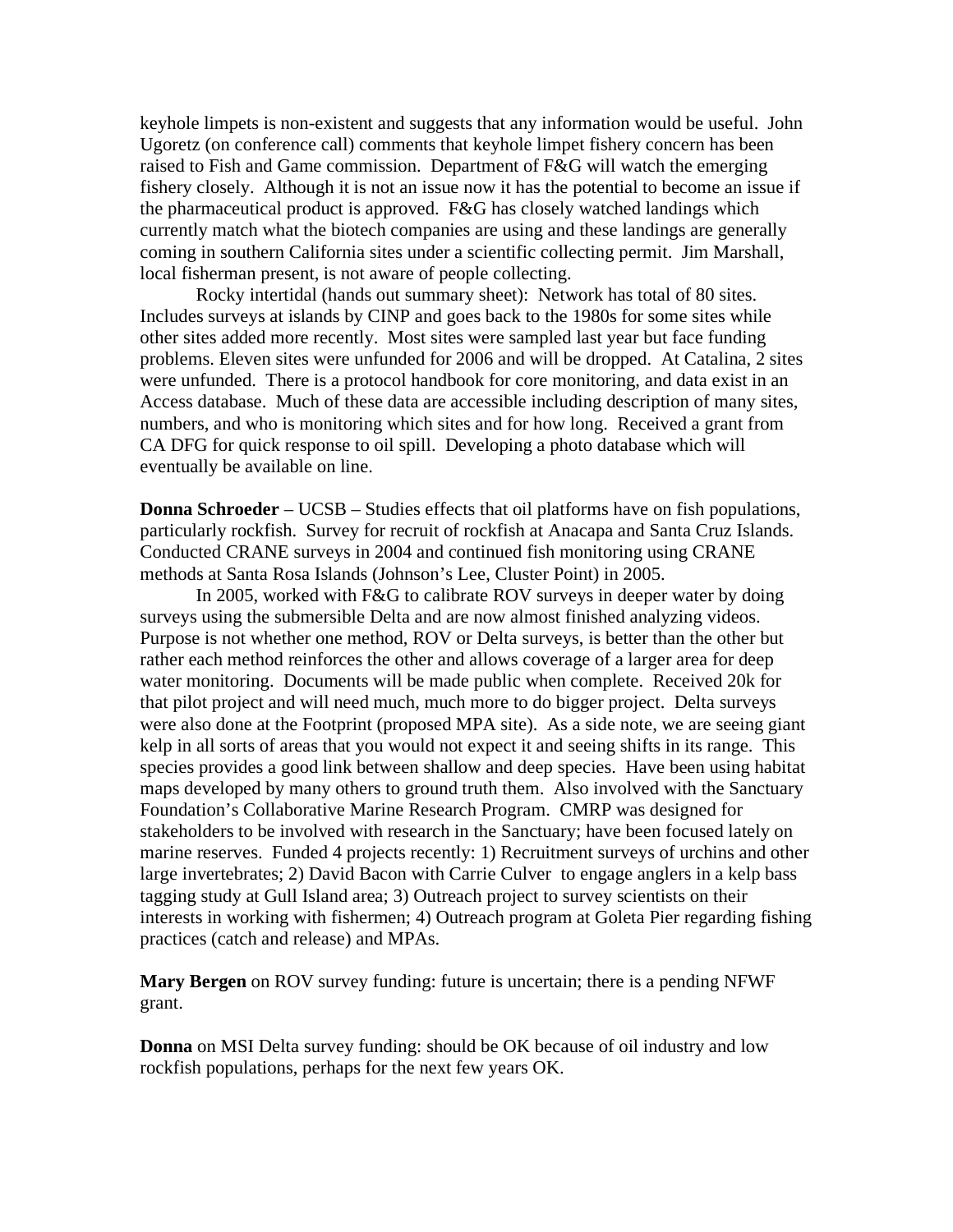**Dave Siegel** – UCSB Plumes and Blooms Project, running since 1996. This projects attempts to get a picture of regional water quality. In the past, took samples every 3 weeks but now down to 10 days/year on the Shearwater due to increased demand for vessel time by research community. Funding is secure from NASA into 2007. Linked closely to Santa Barbara LTER project. Ocean color datasets - working at a km scale and it changes every few days. Secondly, a center has been set up at UCSB to allow for use of "SPOT", a high resolution French satellite providing images. These satellites provide images of kelp coverage of the four northern Channel Islands. Mary Bergen asked if this could be shared with DFG, but Dave is not sure because of the French company's proprietary interests. Dave leads a biocomplexity project focused on looking at how uncertainty (physical, biological, etc.) influences how fishermen behave. Currently in year 2 of 5; NSF funded. Idea is to look at management options.

 Cove is doing well over past few years and starting to spread. Found a new patch a few **Jessie Altstatt** – Santa Barbara Channel Keepers. Eelgrass transplant area at Frenchy's hundreds yards from their site. SBCK has also worked on a small transplant site at Scorpion, and at Prisoner's Cove.

**Mary Elaine Dunaway** - Minerals Management Service (MMS). Looks like all of the region's monitoring projects will remain funded for now, but the research budget is hurting because of costs associated with the opening of a new Gulf Coast MMS office. MMS funds MARINe sites -- 24 this year. Don't really have funding for seven sites this year, but are still looking. Want to produce a State of the Rocky Intertidal report, starting with the SB Channel. MMS has been working to do multi-beam mapping in the eastern SB channel with USGS. They are scanning southern California Bight coastline slides into digital files from 1979-80. Working with Pfleger Institute to transplant a small number of V-tagged rockfish (vermillion, green spotted) from platforms into reserves, to see if they stay. Ann Bull at MMS, and Chris Lowe are the MMS contacts and are working with the Sanctuary on this too. New program coming on line includes a new grant program for coastal work; intent is that it be research-based and monitoring (a murmur through the crowd) but no further details yet. Also an alternate energy research grant program will come on line (e.g., wind, wave, etc.).

**Ron Velarde** - City of San Diego. Monitors sewage outfall off the city. A few years ago this type of monitoring expanded to all of Southern California bight. 1994 was the first year for this project with sampling from Pt. Conception to Mexican border in depths of 10 to 200 m. Project looked at benthic infauna. In 1998, for the Bight 98 project, the Channel Islands were added. Survey was dropped back to 10-120m range. In 2003 there was Bight03, which also included Channel Islands, and also looked at even deeper waters. Data analysis continues. 1998 report is available. Looking ahead there is talk about including rocky intertidal and sandy beach areas. Want to do a more expanded survey, will need more cooperation. Dan Richards commented that near shore/intertidal surveys would be important for understanding water quality.

**Hunter Lenihan** – UCSB, Ecologist with the Bren School. Hunter is working on a collaborative research program centered on the spiny lobster fishery. This would be a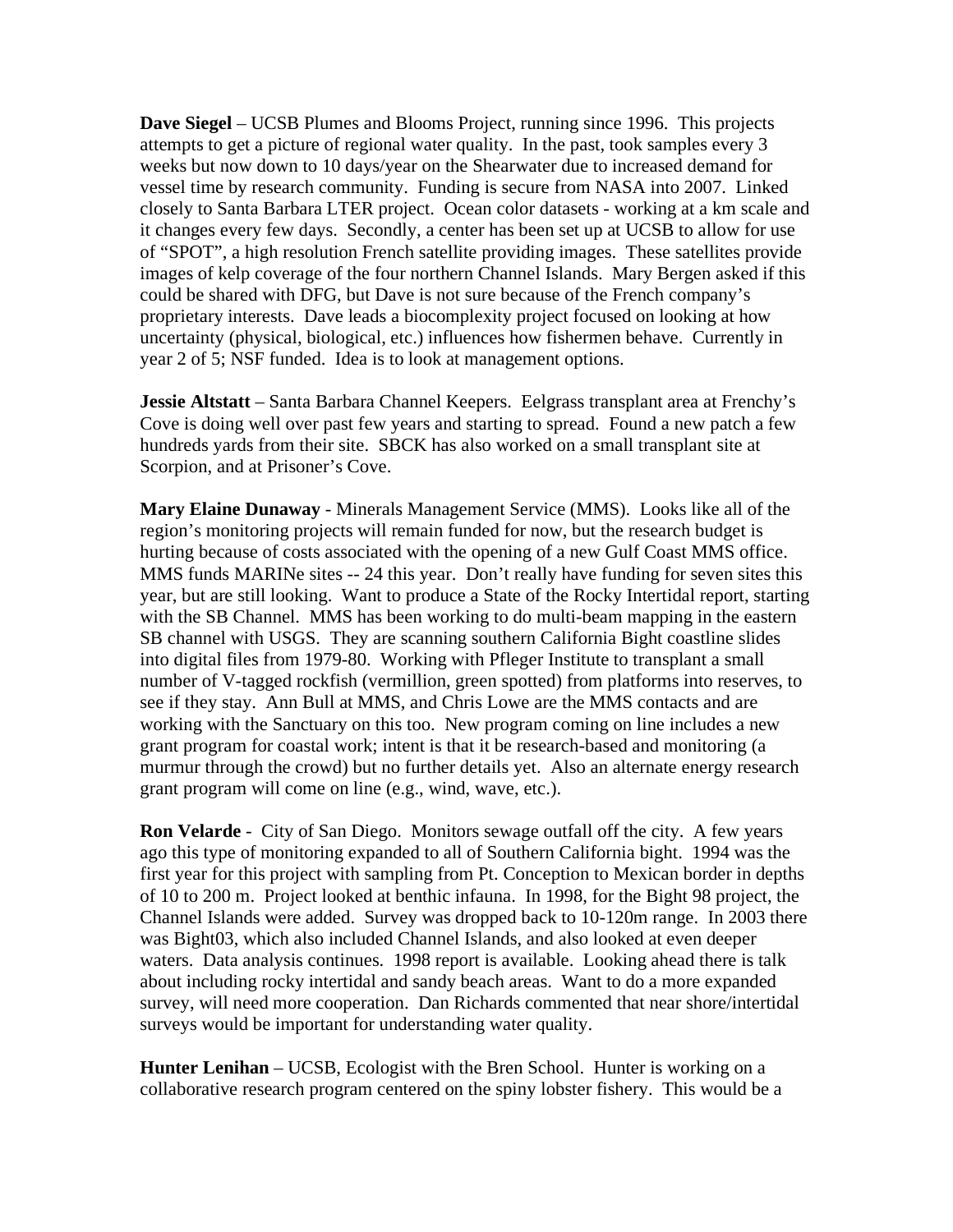monitoring program for inside and outside Channel Islands reserves, with tagging. Program will look at socioeconomic factors of reserves, such as how the reserves can improve fishery management and will look at development of quantitative adaptive management model. Fishing industry interested in using reserves as part of a larger regional fishery management approach. Received a grant for almost \$500,000 for this collaborative interdisciplinary program.

**James Lindholm** – Pfleger Institute of Environmental Research (PIER) - acoustic telemetery. 102 sites from Pt. Conception to Catalina focused on northern Channel Islands. Black sea bass tagged since 2001, white sea bass tagged since 2003, and kelp bass and CA sheephead tagged since 2004. Array is designed to track movement across reserve boundaries at Anacapa. The acoustic array is funded primarily by the George T. Pfleger Foundation, with some support from the NMSP in 2004 and 2005, and is available for others to use. Future funding is not guaranteed. Existing acoustic tags will transmit to 2008. PIER working with sanctuary and will publish data. Project examines how vagility varies across species range and movement in and out of reserves. Preliminary results show spill into, but not out of, reserve for sheephead at Anacapa. James loses lots of expensive equipment (about \$2k each) so if you see any gear floating around marked "PIER," call James! PIER is considering upgrading the array at Ancapa to a cabled system. There has been a cabled array proposed by UCSB which would allow data to transmit real time.

 Are the abalone that are still out there resistant to withering disease? Will expose **Kevin Lafferty** - USGS – Starting project on Black abalone which asks 2 questions: 1. individuals to disease and track status. 2. Test ideas of spawning.

**Satie Airame** – UCSB/PISCO - Acknowledges value of discussion of monitoring activities from marine policy perspective and defers discussion of PISCO activities to Carol Blanchette.

**Carol Blanchette** – UCSB/PISCO - linking bio/eco/ocean patterns to larval dispersal. Have deployed oceanographic moorings: ADCP moorings measure 3-D movement of water and CODAR arrays measure surface currents. Taking CODAR technician out next week to set up CODAR site at islands. First time surface currents will be mapped out islands. Collaborate with subtidal research at CINP and others with rocky intertidal monitoring. Monitor rocky intertidal sites at all park sites at islands, repeating on semiannual basis. Also monitor larval settlement at islands and recently published two papers: one in Limnology and Oceanography and one in Marine Biology. Studies link recruit and adult abundance. Data sets have been compiled into an ecological metadata database which will be available on the web soon.

 available online. West coast data are increasing (about 5k surveys) at sites in CINMS, **Christy Semmens** - REEF - citizen science monitoring program. Standardized method for volunteer divers to count fish. There are over 90K surveys in database, which is MBNMS and others. Surveys are conducted on an individual basis and at REEF events. A few years ago organized an effort for surveys inside and outside reserves. Previously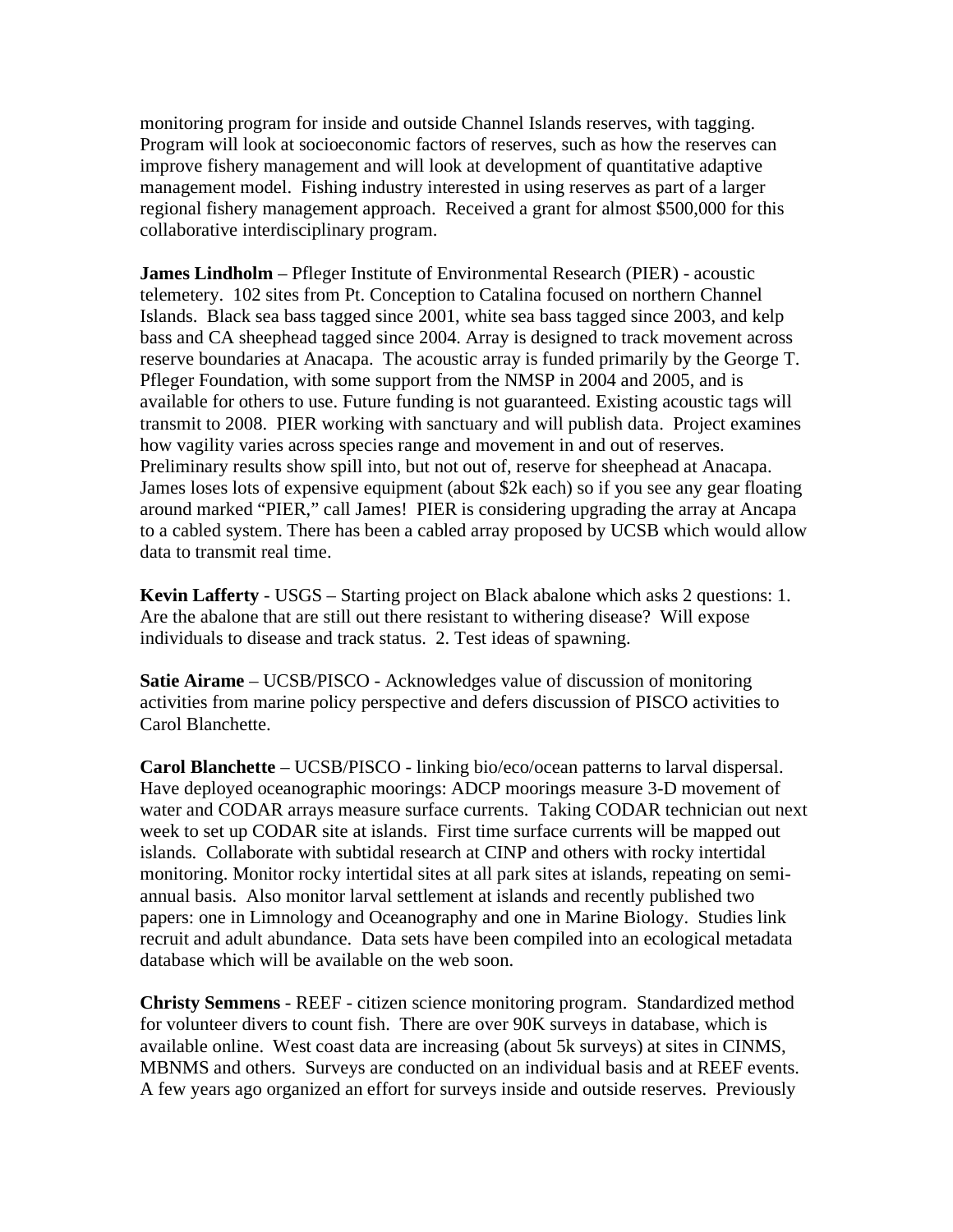to expand). Working with state to identify inverts to monitor here. Funding: only focused on fish but now expanding to inverts (primarily in the Northwest but hope organization is a non-profit and most costs are borne by volunteers although some funding received through grants. Bob Warner - any effort to standardize methods to compare with other programs? Christy - only in Caribbean.

 **Melissa Neuman** - NOAA/NMFS - white abalone is the only abalone species listed under ESA. Recovery plan is being circulated for technical review with hopes to go public by end of year. Pink, green, black and pinto abalone are on "Species of Concern" list. Purpose of listing is to put funding into research of these species; to be proactive in their management. There is a new grant program: proactive species of concern grant program. NMFS will select 2 complexes of species and provide \$250k over 2 years for each species (another low murmur through the crowd).

For white abalone NMFS has –plans to protect surviving populations and habitat. Starting in 2002, John Butler in La Jolla collected at southern locations. In 3-4 days identified 200 individuals. Multi beam sonar identified greater areas of abalone habitat than previously measured. NMFS wants to expand habitat surveys to Channel Islands. Also want to identify spots for out-planting with preference for out-planting in reserves for protection of the species.

**Pete Haaker** - CDFG - Continuing to look at green and pink abalone at Catalina and seeing good signs of recovery. Deployed ARMS (recruitment collection devices) and collaborating with grad student at Scripps. Recovery management plan was accepted by F&G commission in December and plans are available on web. Opening of abalone fishery is not a given; much research needs to be done and a stock assessment is needed. Fishers want to be involved and CDFG is working with fishers to monitor populations.

 establish funding mechanisms, 4 - need decision on what process to use for fishery. **Ian Tanaguchi** - CDFG - Commission has asked them to work with fishers. CDFG has Identified tasks for process:  $1$  - need EIR,  $2$  – need assessment protocols,  $3$  – need to

**Chris Voss** - fisherman in Santa Barbara. Fished abalone for 8 years before fishery closure. Wants to establish stock assessment, use models, distribute total allowable catch among constituents. Intend to implement management plan, including a plan to divide island into 3 areas, use an ITQ program. Possibility of using this program for keyhole limpets. Press release was recently issued. Issues about ITQs and about the sequence of process are raised. First need stock assessment. Regulatory documents are still needed. Jim Marshall – Fishermen's abalone association still has about \$200K that was collected when fishery was operating. These funds could be used for the initial surveys that need to be done.

--

## **Sanctuary Condition Report**

**Sarah Fangman joins from Gray's Reef, Kathy Dalton and Steve Gittings join from NMSP HQ to introduce the Condition Report and request advisory help from the RAP.**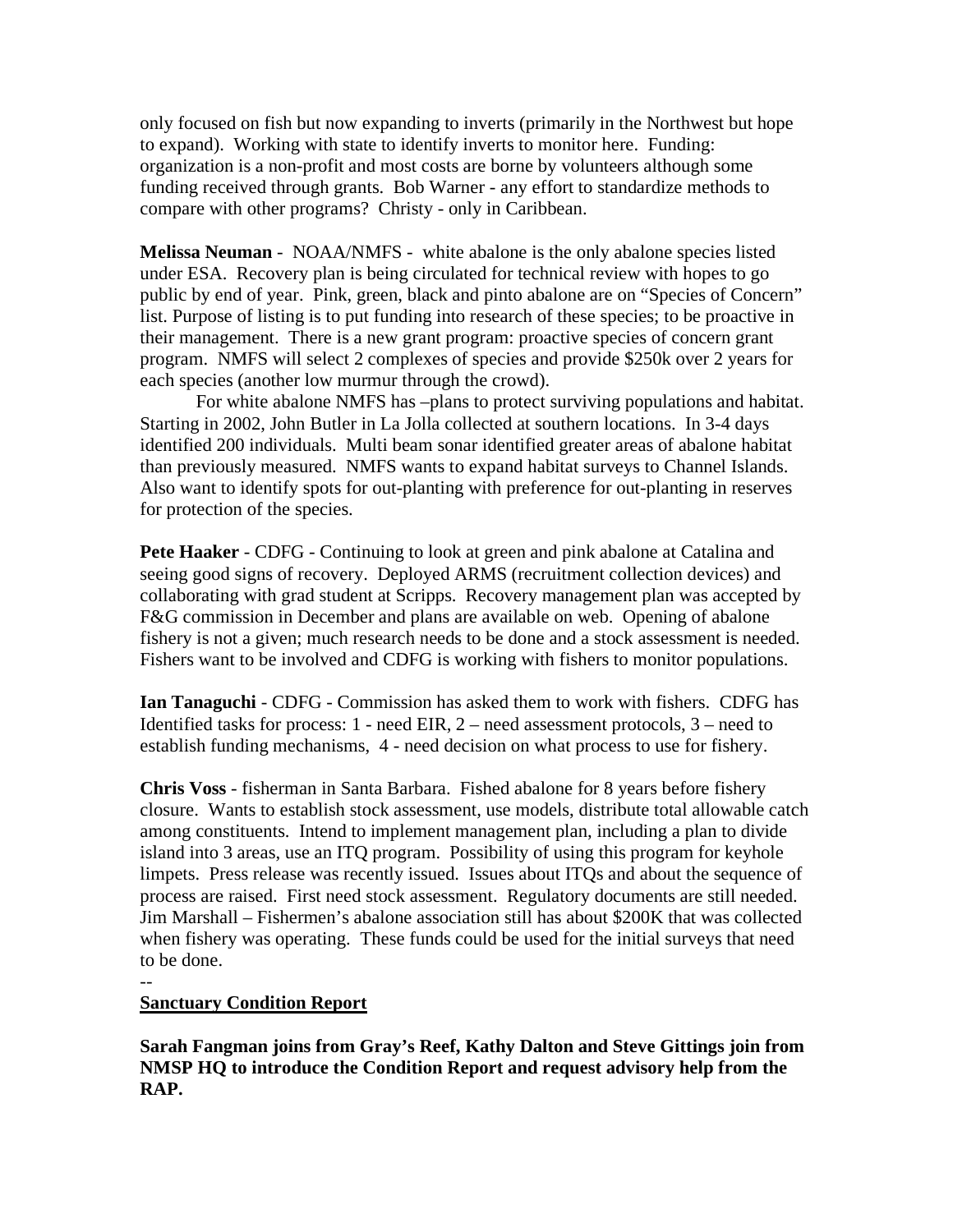this is just an executive summary, and in no way meant to supplant the actual monitoring **Sarah Fangman**: Referring to the Stellwagen Bank NMS draft condition report. Each of the Sanctuaries will have to tackle the 17 questions listed on page 2. This is a requirement we have to report back to Congress and the public as an executive summary. We know that because of uncertainties this will be difficult. Steve Gittings reiterated that reports that exist. Bob Warner asked who this report is for, and how is any kind of uncertainty communicated to the reader/decision maker. Sarah and Kathy pointed out some places in the tables and the text where the basis for conclusions can be explained. Steve Gittings clarified that this is not a report that at a site-level the Manager would use for taking action. Congress will use this to help understand how the whole national system of Sanctuaries is doing.

Kathy explained that at Stellwagen the staff first took on each of the questions themselves, then sent it out for review. At Cordell Bank NMS they are meeting one-onone with local experts (that are on their Sanctuary Advisory Council) and have had some work group meetings on this. Gittings acknowledged that expert input is needed, but there are many ways to go about it. Bob Warner suggests that emails could be used to identify experts to be consulted, then have staff prepare the report based on checking with those experts, and then bring the report to the RAP for review.

Dave Siegel asked why the condition report questions only talk about the state of resources and don't talk about their use/utilization and socioeconomic values. Gittings said that this was a source of much discussion when the report format was developed. Decision to not include socio-economic aspects was made because of the various kinds of results, the extent to which many of the findings might be unrelated to the state of the resources.

Kevin Lafferty mentioned that a series of independent opinions/guesses might provide a more accurate picture than if a group gets together and tries to work by consensus.

 Mary Bergen suggested that an "unknown" or "lack of information" category might be needed.

 report is not meant present itself as a new baseline for the site. Don't want it to become Carol Blanchette suggested that a baseline and time scale component would be important for the summary table. Gittings said that the intent is to generate these either every 5 years or to coincide with the development of revised management plans, which is also supposed to be every 5 years. Because this is the first time around, each site has the flexibility to use whatever time frame is best for estimating trends. As for baselines, this the baseline for future monitoring and evaluation.

 well, what would a consolidated symbol look like? Gittings: that is difficult but James Lindholm: What would you do if 50 fish species were crashing and 50 were doing managers have to estimate.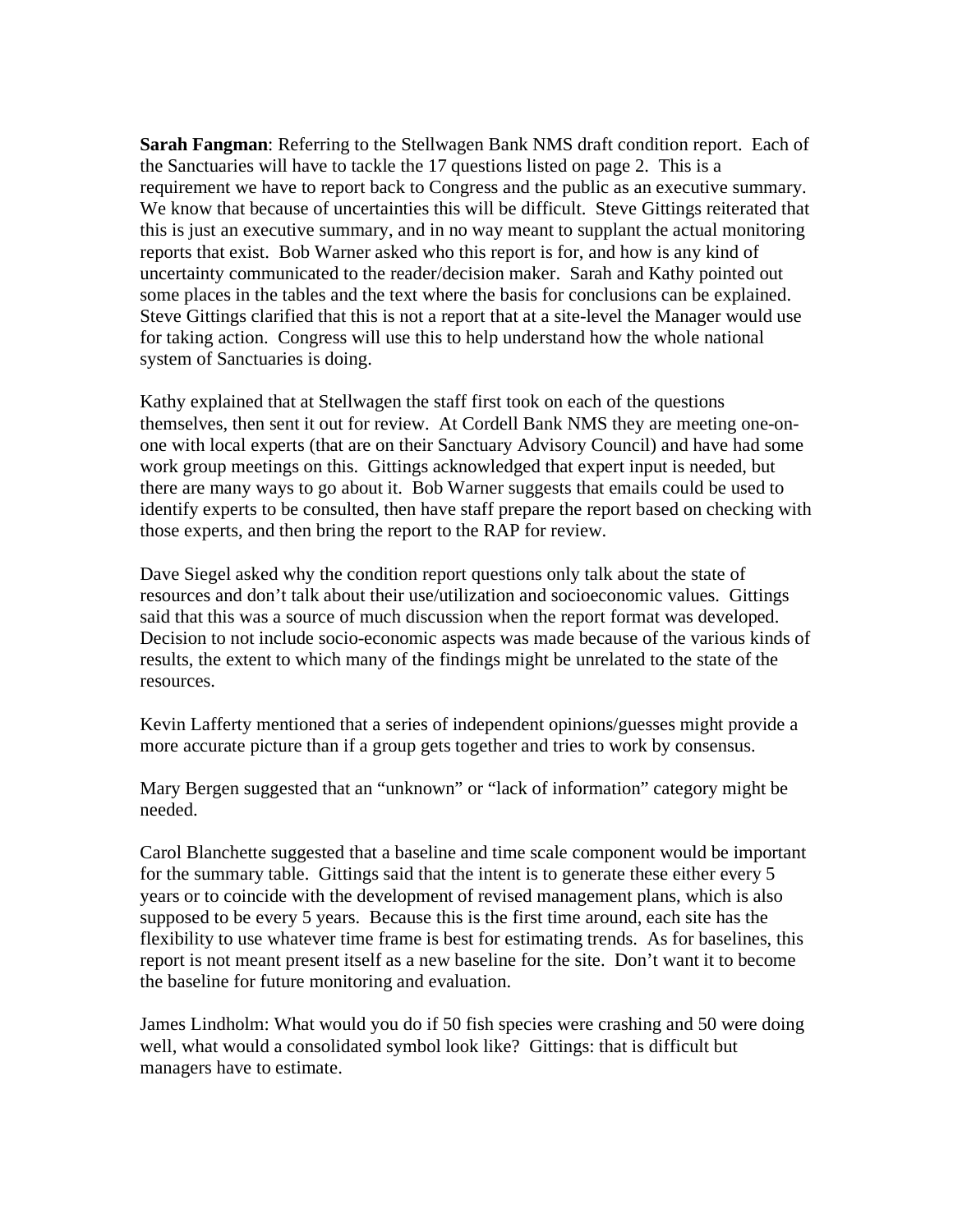**Consensus that RAP members will be emailed to help identify experts to be consulted, then Sanctuary staff will prepare the report based on input from experts, and then RAP will review and advise on the draft report.** 

#### -- **Future meeting announcements:**

Pete Haaker on abalone again. In Monterey March 26-31 the National Shellfish Association will meet. A symposium on abalone will be held.

Dan Richards: Society for Conservation Biology will meet in June in San Jose. California and the World Ocean will meet in September.

# --

## **Reserves Monitoring Meeting and Report:**

**Dani Lipski** - CINMS - discusses possibility of a monitoring planning meeting for 2006 to discuss funding, gaps in monitoring, plans, data sharing, etc. Mary Bergen not sure a meeting is needed, you've heard from us. Dave Kushner agrees; he's working on a summary table.

 questions we can answer, and one on what we can't yet answer. Agrees that a table can **Satie** - Feels it is important to communicate what we do know and what has been done, as well as where there are gaps. The monitoring that is occurring does address much of what the Fish and Game Commission is looking for. Suggest a table based on what be filled out via email distribution.

Mary Bergen says a sheet could easily be produced that summarizes what's been done and what is happening. Satie recommends that the questions of interest to the Commission, which are in the DFG MPA Monitoring Plan on line, be used as the framework for the reporting on this.

**Consensus that Satie and Dani can work together to produce summary documents and will consult RAP members via email and phone.** 

#### -- **Should RAP combine with the CIMSC?**

 report something. Because the CIMSC is not an advisory body, the meetings don't have Dan Richards feels that they should remain separate. Cross-updates like this are valuable, though. Perhaps some of the updates could be summarized in advance via email. The CINMS is not a set group, so others are invited, even if only occasionally to to be public.

Jack Engle: Important that the CIMSC focuses on all the Channel Islands. For people that are on both groups and traveling a long distance, maybe hold both group meeting on the same day back-to-back. And maybe updates could be provided less frequently by members.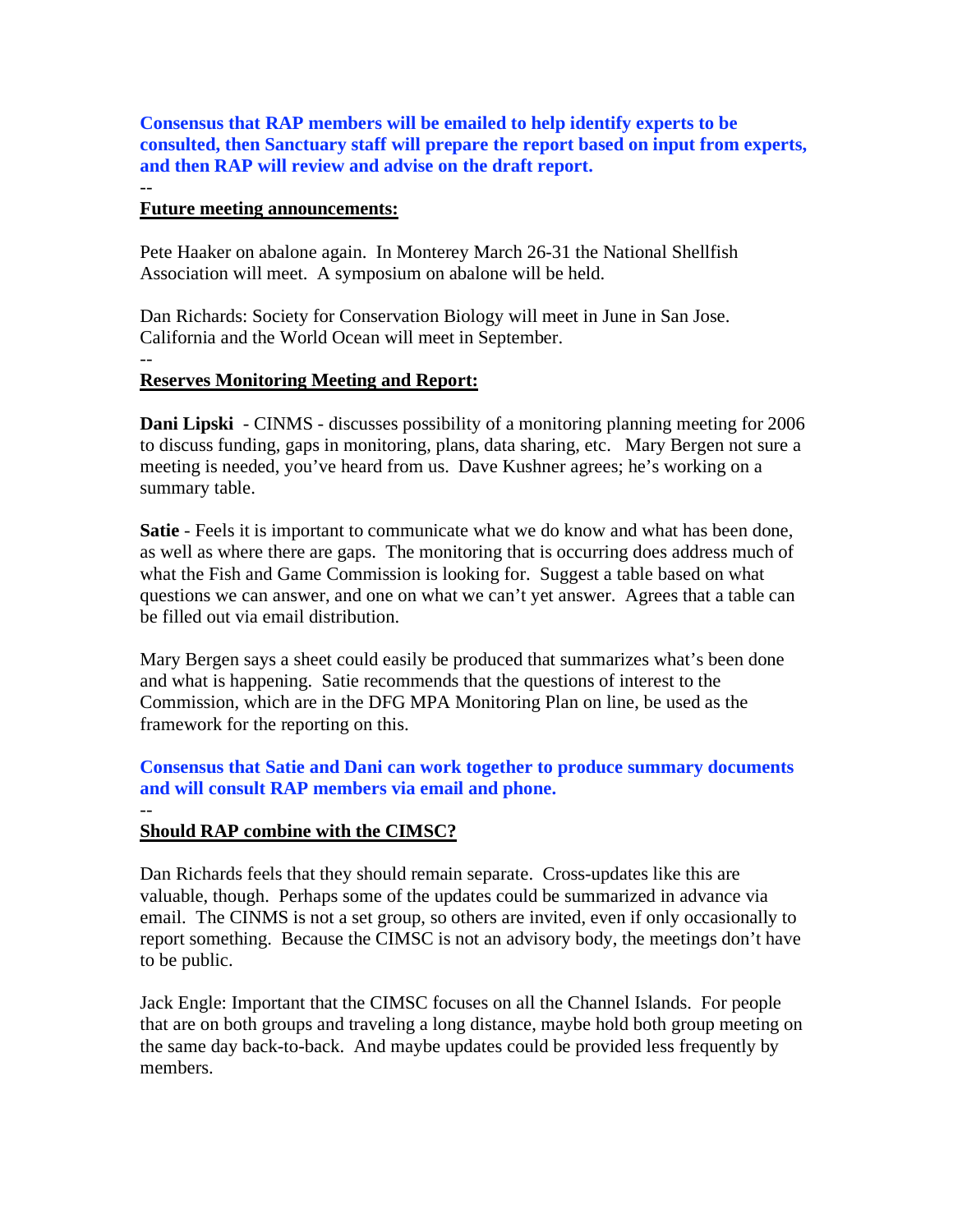**Consensus that groups will stay separate but possibly hold joint meetings from time to time.** 

## **New Fish and Game Regulations on Invertebrates:**

 $-$ 

 allowable sport harvest, including owl limpets and wavy top snails. The current limits Tidal Invertebrates Act: Dan commented that six more species groups were added for are now 35 a day. Concerned about the harvest impacts, such as possible changes in community structure. In the spring proposals could be made to ask Fish and Game to take these off the list. Jack Engle thinks this could have been a mistake, and is important to be corrected. Ian said that the invertebrate team at DFG looks at issues like this, and revisions could be made next year. They will need to hear arguments on this. Mary suggested letters to the Fish and Game Commission are OK. Jack feels that this should be about correcting an oversight, which should be a straight-forward technical correction.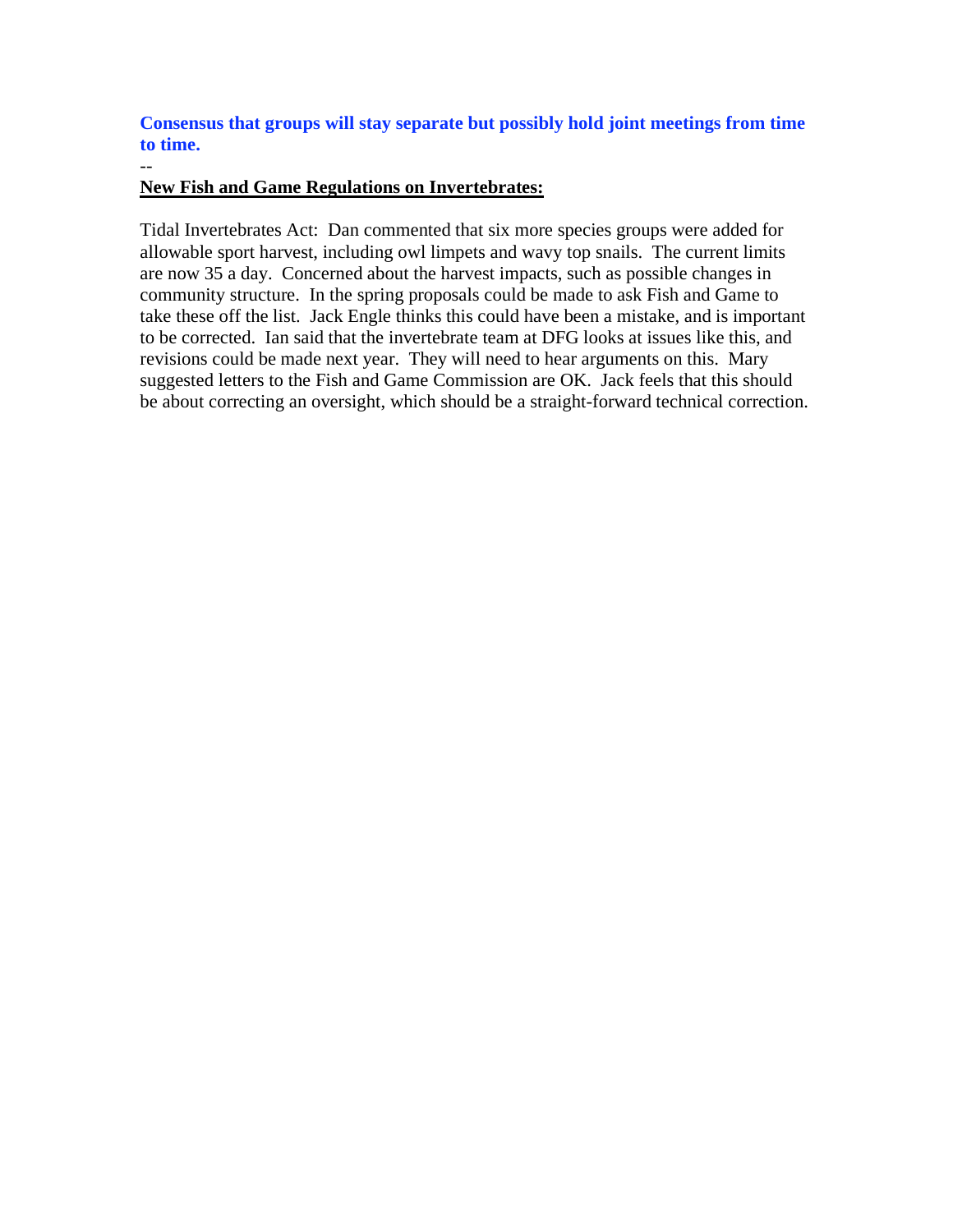**RAP Meeting February 2, 2005 Marine Science Institute University of California, Santa Barbara** 

**Participants** Chris Mobley, CINMS Manager Dan Brumbaugh, AMNH at MPA Science Institute Hunter Lenihan, UCSB Marine Community Ecology Churchill Grimes, SWFSC Santa Cruz Kevin Lafferty, USGS UCSB Nicki Adams, Cal Poly SLO Donna Schroeder, MSI, Board of Directors Sanctuary Foundation Jackie Buhl, CINMS Satie Airame, PISCO Natalie Senyk, CINMS Dave Seigel, UCSB Geography, ICESS Jessie Allstadt, Santa Barbara Channel Keeper Jack Engle, MSI, Marine Network Jenn Caselle, PISCO Bob Warner, PISCO Mike Murray, CINMS SAC Coordinator Mary Bergen, Research Coordinator at DFG

Audience Peter Skyler, Catalina I, Santa Cruz I Shari Smith, Naturalist Corps

#### *Background*

Collaborative Research Monitoring Program \$30 k in bank \$80 k will be added

 local and regional coordinator. He will gather information on the local and regional Social Science Coordinator, Chris LaFranchi, was hired by the CINMS to function as a status and trends of socioeconomic data. **ACTION:** Invite Chris LaFranchi to the next RAP meeting.

 NOAA Science Integration Project: The MPA Center is working with SWFSC to integrate MPAs into traditional fisheries science and management.

Review Types of Monitoring in Table 1 of CDFG Monitoring Plan

SHALLOW SUBTIDAL ACTIVITIES (Highest DFG Priority) SCUBA Surveys, Figure 1 shows shallow subtidal monitoring sites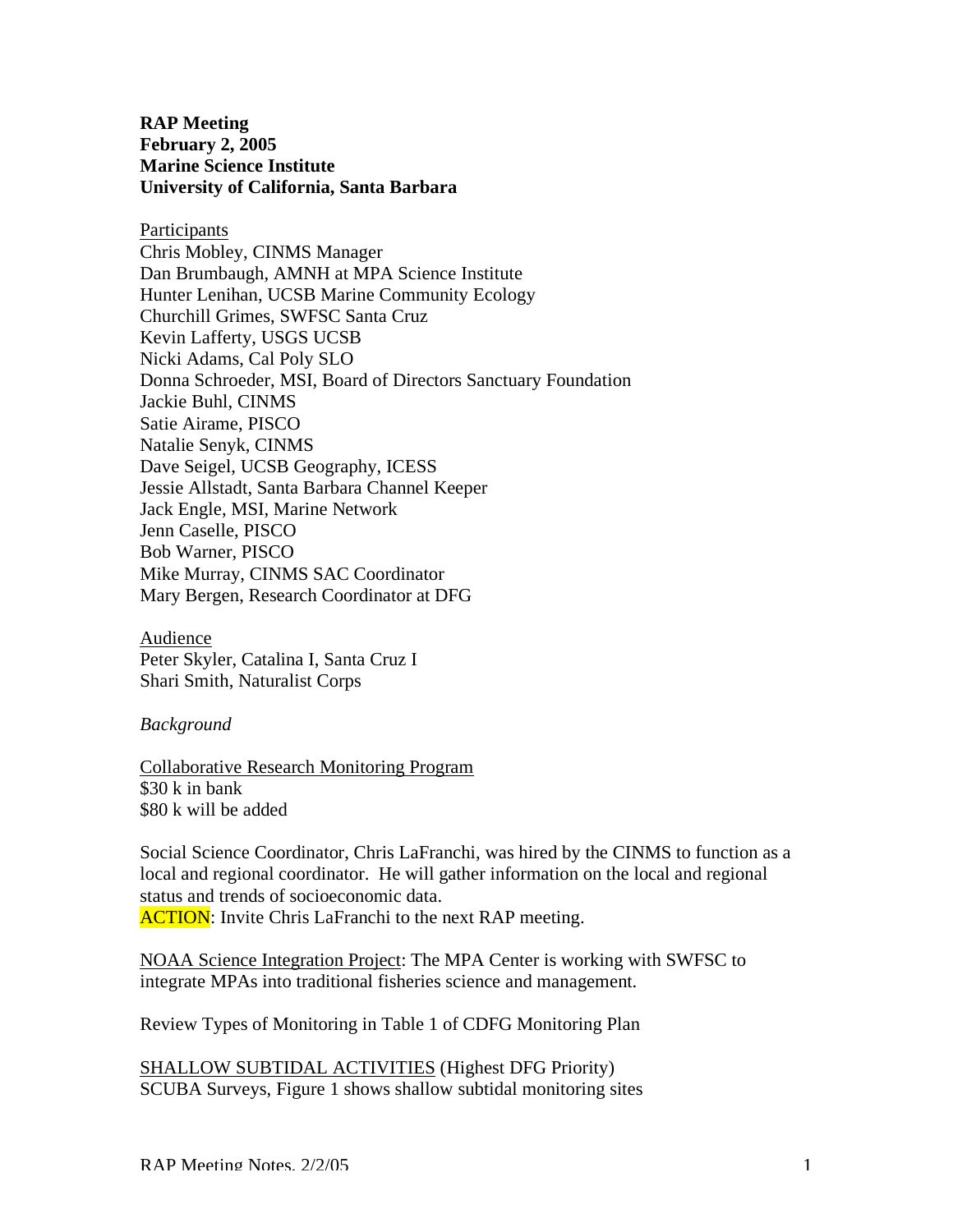SCUBA surveys are conducted on rocky reef habitats using a specific set of protocols.

Partners who conduct SCUBA surveys National Park Service (NPS) **PISCO** Crane (Love, PISCO, Pondella)

CRANE funding was federal money given to the state for mitigation of offshore oil. This was one-time funding. CRANE consists of 75-80 sites in central and southern California, with all sites following same protocol.

NPS protocols sufficiently differentt from CRANE, making an integrated analysis difficult. NPS could adjust protocol to be more consistent with CRANE. NPS may be interested in contracting fish surveys to PISCO/CRANE. **Recommend** that NPS do at least one cool water site in their new experiment.

Sites that will be surveyed in 2005 Anacapa Scorpion Santa Barbara

Likely sites to add in 2005 Gull Island San Miguel

Potential gaps in 2005 Santa Rosa San Miguel Southeast side of Santa Cruz Soft substrate habitats

Two main gaps are SRI and SMI. At least one pair of core sites is needed at each of those islands. Monitoring should occur in cooler water region, not just warm water region. Several replicates of sites at several islands are needed to establish the baseline during the first few years.

SRI is ringed with shallow rocky reef. The MPAs at SRI may have impacts on the distribution of urchin fishing. The southern area (South Point) is possible to monitor more easily than other areas around SRI. It costs more money to work at SRI than the eastern islands, requiring more personnel time, more vessel time.

Considerations Continuity of monitoring Data analysis Data management Temporal range of expected changes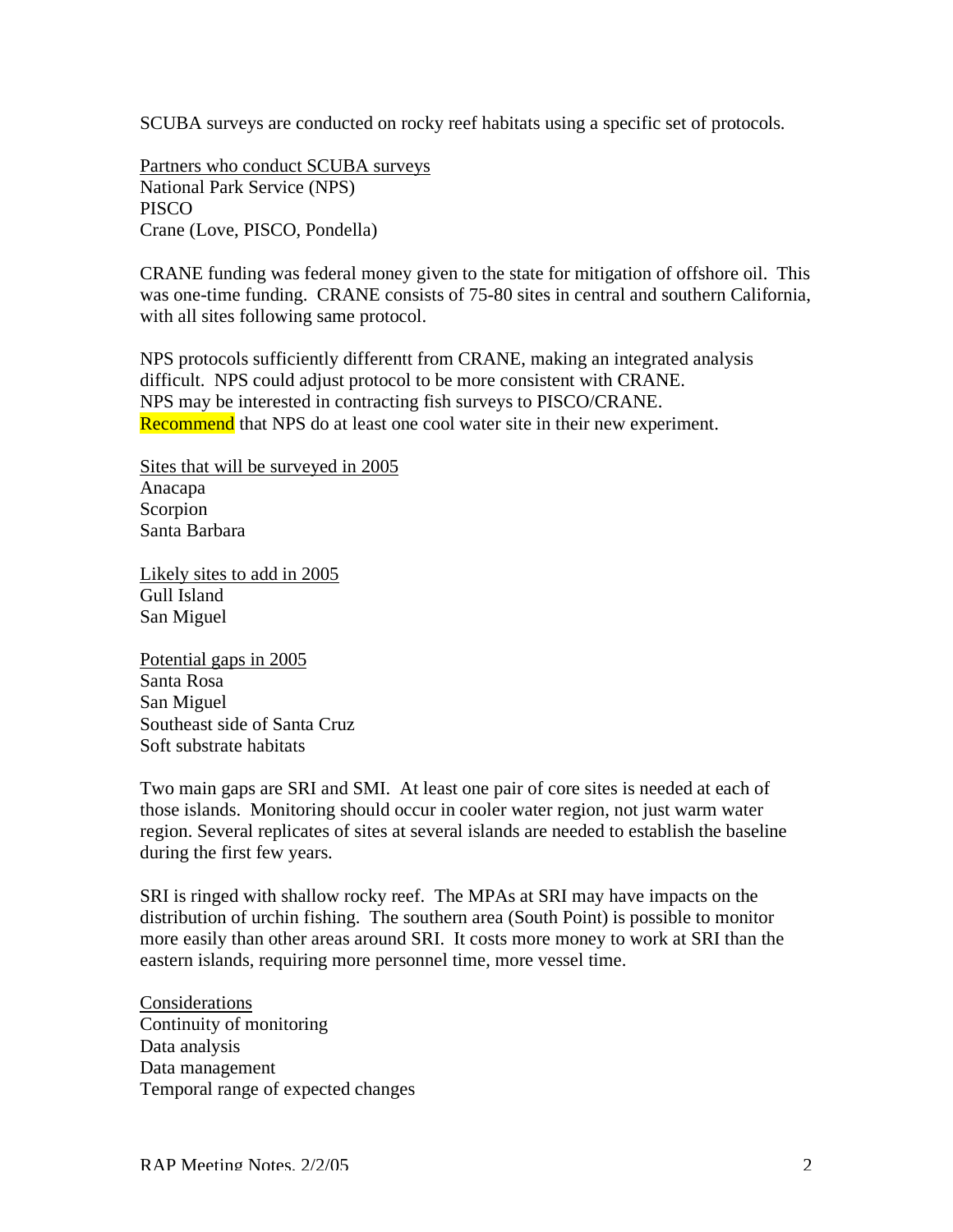Monitoring of both biogeographic regions

Often monitoring programs break down over time because of lack of funding. Need to set up a hierarchy of core sites and additional sites. Need core sites to answer basic questions Add other layers on as funding becomes available (not part of the core)

## Possible solutions:

Depending on the temporal range of expected changes, it might not be necessary to survey each site every year. Develop a set of core sites to be done every year and then add additional sites as funding becomes available for short-term projects.

## Timeframe

Should sites be monitored every year, every other year or longer? The first major report to Fish and Game Commission is due at the end of year 5. A minor report is given each year.

To pick up trends, SCUBA surveys should focus on species that have a faster response times.

## Criteria for selecting core sites:

- Cover all islands
- Subset of sites in 2004
- Preference to areas that have been monitored for a long time
- Sites to investigate hypotheses about inside and outside of MPAs

## Funding

 To maintain the array of core sites is a high priority. Funding for monitoring comes from existing monitoring programs:

- CINMS
- PISCO
- DFG

When considering a funding/support request to CINMS, need to work in coordination with NMSP fiscal year budget cycle.

Surveys are conducted annually during the summer and fall Each site is well sampled

## What is counted in SCUBA surveys?

- Fish size and density
- Swath count (macroinvertebrates, benthic cover)

## Ecological changes that may be detected

Changes in size structure may be more apparent than spillover, for example. Increase in size, quicker response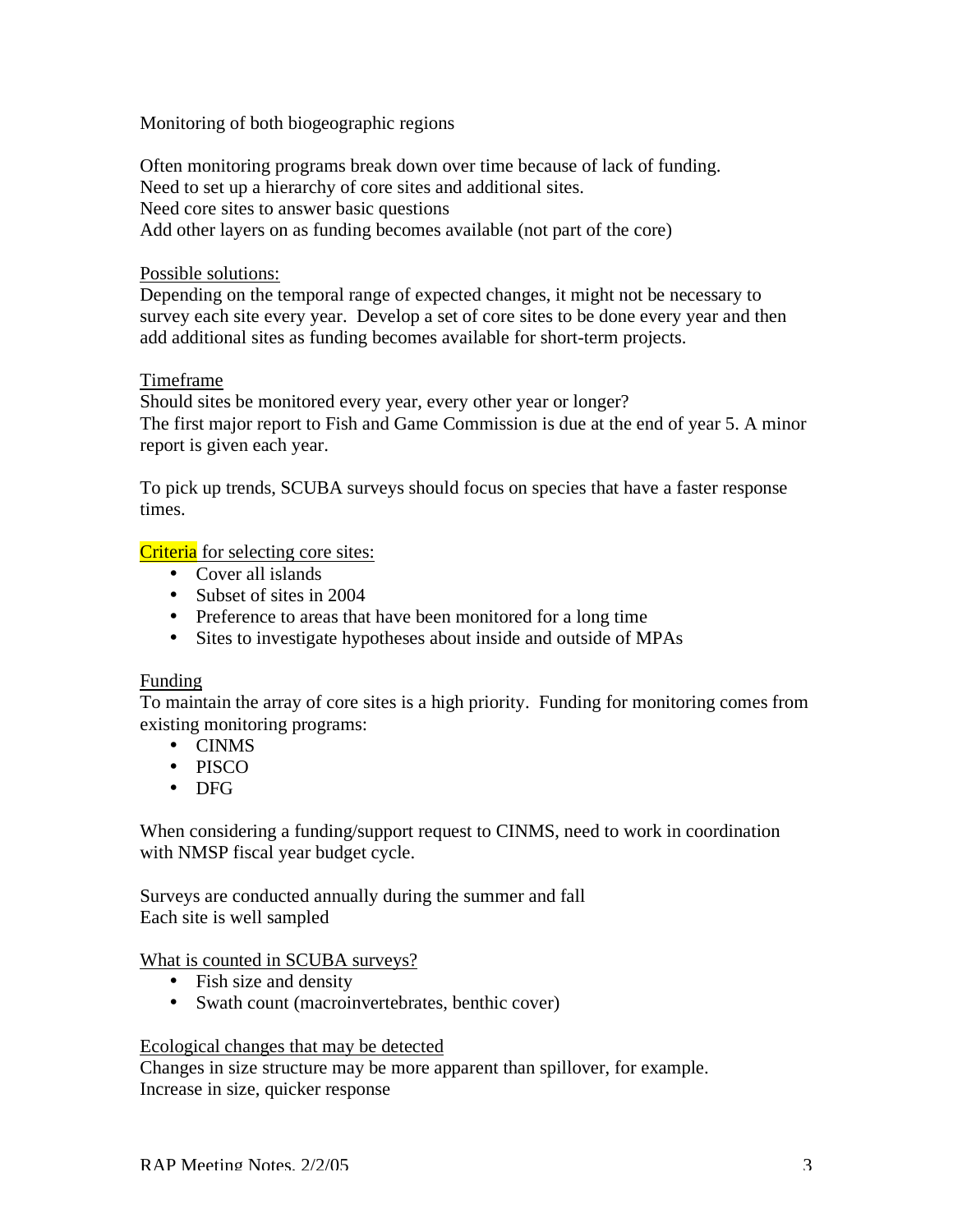Increase in abundance, slower response

CDFG Monitoring Plan: Table 3, Page 12: Target species list for monitoring

Criteria for species list Exploited species Unexploited species Easy to count Species with detectable, measurable responses to MPAs

List was developed, in part, during the 2003 monitoring workshop

Lafferty paper: Determined that 7 species can indicate kelp forest and urchin barrens (2 of these are included on the list of target species for monitoring: kelp and urchins).

Seven indicators of kelp forests and urchin barrens

- Kelp
- Urchins
- Cover of bare substrate
- Cover of *Coryanactis* and *Astrangia*
- Bryozoan *Dioprecia*
- Crustose coralline algae

Kevin Lafferty's Recommendation:

Do as many sites as possible, but survey only target species that give as much information as possible.

Jenn Caselle's comment:

List of 20 species in Table 3 is appropriate because the question relates to target species and responses to MPAs. Surveys focus on population density and size changes for the MPA experiment.

Is it important to assess whether or not MPAs lead to state changes in communities? If so, monitoring species that indicate those state changes should be included.

Recommendation: To insure that monitoring can capture changes in state, maintain the monitoring list and add the species that indicate state changes. If constraints prevent a full survey, then only key species should be monitored.

Table 3 is misleading due to growth rate and fecundity columns.

Species not effectively monitored with SCUBA Lobster (state managed fishery) Abalone Cabezon (could be monitored with other techniques)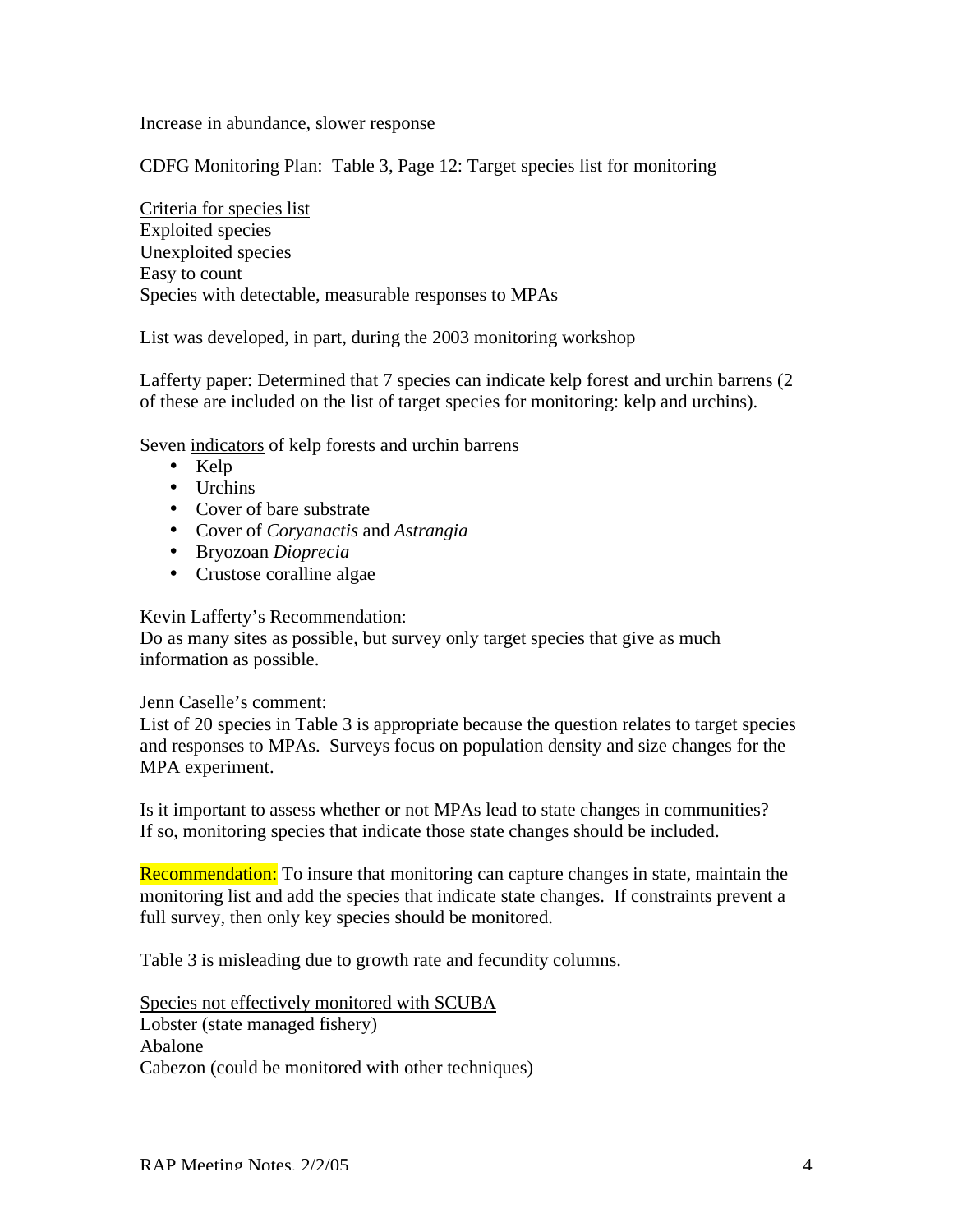For abalone, need to keep them in the survey because previously they were much more abundant.

Stock assessment of urchin fishery is a great idea, but it is not part of monitoring.

Doyle Hannon is conducting fish tagging survey (hook and line) in central and southern California. Using recreational fishermen, primarily targets rockfish in shallow waters, massive program geared toward returns of tagged fish.

Pfleger Institute: SBI, ANI are ringed with double rings of receivers. Newly tagged fish can be added to the array. Species already studied include black seabass, sheephead and kelp bass (James Lindholm), ocean whitefish (Cal State Long Beach grad student).

Is there a need for the trap-fixed gear project? Should this be a target for the collaborative research funding from CINMS?

Engle recommends that the fixed gear project focus in one area, Anacapa or east end of Santa Cruz. Need intensity and array at one or more sites to figure out rate of spillover. Need adequate coverage, intensive study in a few places.

## TRAP-FIXED GEAR

Trap-fixed gear surveys equally important to SCUBA surveys

- Fishermen can participate
- Can figure out gradients of CPUE (outside of MPAs)
- Catch species that are not adequately monitored.
- Visual survey, vs. trapping, vs. hooks to calibrate the trap surveys
- Can get specimens in hand to weigh or tag

## Bren School Project:

Fixed gear monitoring of lobster at

- Anacapa
- Scorpion
- Gull Island
- Inside, near, and far from MPAs

## Collaborative project

Need more feedback from fishermen themselves and NMFS Science Center should be involved. Need to get "fisheries scientists" involved in the project.

Church suggested possible involvement of NMFS through their scientific interest in MPAs.

Schroeder suggested trapping, not just warm water area, but also in cold water areas.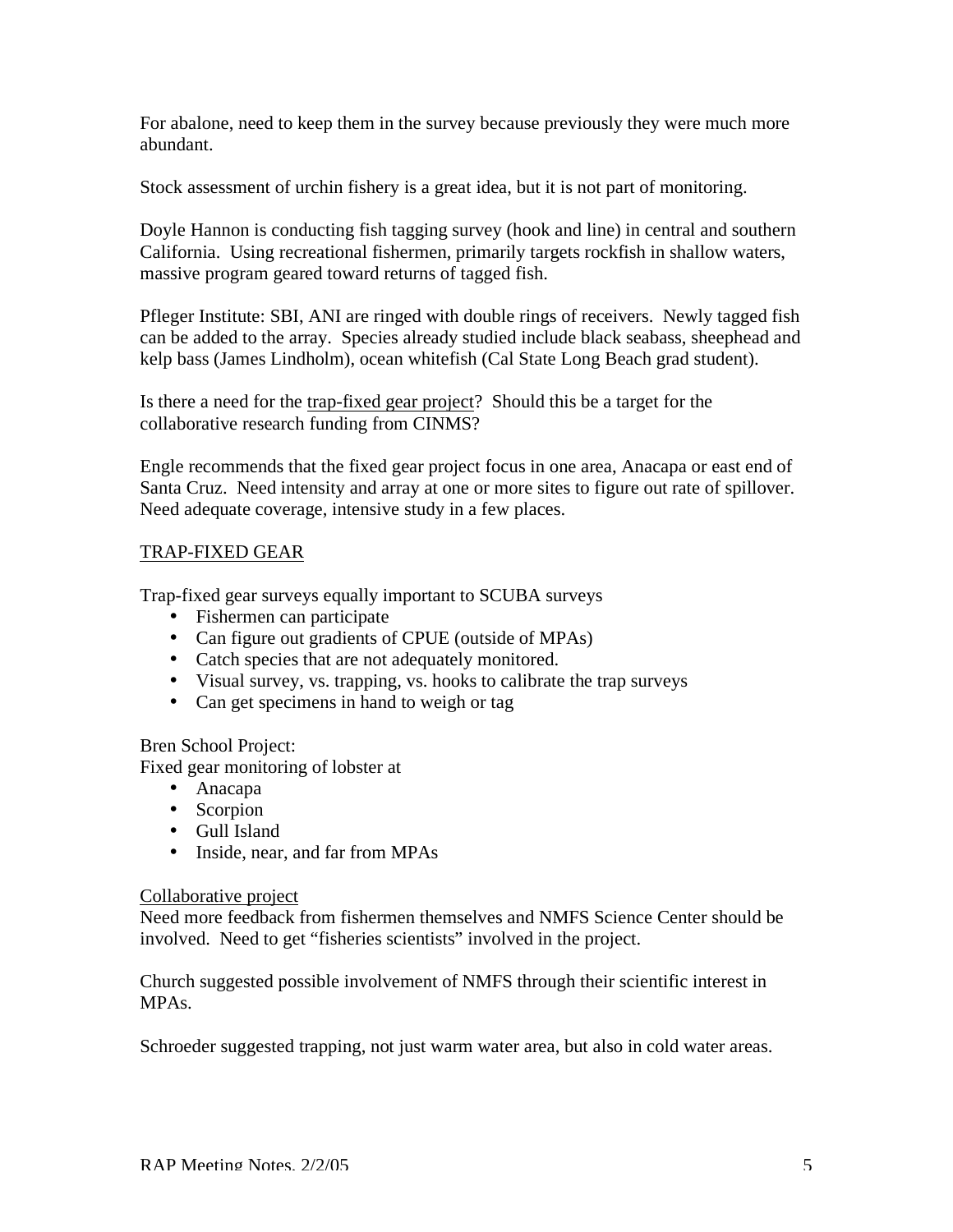Trap fixed gear data could be coordinated with commercial take. Need to do both because there might not be sufficient fishery-dependent data.

No logbooks exist for live-fish fishery. Need a project to create a logbook for live-fish fishery.

Could collaborate with the recreational fishing industry to recapture tags.

Recommendation: Fixed gear trapping program is a gap in the monitoring program with high priority, and is a good candidate for collaborative research.

What are priorities for biological monitoring for collaborative research program? Recommendation: Species that are not adequately monitored by other means are of high priority for monitoring.

 experiment? We need to know ARE THESE FISH SPILLING OVER INTO OPEN What is the level of adult spillover or movement? Is this a monitoring question or an AREAS? The answer to this question advances marine reserve science and design. How do we build a monitoring program that can detect spillover or movement? [Dave Seigel: This is just another parameter that describes the demography of the population.] The supporting documents claim that establishment of reserves will result in net increase in fish in the fishery.

 Several possible answer: model, or trap data, CPUE, along a gradient from MPAs to Empirical evidence can be measured through tagging or telemetry. Do we do this every model possible spillover? Mark and recapture programs could determine where animals open areas. Need to figure out transport of individuals from point A to point B. year, or do we figure out for each species the home range size and then use the data to

are going and if the flux increased over time. Should this be a priority for monitoring?<br>Recommendation: Within trap-fixed gear program should be implemented. Some attention should be paid to differences in density and mark-recapture. This would provide valuable information about movement. Trapping program would provide the opportunities for tagging focal species, but this is not a long-term monitoring program. This is research that could be done over several years (dissertation project) to determine characteristics of focal species.

Political pressure is a function, in part, of the success of fishing industry. Perspective of the fishermen: Establishment of reserves forces fishermen into open areas, leading to congestion.

Other ways of figuring out effects of MPAs on fisheries: Track landings and distribution of boats.

Adult spillover –can be detected through telemetry and trap and fixed gear surveys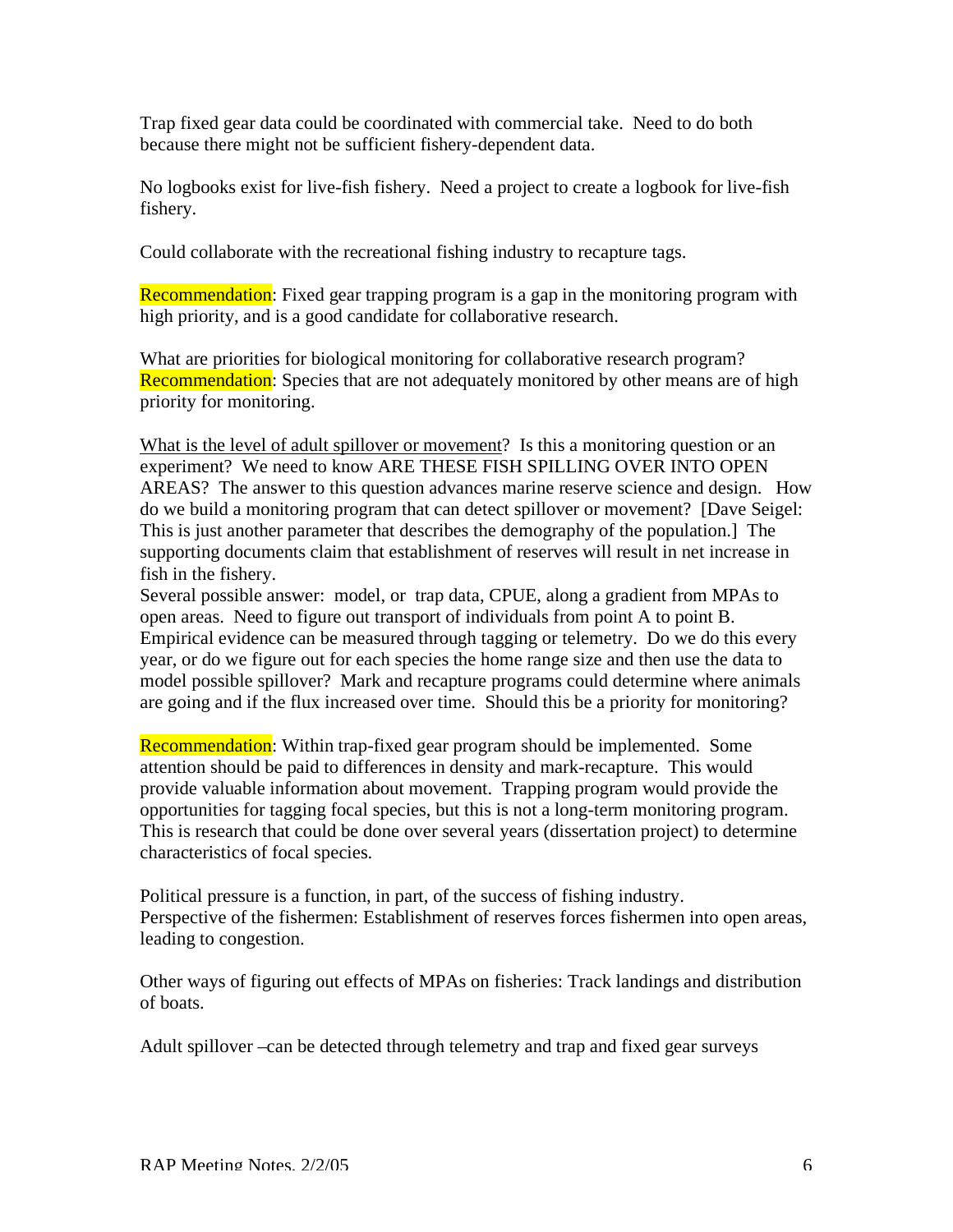Benefits of fixed gear surveys over SCUBA surveys: Can tag individuals and recapture them

To determine changes in movement over time; need a fixed gear or trap program. Could be done every few years, could be 1-2 year project every 5 years or so.

Lindholm: Need for additional fish and invertebrate movement data Telemetry is the primary method of gathering movement data (process study) Trap (mark and recapture is part of monitoring)

Over time, do we see congestion of fishermen at the boundaries of MPAs? Fishing the line? Over time we are likely to see the socioeconomic

Socioeconomic monitoring includes the Sanctuary Aerial Monitoring and Spatial Analysis Program (SAMSAP) aerial surveys, which can also assist in examining spillover

## Coordination of Biological Monitoring

Priority of the Sanctuary: Data management and synthesis Need a good system to archive the data and make it available without violating individual rights.

Perhaps we need a coordinator of monitoring data (Also recommended at the Starr monitoring workshop)

## Priorities:

Coordination Accessibility of data Coordinated person or central location of data

## **Recommendation:** A coordinator is needed to:

- Keep track of existing monitoring programs
- Coordinate data streams
- Analyze data
- Archive data
- Report annually to RAP on preliminary results

The Sanctuary has offered to provide support for a person to coordinate the monitoring effort.

Models for coordination:

• MARINe (Multi-Agency Rocky Intertidal Network monitoring program). Jack Engle is the coordinator. MARINe has developed an effective approach to coordinate among participating scientists who share a common database. A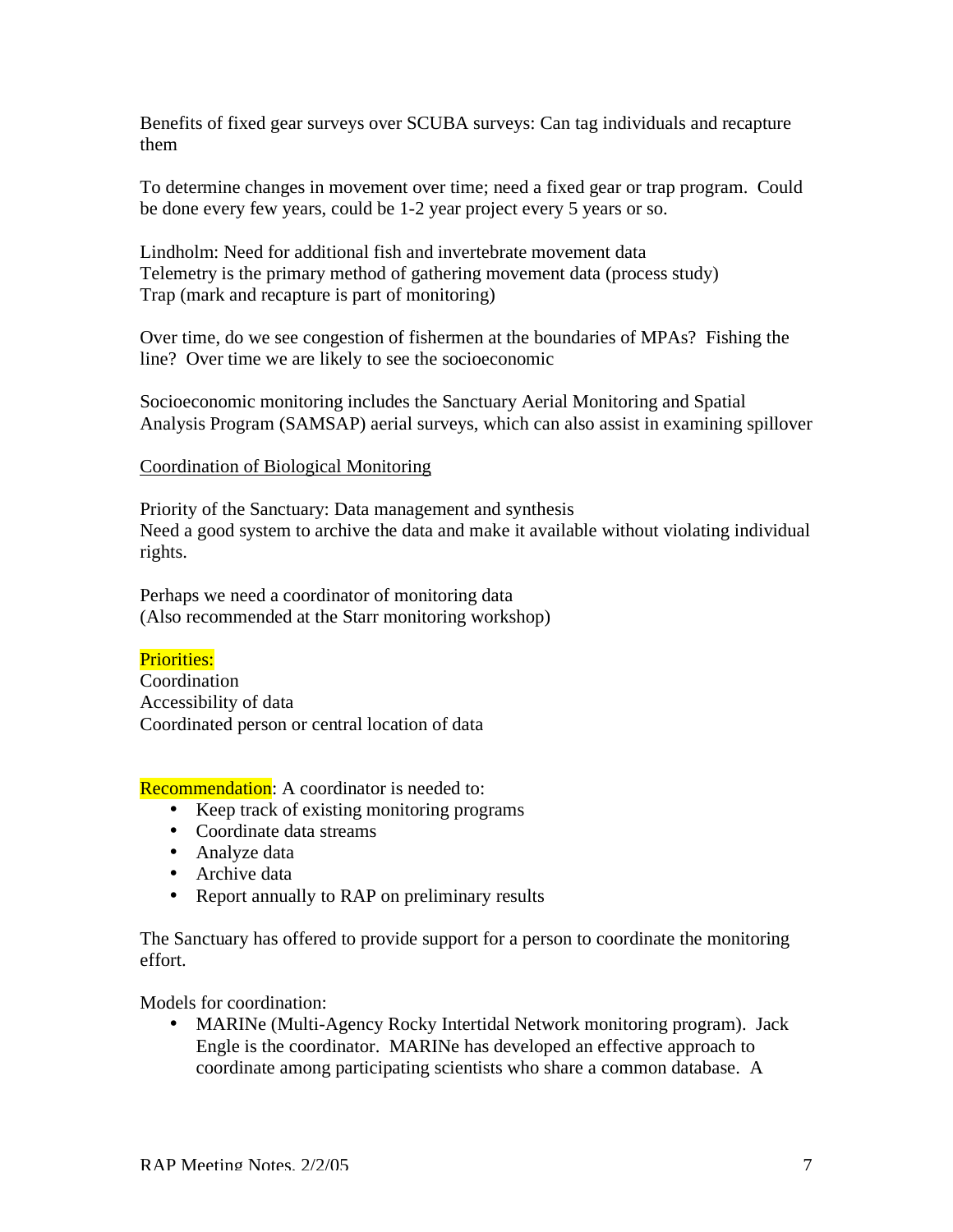public website is available for outreach and a private website is available for internal communications among group members.

- OOS, CenCOOS, etc: The first task of the ocean observing system is data management. The OOS tend to attract more physical oceanographers, but biological data also is housed within OOS.
- National Marine Sanctuary Program Integrated Monitoring Network: Long-term monitoring strategy is being planned for the National Marine Sanctuary Program.

Options for outreach to scientific community

• Channel Islands Symposium

The Monterey Bay National Marine Sanctuary sponsors an annual meeting reviewing research efforts

## Aerial Monitoring of Kelp Canopy

Statewide aerial kelp (DFG staff is dwindling but project will be maintained)

1999 2002 2003 2004 2005 (expected)

CI-CORE (Center for Integrative Coastal Observation,Research and Education, Moss Landing; Dick Zimmerman) performs multi-spectral aerial surveys of kelp along the central coast and may expand to the southern coast as well. Surveys were conducted as far south and Santa Barbara in 2004.

## Newly Settled Fish Surveys

 Bbi-weekly visual surveys, as well as with PISCO Standardized Monitoring Units for Recruitment of Fishes (SMURFS), were conducted in 2004.

SMURFS can be used to address the question of larval spillover, which is an exceedingly difficult question it may not be possible to answer. SMURF program can figure out year class size and monitor fluctuations through the entire island chain. The current program will not answer the question about increased recruitment outside of MPAs.

Monitoring of recruitment is important.

SMURFs monitor recruitment and are most useful for establishing a baseline and follow age classes through marine reserves. To detect the effects of MPAs on patterns of recruitment, a more extensive array must be established, and even then, it would be difficult.

Urchin recruitment was useful.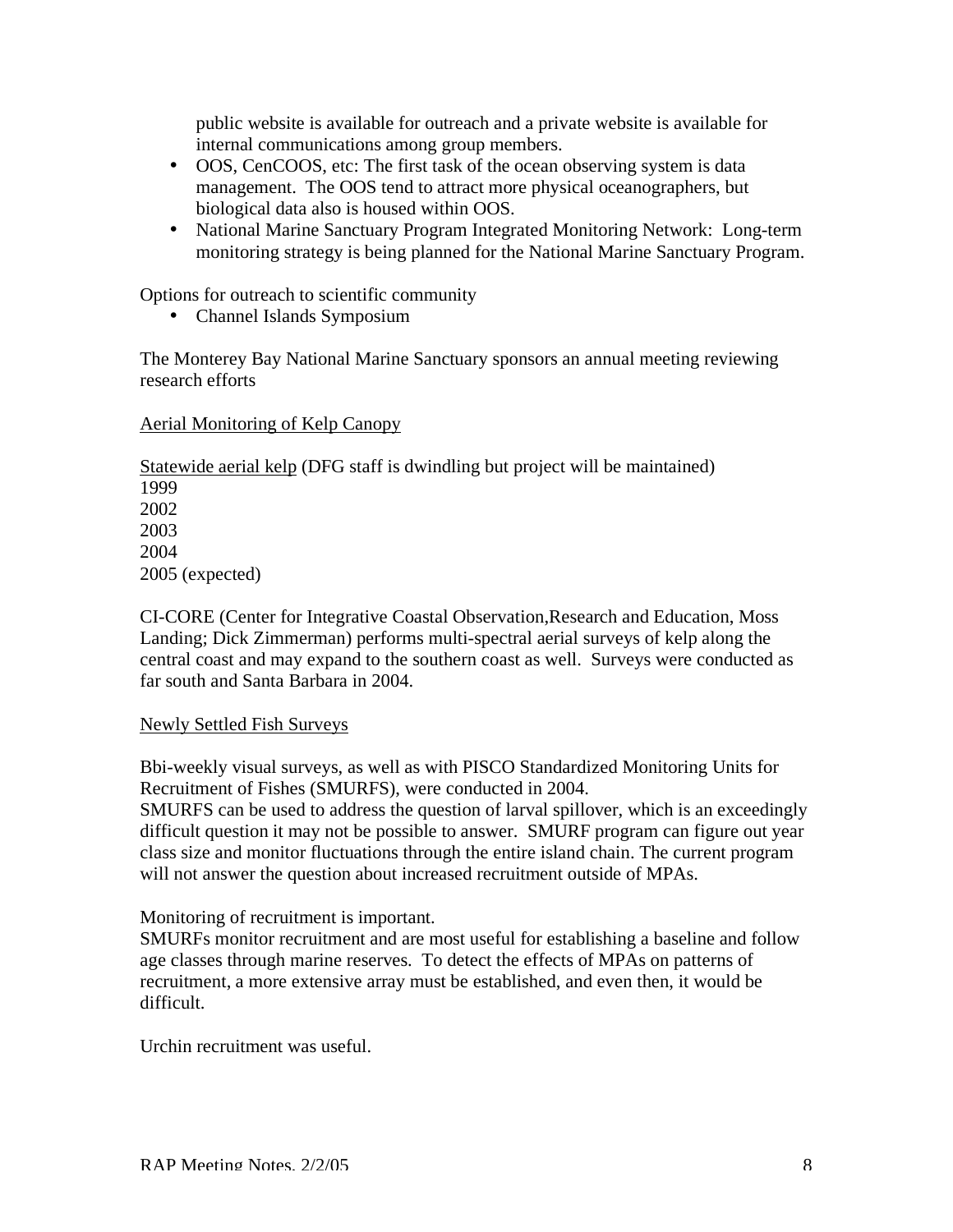Lafferty detected no differences in recruitment inside and outside MPAs, but large differences in adult population sizes. Recruitment data will help determine whether or not fluctuations are due to MPA effects or fishing effects.

## ROV Surveys

DFG conducted three ROV surveys in deeper water (20-80 m). Nov 2003 and May 2004 (developmental surveys) Sept 2004 (full surveys) with replication at Gull Island, Santa Cruz, Carrington Point, and Santa Rosa. (1 site at Anacapa Island, 2 at Santa Cruz Island and 2 sites at Santa Rosa Island)

Can easily do: 2 reserves, inside and outside paired surveys Target: 5 paired surveys inside and outside MPAs

Need 2 weeks of boat time NMSP has contributed boat time

## Deep submersible surveys

Associated with oil platform work by Milton Love

Deep submersible surveys depend on weather. If weather is good, then the oil platform surveys and additional surveys can be done. There is some before data from 1995-1999. Mary Yaklovich has conducted surveys of Santa Barbara Island in 2002, which is part of the Cowcod Conservation Area. In 2002 and 2004, the Sanctuary provided 4 days on boat to do monitoring.

On Footprint, there has been consistent monitoring inside the proposed MPA. However, no other areas are available for comparison with the Footprint becuase of its unique, heterogeneic habitats.

Other surveys occurred at Gull Island and north shore of San Miguel and Anacapa Islands. Future funding to do oil platform surveys will continue but the additional surveys done in MPAs depend on good weather. From observations, there appears to be movement of large fish into protected areas (oil platforms).

Beginning of deep submersible monitoring program

- Gull Island
- Anacapa
- Santa Barbara Island (from monitoring of Cowcod Closure)

Some monitoring of SBI should be done to respond to criticisms that the effects of the Cowcod closure were not considered in the MPA design.

John Bulter (ROV work on cowcod) probably conducted research at Cortez and Tanner Banks in waters deeper than the reserves.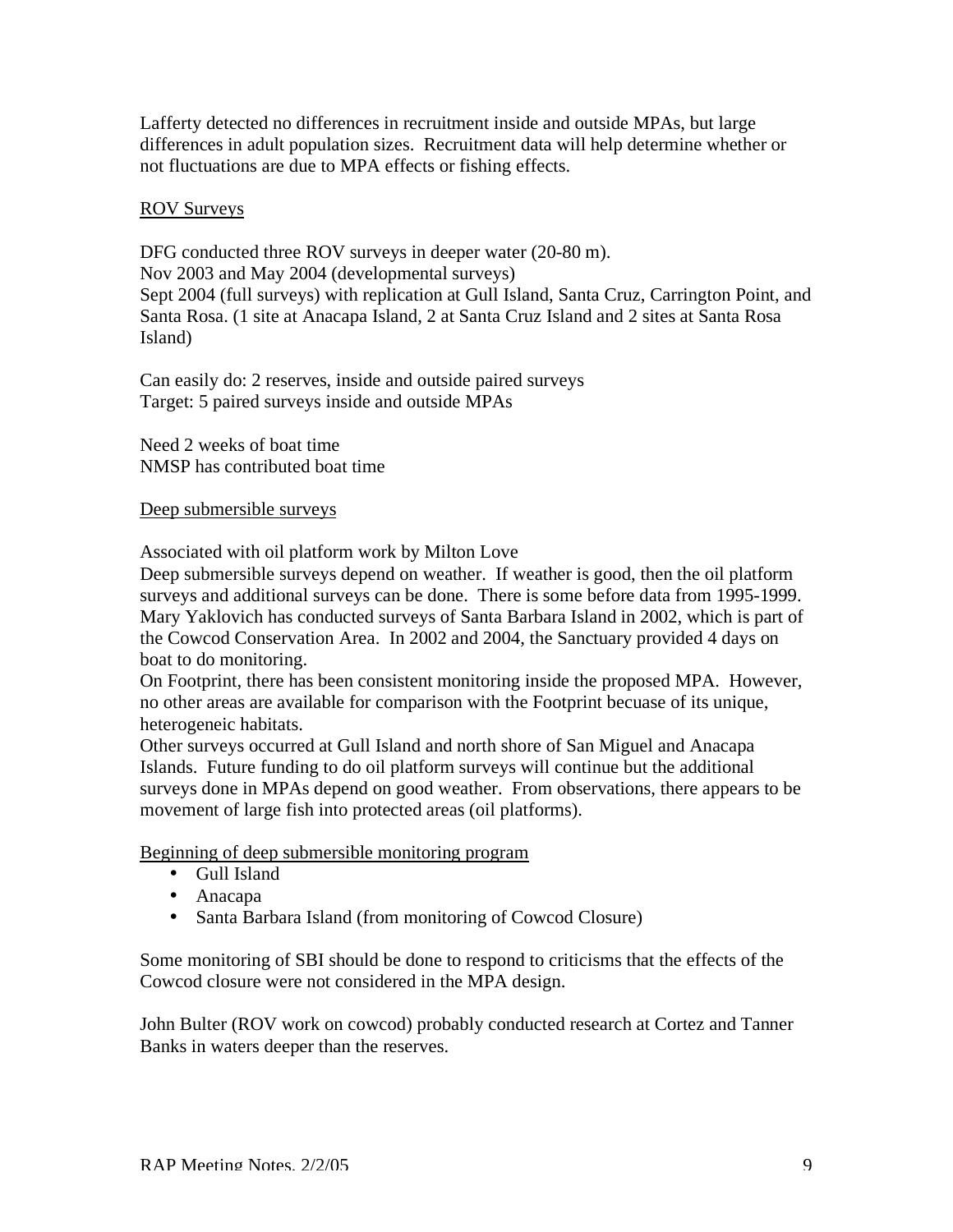## Results of submersible surveys

Impacts of MPAs can be detected through submersible surveys.

#### Current regulations

 Therefore it will be difficult to detect the differences between MPAs and non-MPA areas Bottom fishing is prohibited below 60 fa (through the rockfish conservation area). because all areas are currently closed. It may be possible to detect differences in large inverts that were affected by roller gear and prawn trap fishing. In addition, black coral has been observed only in high relief spots that were not trawled. Some of the responses are very rapid. For example, large sponges grew in less than 10 years on some of the deep Exxon platforms.

#### Problems:

- Scheme of sampling sites has not occurred every year. There is no dependable source of funding.
- No processing of data. In 2004, there was some extra money to do analysis, which is being done now. Additional funding must be acquired for processing of data.
- No coordination of submersible and ROV work. Dirk tried to coordinate, but funding was limited.

#### **Recommendation**

Better coordination of efforts Focus on minimum, systematic sites (atleast one paired site) with opportunistic sites added if funding available

Are other techniques available to study deep water habitats/species? Cameras, traps? More thought needs to be focused on developing the deeper water monitoring

Opportunity exists for a major calibration study to integrate different techniques. Could be an avenue to get more information from limited data.

## Federal Sanctuary Monitoring Program

 program. The Sanctuary identified key questions without prioritizing them. There will Last spring, 2004, Sanctuary program initiated discussions about the federal monitoring be another meeting in March or April 2005 to identify the priorities for the Sanctuary program. The federal monitoring program will build on the existing State monitoring program. The federal monitoring program will be modeled after MBNMS SiMON. This program identified gaps in monitoring and priorities for funding. However, SiMON has had substantial external funding and a full time coordinator. Consider the funding needed to develop a project like SiMON.

## Funding for Deep Water Monitoring

The funding sources for ROV and SCUBA surveys are different. Some data are needed to build a deepwater monitoring program. Possible sources of funding include: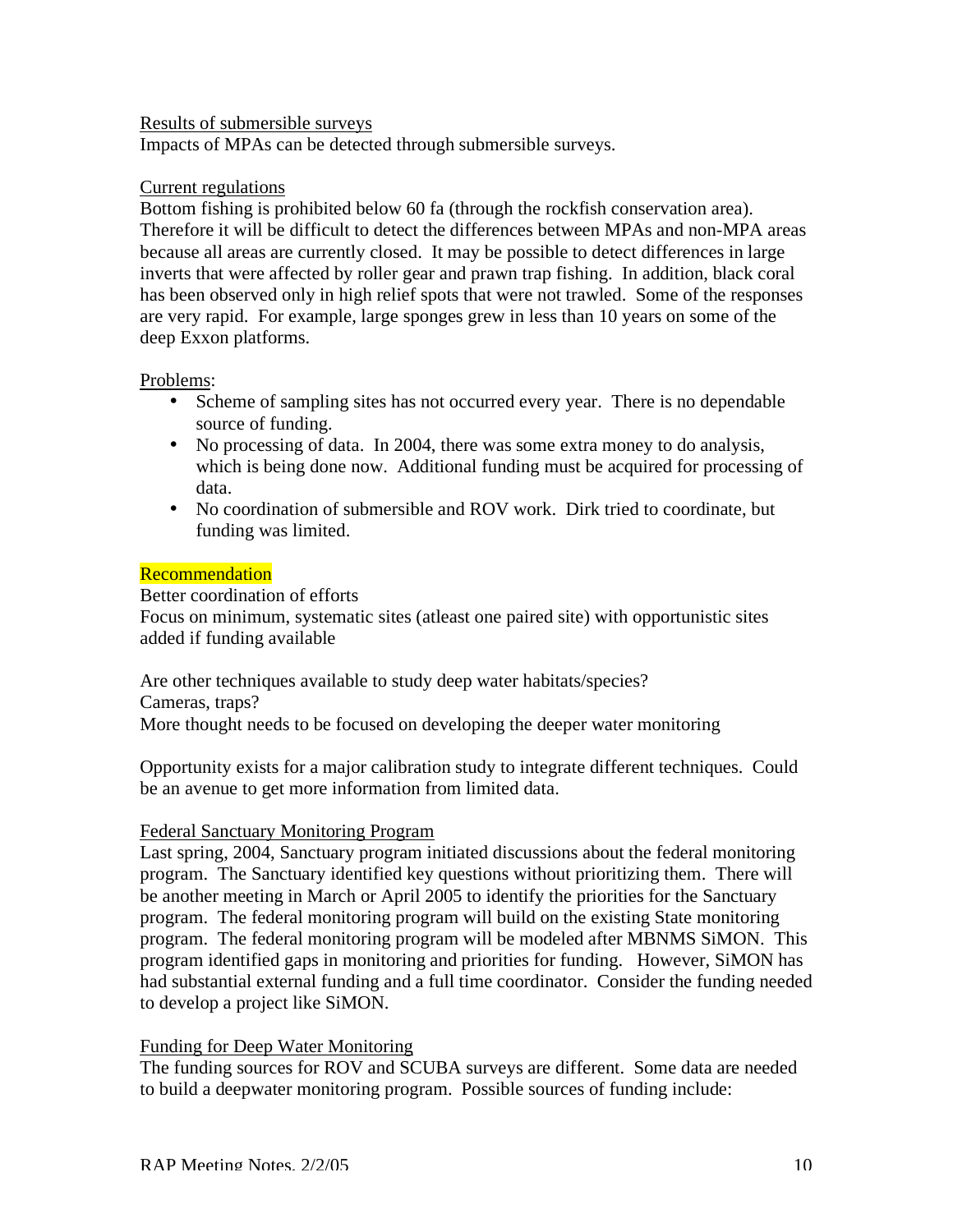- DFG has \$140 k (from MARE-Marine Applied Research and Engineering)
- Sanctuary provided ship time and funding for submersible surveys
- Approach Exxon for funding for deep subtidal monitoring. Donna Schroeder is skeptical that Exxon would be interested because of their past responses.
- Jack Engle mentioned that a private individual in southern California is going to have an ROV for personal use.

**Recommendation:** Need more coordination to find out what is going on for deep subtidal monitoring.

## Intertidal Monitoring

MARINe—a model for how to organize subtidal monitoring programs Long-term monitoring program set up in 1980s (ongoing for 20 years) Key species, fixed plot for dominant species Including black abalone, owl limpets, mussels

If MPAs are established on mainland, then take of intertidal organisms (including limpets and mussels) will be an important consideration.

Long-term funding has been provided by NPS and MMS. In the future, the funding from MMS may be lost because they may not be able to do more oil exploration in California. The intertial monitoring at the Channel Islands is part of larger network of 70 sites throughout California. All data from the partners are entered into a database developed by SCWRP. The results are organized data, easy to access, basic trends are available on public website at [marine.gov.](https://marine.gov)

Recommendation: More intertidal surveys inside and outside MPAs should be added in the future, if additional sites can be added.

Other topics to consider

Monitoring shallow soft bottom habitats

Soft bottom habitats at the islands have the full range of exposure More exposed: have less obvious living communities Less exposed: very important for living communities

We know where the seagrass beds are located and their approximate sizes. We need to figure out if these areas are important for the monitoring program. We don't know if eelgrass is essential for certain species. Monitoring would be relatively easy in many soft bottom habitats. However, scientists might not be able to gather enough data to have statistical significance due to small number of eelgrass beds.

Skunk Point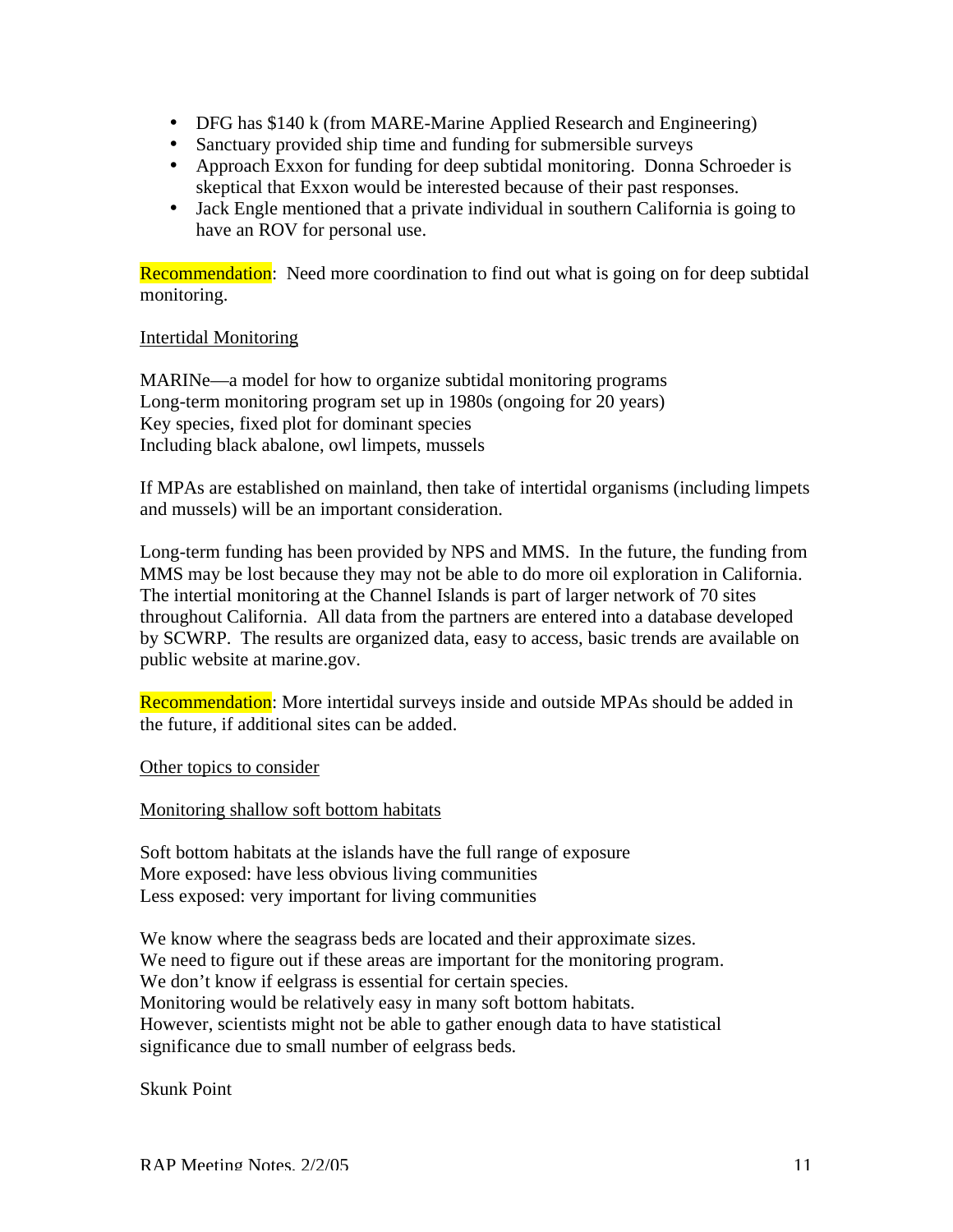- Major eelgrass site
- Major crab trapping area
- No monitoring in Skunk Point

#### Scorpion

- Anchoring activities may impact smaller eelgrass beds
- Could be monitored inside and outside of the MPA

## Smuggler's Cove

Prisoner's Cove

• Both have eelgrass beds

Sites with Pismo clams and geoduck clams are vulnerable to harvesting so these should not be highlighted as target species.

 part of the monitoring program and there may be someone (Jessie Allstadt) to do the Recommend: Shallow subtidal monitoring of soft sediment communities should become research and a small source of funding. Note that seagrass beds may be very important components to this ecosystem where we already have data. Target: develop protocol for monitoring seagrass beds and maintain program as a limited focus for monitoring. Determine the importance of these habitats in system dynamics.

An evaluation should be done to figure out if there might be effects of MPAs on soft bottom habitats. Are the resources captured? Overlay the eelgrass beds with the reserves.

Hypothesis: East end of SRI was a major crab fishery, which has stopped now. No other information is available. Anecdotal data suggest that there were lots of crabs there.

 cabezon on gobies, which consume inverts in soft sediment. Possible trophic cascade. There could be indirect effects of MPAs on soft bottom communities, e.g. predation of

Fish nursery areas would not be directly impacted by MPAs because small fishes are not targeted.

SCWRP does soft bottom infaunal cores.

## Importance of monitoring where fishing occurs through the Sanctuary.

It is important to determine where fishing occurs in Sanctuary because this variable is needed as a covariate analyses of ecological data. We need to know what type of fishing occurs and where. The Sanctuary can determine where fishing activity occurs through the SAMSAP program.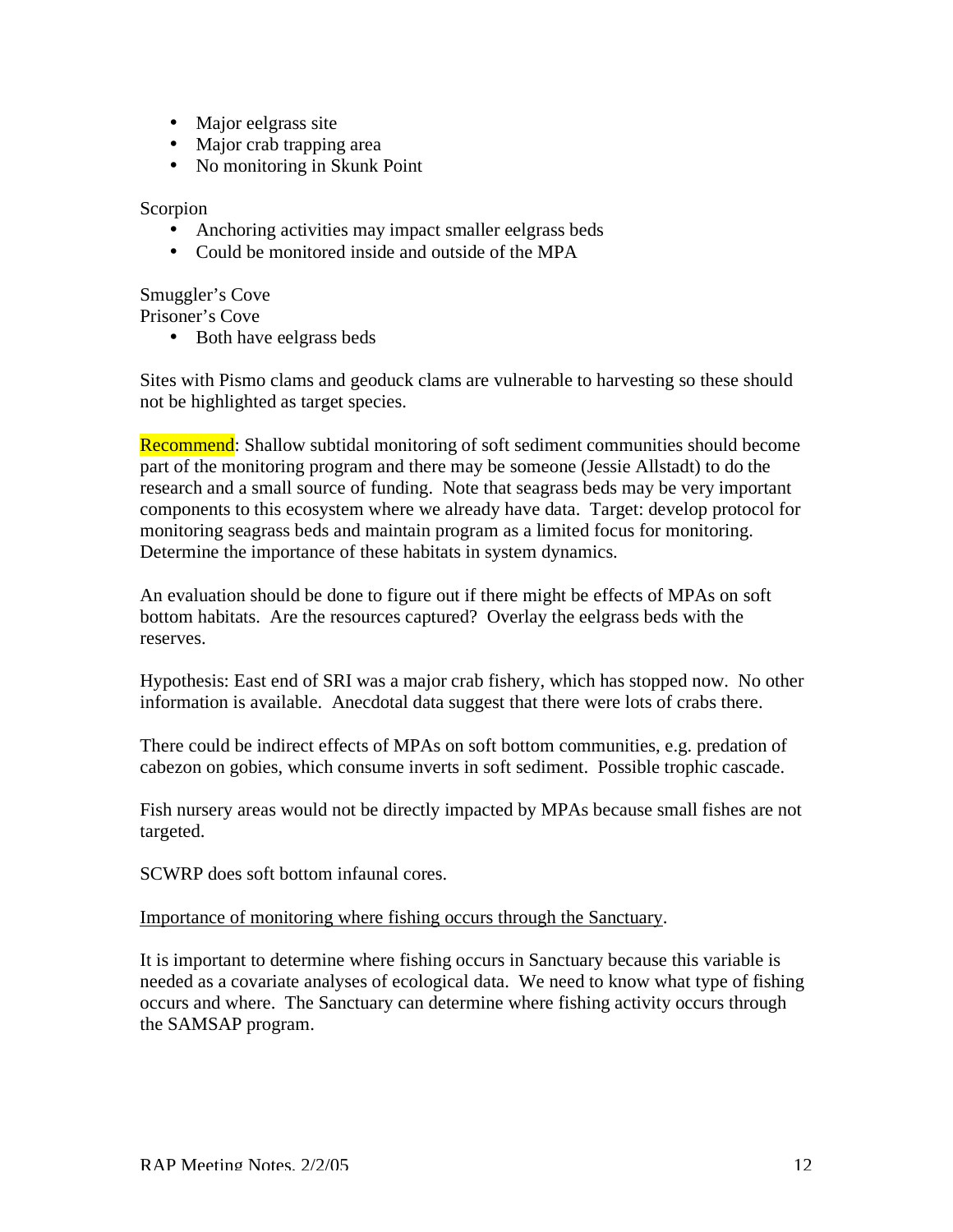Recommend letter from SAC to support use of plane for SAMSAP. Plane is important to figure out intensity of use in areas that we are monitoring. Need to know the fishing distribution to interpret the results from biological monitoring.

Monitoring the Acoustic Environment Study of marine acoustics from EDC (Polefka)

Recommendations from SAC:

Page 38 of report

- How can we monitor noise in the marine environment?
- Better understand hearing capabilities of animals
- Consider noise impacts on Sanctuary ecology

Sanctuary needs to determine if these are the best questions and how to address them. **Recommendation**: It would be of value for RAP to become educated about marine acoustics through a presentation. Thus prepared, the RAP could review upcoming problems related to acoustics.

## Monitoring Water Quality

Sanctuary is beginning to focus more attention on water quality issues.

- Freshwater input
- Seawater quality

Possible Questions

- Do the pulses of high nutrient input and pollutants contribute to long-term chronic health problems for species at the islands?
- Do PCBs increase in marine mammal fatty tissues from western to eastern islands?

Donna Meyers, West Coast Coordinator for Water Quality Programs

- Review of existing programs
- Recommendations for additional monitoring

Donna will be completing a summary report in Spring 2005 Water quality is a possible future focal area for RAP

All Channel Islands are Areas of Special Biological Significance, designated by State Water Quality Board. Point and non-point source discharge has been identified in various ASBS areas.

Action: Obtain information about point and non-point source discharges for the 5 northern islands.

 Kira Schmidt (Channel Keeper) does water quality monitoring along mainland coast. Channel Keeper might consider a partnership with Sanctuary for water quality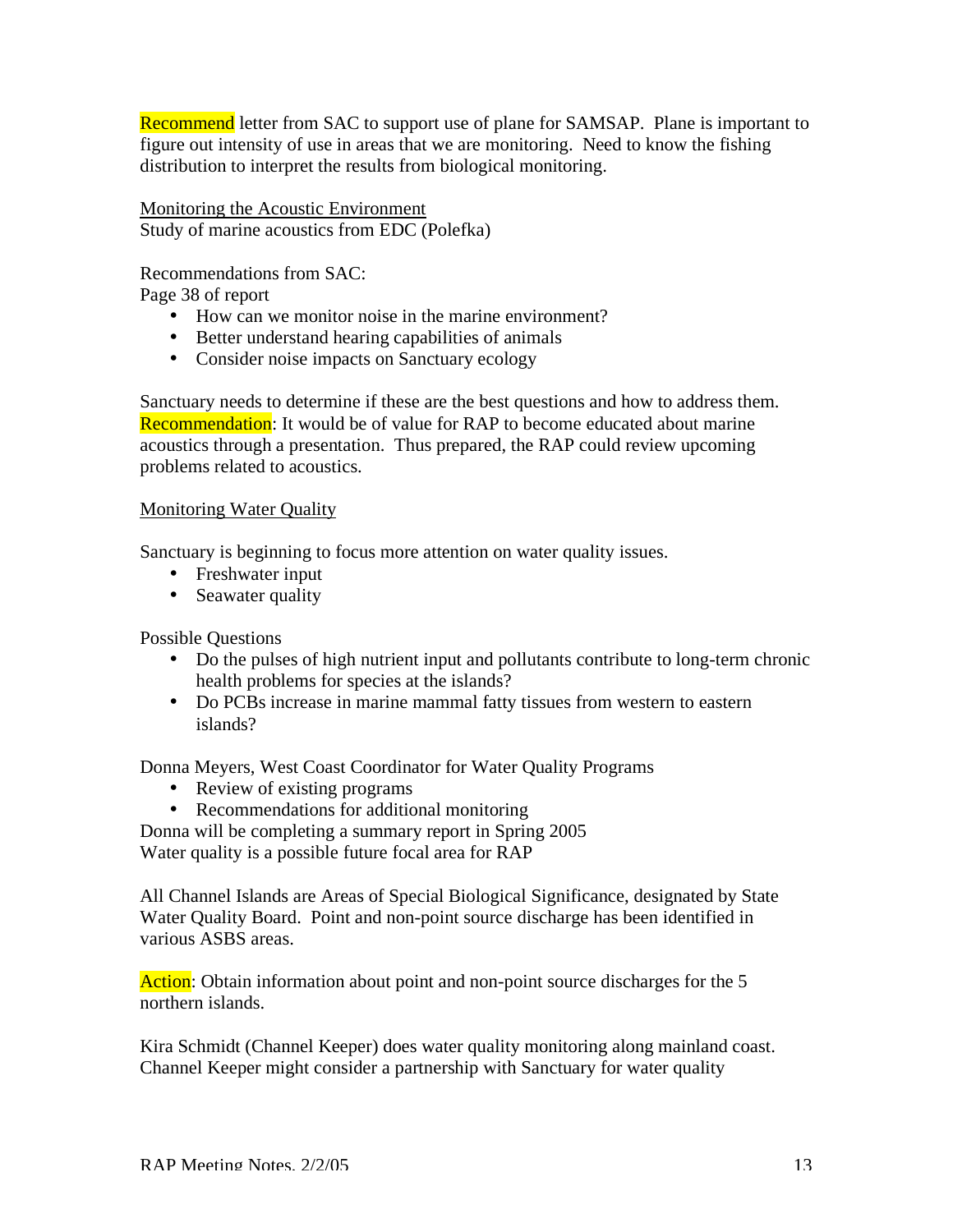monitoring. Types of monitoring that could occur at the islands include stream water quality monitoring and effects of small boat traffic.

MMS is going to be phasing out all types of coastal biological monitoring, including State mussel watch program.

Action: Wait for Donna Meyers to come up with list of recommendations and priorities and then work with her to implement them.

## How do we communicate the research that is ongoing?

Permits require that scientists provide report and data to Sanctuary.

Scientists do not always return results of studies to CINMS.

CINMS does not have clearinghouse for data so that it can be shared with the public. There is no good system or follow-up to acquire data.

If CINMS imposes too heavy of a burden, then the researchers may be discouraged from doing science.

Possible tools to facilitate communication

- Currents Symposium (MBNMS) could be a model for sharing of science with the public.
- Channel Islands Marine Research Committee (shares science)
- Bren School developed database for CINMS
- Environmental Media Department on campus may be interested in the communication workshop
- PISCO communication workshop (Summer 2005)

Action: CINMS needs to submit a request to NOAA for ship time on the large NOAA vessels. Sarah Fangman is looking for different research projects for the vessels (E.g. MacArthur II).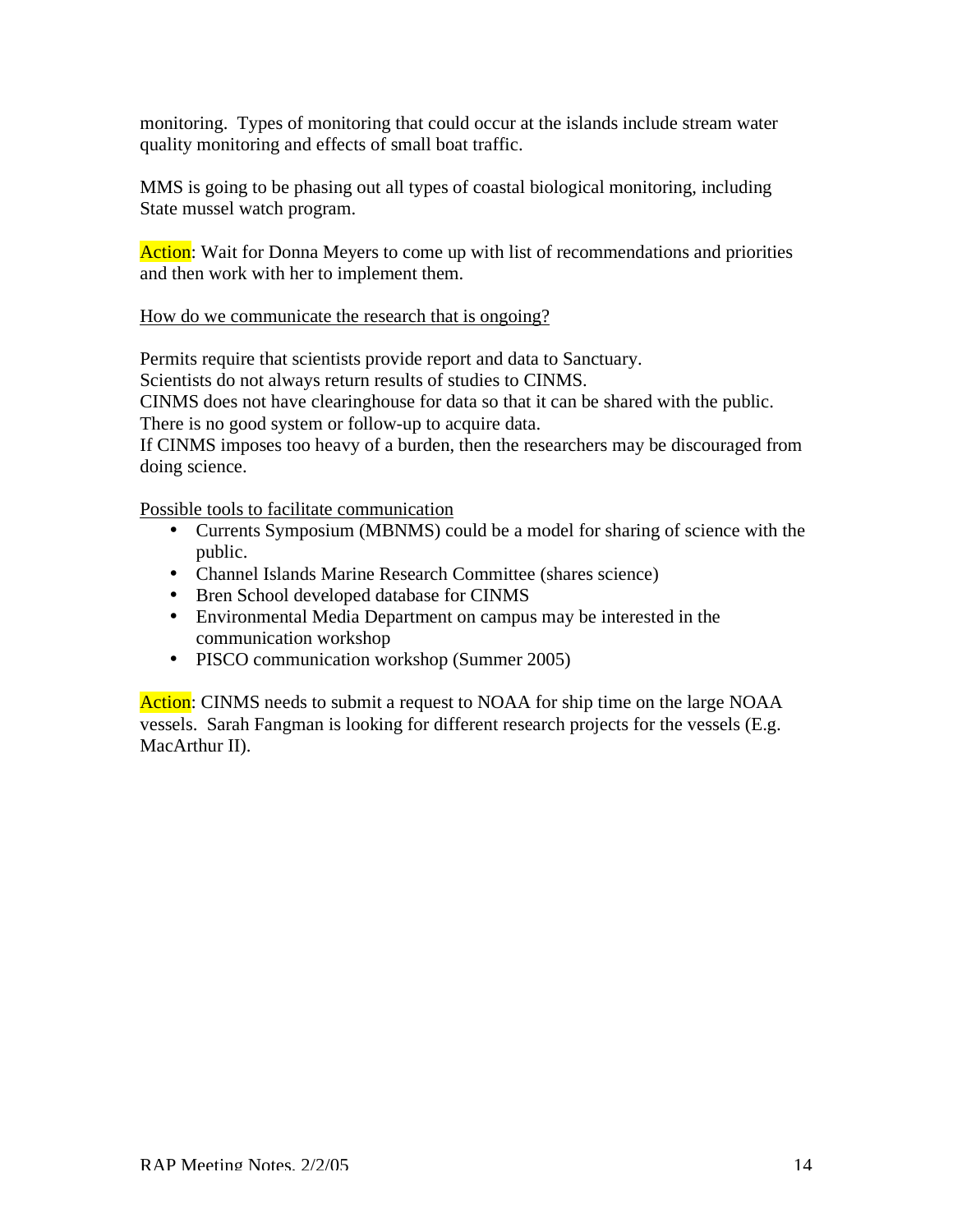Research Activities Panel September 13, 2004 9 am – 4:30 pm Bren School of Environmental Science and Management

**Participants** Bob Warner, UCSB, SAC Research Seat John Ugoretz, DFG Sarah Fangman, CINMS Dan Brumbaugh, SAC Research Alternate Dean Wendt, Cal Poly SLO Kevin Lafferty, USGS Fred Piltz, MMS John Dixon, Coastal Commission Jenn Caselle, MSI PISCO Science Coordinator Mike Murray, CINMS SAC coordinator Chris Mobley, CINMS Manager Christy Pattengill-Semmens, REEF

RAP Members Absent Dave Siegel, ICESS Hunter Lenihan, Bren Dan Richards, NPS Jack Engle, MSI Jessie Alstadt, Channel Keeper Churchill Grimes, SWFSC

Audience Chris Miller, Commercial Fisherman Michael Hanrahan, Business Working Group Carl Gwinn, REEF, UCSB

#### **9 am. Welcome and Introductions (Robert Warner)**

Introduction of the RAP

The RAP includes representation chosen from a number of different institutions. Overview of Agenda

#### **Brief Sanctuary Overview (Chris Mobley)**

Welcome and brief description of the role of the RAP in Sanctuary management. The RAP

- Provides the opportunity to connect research and policy.
- Influences CINMS policy decisions.
- Provides a community service through the Sanctuary Advisory Council.
- Provides an opportunity for information sharing (e.g., MBNMS SiMON project)
- Is needed to ensure that Sanctuary research is rigorous and coordinated.
- Will help fill gaps in research.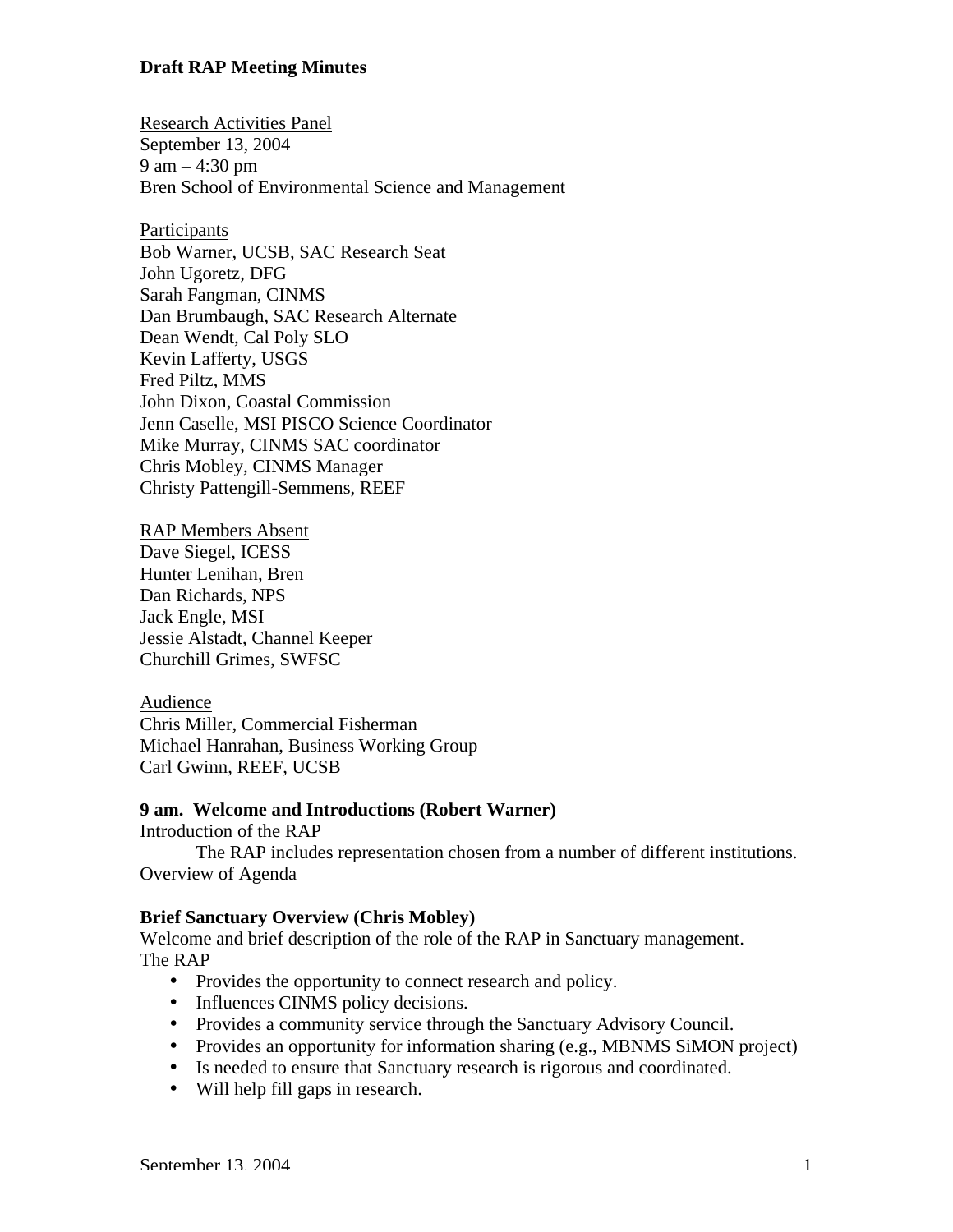Sarah Fangman coordinates the Sanctuary Research Program. A new operations manager will be appointed to the Sanctuary this year to relieve Sarah of some of the many tasks she has assumed. By removing the burden of boat operations from Sarah, she may engage in other tasks, including conducting, coordinating, and seeking funds for research.

 The Sanctuary owns two vessels, Shearwater and Xantu, that are available for research, coast sanctuaries may purchase an ROV for research. Next year, the Sanctuary will test education, and outreach, and an airplane that has been used for aerial monitoring. The Shearwater can be used to deploy remotely operated vehicles. In the future, the west an unmanned aerial vehicle. The Sanctuary program will partner with the National Ocean Service to create and Ocean Observing System.

## **Overview of Sanctuary Advisory Council and Working Groups (Mike Murray)**

The Channel Islands National Marine Sanctuary was founded in 1980. The Sanctuary Advisory Council was founded in 1998. The group has 20 seats consisting of half community and half government representatives.

Role of the SAC

- To provide advice on resource management and use.
- To identify research and monitoring objectives
- To assist with education and outreach
- To build better partnerships

## SAC Working Groups

- Sanctuary Education Team
- Recreational Fishing Working Group
- Commercial Fishing Working Group
- Conservation Working Group
- Research Activities Panel

Focus of the SAC

- Federal MPA process (top focus)
- MPA Education, Monitoring and Evaluation
- MPA Enforcement
- Management Plan (Fall 2004)
- Water Quality
- Marine Acoustics
- Multicultural Education

## **Introduction to Sanctuary Research and Monitoring Activities and the role of the Research Activities Panel (Sarah Fangman)**

Goals of the Sanctuary research program

- Provide best information for management efforts
- Understand socioeconomic effects of management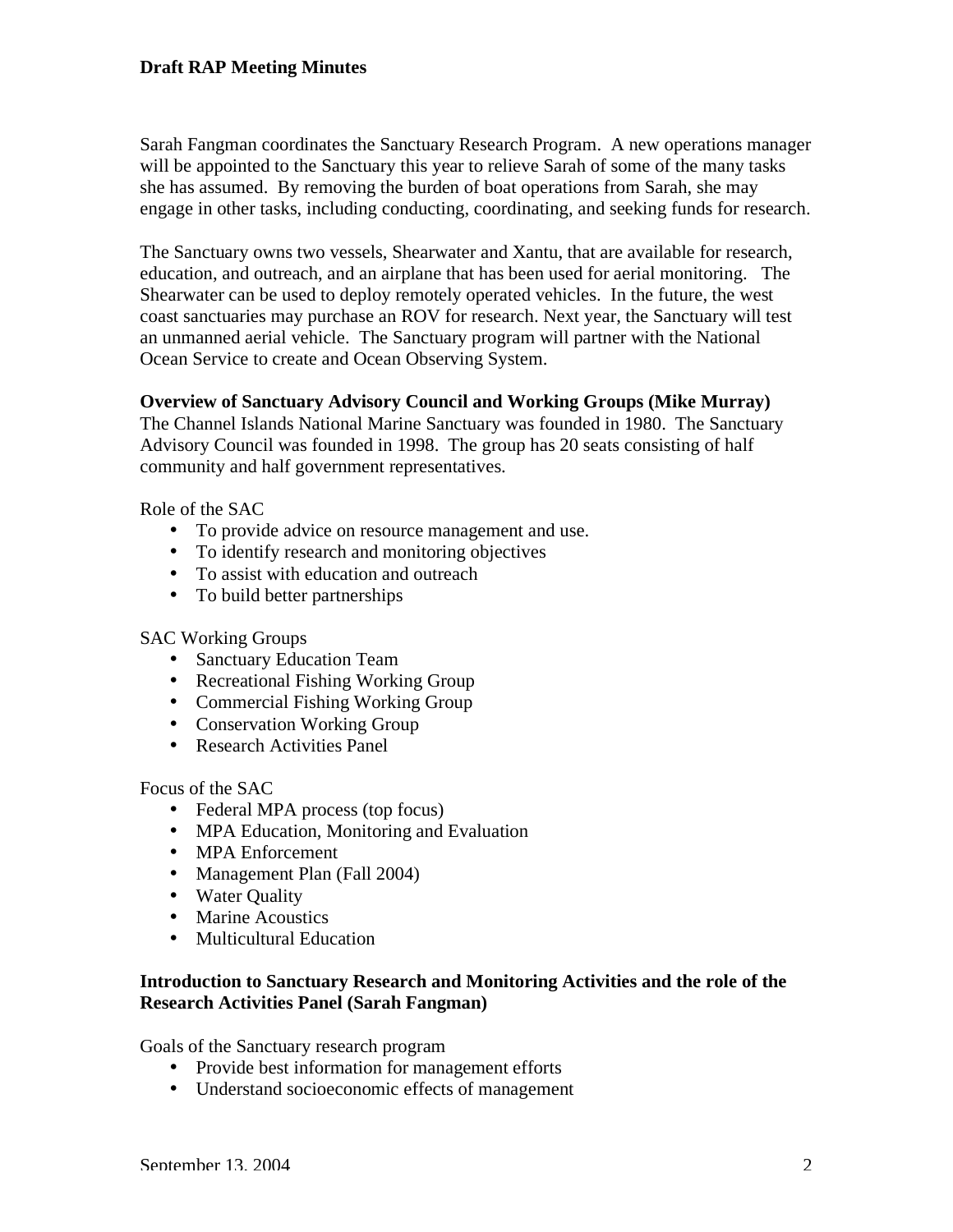- Conduct research and monitoring.
- Partner with other organizations, e.g., ROV program with DFG,
- Provided funding to scientists in community to conduct monitoring
- Make research platforms available for scientists (Shearwater, Xantu, aircraft)
- Issue permits for research

Possible opportunities for the RAP

- Share results from research ongoing in the Sanctuary or related to the Sanctuary
- Prioritize research and monitoring activities
- Plan research activities in the Sanctuary
- Contribute advice on allocation of funds for collaborative research projects
- Contribute advice on allocation of effort for research vessels
- Provide advice on scientific aspects of management problems (e.g. NEPA, MPA monitoring)
- Provide input on scientific questions that affect policy decisions (e.g., review permit requests for scientific research to ensure the least possible impact to Sanctuary)
- Engage students in Sanctuary internships

RAP logistics

- Quarterly meetings (for important questions and more political topics)
- Possible joint meetings with the Channel Islands Research Activities Group
- Email communication through a listsery (for simple problems)

## **Role of the RAP Chair and RAP Membership (Bob Warner)**

RAP members represent research institutions in the region. Members should help define membership.

## John Ugoretz (CA DFG)

John is interested in input about research to agencies from scientists who are working in the region. The DFG cannot fund all of the research that is needed in the region, so DFG is relying on partnerships with private scientists in order to conduct research needed to answer scientific questions that are relevant to policy. John serves on the RAP to facilitate information sharing between scientists and DFG. He would like to make scientists aware of the information needs of the DFG so that scientists may choose to direct their research in such a way that it will assist the DFG to acquire information that is useful for management. John may not be able to serve as the RAP representative, and possible alternates include Mary Bergen, Chuck Vallier, and Ian Tanaguchi. John is helping to develop the research and monitoring programs of the state MPAs in the CINMS.

The DFG utilizes a research vessel, the Garibaldi, which is a 45-foot Maine lobster boat with a large aft deck. The DFG has the funds to install a crane and bow thruster. The Garibaldi is a good platform for diving and is ideal for 2-3 days trips to the islands. The vessel sleeps 4 people in bunks and 2 people on seats. Currently, the vessel resides in Ventura. The Garibaldi is available to research scientists, provided the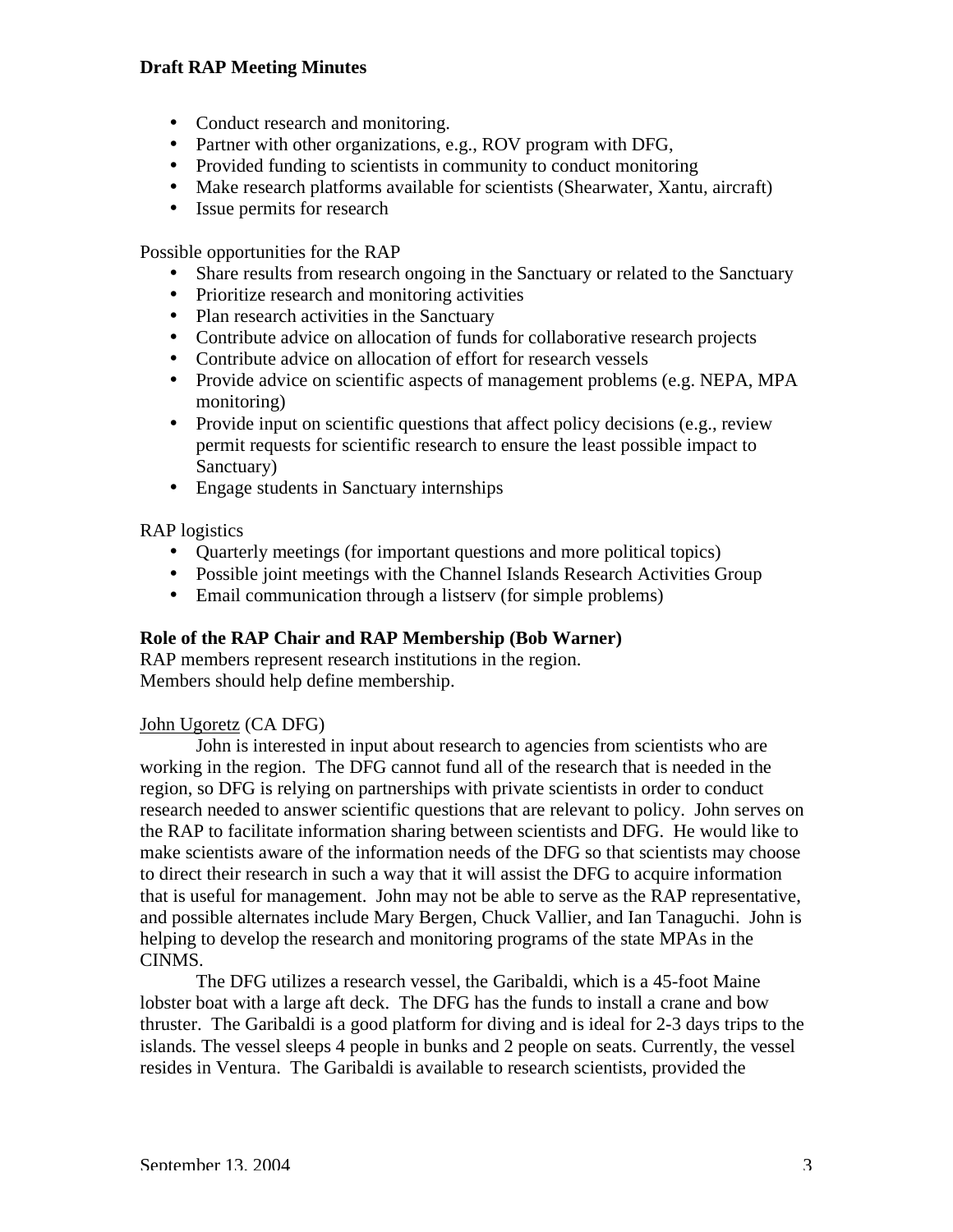scientists are investigating questions that are relevant to the DFG management and policy.

 ongoing for 1.5 years. The DFG is reviewing the data collected and trying to figure out John also is engaged in the ROV surveys, using the Sanctuary vessel, Shearwater. An ROV survey will occur this week. The ROV project is well funded and has been how best to quantify the data.

John is working with PISCO at UCSB and other research scientists and institutions to conduct SCUBA surveys of the shallow subtidal region in and around the state MPAs and other sites throughout southern California. Funding is guaranteed for this project only in 2004. John is hopeful the funding will be found to continue the intensive subtidal monitoring.

John serves as a mentor to students from the Bren School of Environmental Science and Management. This year, John is mentoring 5 students on a project related to monitoring lobster in the Channel Islands. The students are using logbook data and possibly lobster tagging to evaluate the status of lobster in and around MPAs. The project lacks funding to do a full tagging study. John is hopeful that the DFG can conduct trapping and long-linging surveys in conjunction with ROV studies.

James Lindholm (Pfleger Institute for Environmental Research)

 The Pfleger institute is a research institute in Southern California that is supported by private funding. The staff is approximately 10 people and the institute has several research vessels. Dr. Michael Domeir is the chief scientist for PIER. The research focus of the institute includes Southern California, particularly the Channel Islands. Other locations where research is being conducted include Baja California and Indonesia. The primary focus of research has been white seabass and black seabass, but the topics of research have expanded to other species of recreational interest as well.

PIER has acoustic arrays around Anacapa and Santa Barbara islands that are used to track fish movement. PIER has tagged 49 kelp bass and sheephead for the study. PIER is interested in tagging additional sheephead, kelp bass, cabezon, lingcod and lobster. The objective of the research program is to produce detailed information on movement of a spectrum of priority species for monitoring. The acoustic array can track more animals than PIER can tag, so other scientists could use the array. However, as more people tag marine organisms, more signals are picked up by adjacent arrays. If anyone on the RAP knows people using Vemco Equipment—please contact Chris Lowe, Jenn Caselle, or James Lindholm.

#### Donna Schroeder (UCSB)

 research in Love Lab include the effects of development of the offshore oil industry and Donna works with Dr. Milton Love and Mary Nishimoto at UCSB. Topics of the effects of oil platforms on marine organisms. The Love Lab is focused on rockfishes, which are of commercial and recreational importance. Dr. Love has monitored rockfish and other species in deepwater sites within MPAs. Mary Nishimoto, an oceanographer, has contributed to the growing understanding of the effects of oceanographic patterns on rockfish recruitment and survivorship. Donna Schroeder has participated in intensive study of nearshore kelp communities as part of the state effort to monitor MPAs. Donna serves on the board of directors of the Marine Sanctuary Foundation and she is involved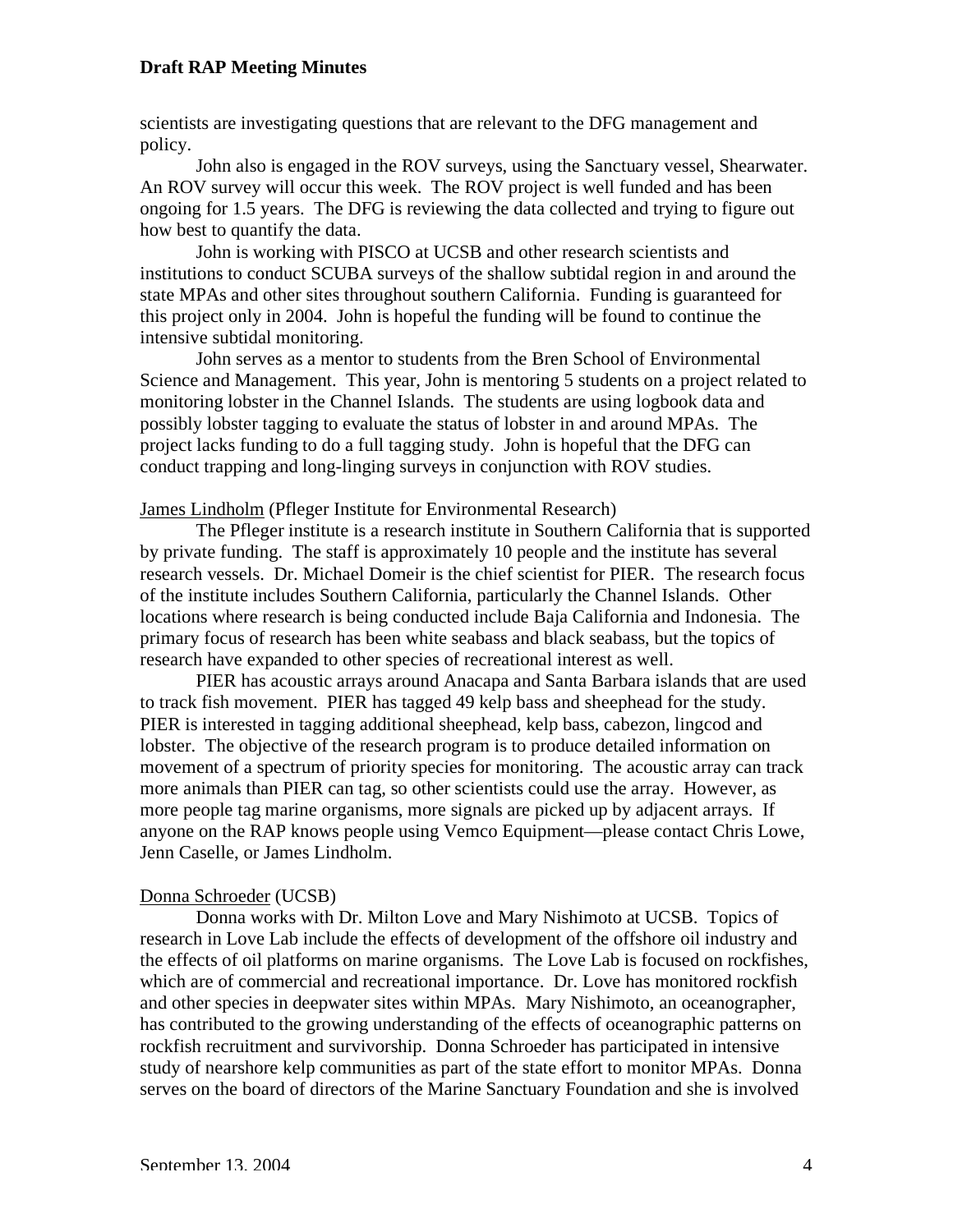with the Collaborative Marine Research Group. The Marine Sanctuary Foundation has encouraged scientists to collaborate with local people to get involved with monitor and research the Channel Islands. Donna is working to make the Marine Sanctuary Foundation a catalyst for small-scale research projects that respond to emerging management needs.

Dan Brumbaugh (American Museum of Natural History, Sanctuary Advisory Council)

Dan is not directly connected with the process to establish MPAs in the Channel Islands, but he observed the process for many years. Dan works in the Bahamas on a Large Biocomplexity Project to design and implement a network of MPAs.

#### Dean Wendt (Cal Poly, San Luis Obispo)

 Dean has not conducted active research in the Channel Islands, but he is interested in ocean management. He is an ecologist with particular interest in physiology of larval stages of marine invertebrates. He joined the Marine Interests Group of San Luis Obispo to consider ocean management in the county. The Marine Interest Group is a group of stakeholders with broad representation of the community. The group produced mission statement: to sustain and enhance marine resources of the San Luis Obispo county. As part of the mission, the group is considering possible expansion of the Monterey Bay National Marine Sanctuary. When stakeholders brought information together, it was discovered that little is known about marine resources in San Luis Obispo county. The group developed a collaborative research program, which was initially funded by WWF, to work with commercial and recreational fishers to survey rockfish populations as part of state monitoring. The Resources Legacy Foundation supports tagging and more frequent data collection. Dean also started working with commercial fishers from Morro Bay to study cabezon. He has worked with Jenny Dugan (UCSB) to conduct bird surveys and water quality assessment using sand crabs. By joining the RAP, Dean is seeking a connection to research activities in the Channel Islands National Marine Sanctuary. He also has established similar connections with the Monterey Bay National Marine Sanctuary.

#### Kevin Lafferty (USGS)

Kevin provides research support for the Department of Interior and other federal and state government agencies. His primary focus is the study of species interactions, particularly parasites. Kevin has continued the decades-long research on kelp forests in the Channel Islands initiated by Gary Davis. He has asked basic ecological questions about species interactions in the presence and absence of fishing. His research has lead to his general interest in the design and management of MPAs. Although some of the general responses to MPAs are well known (e.g., increased size and abundance of targeted species), Kevin is interested in other indirect effects of MPAs. He is interested in the roles of conservation and fisheries in ocean management. Kevin has attempted to formalize the contributions of different priorities for management by using mathematical models to design MPAs. Another aspect of his research has been how to restore nesting shorebirds with a minimum impact to beach users.

Fred Piltz (Minerals Management Service)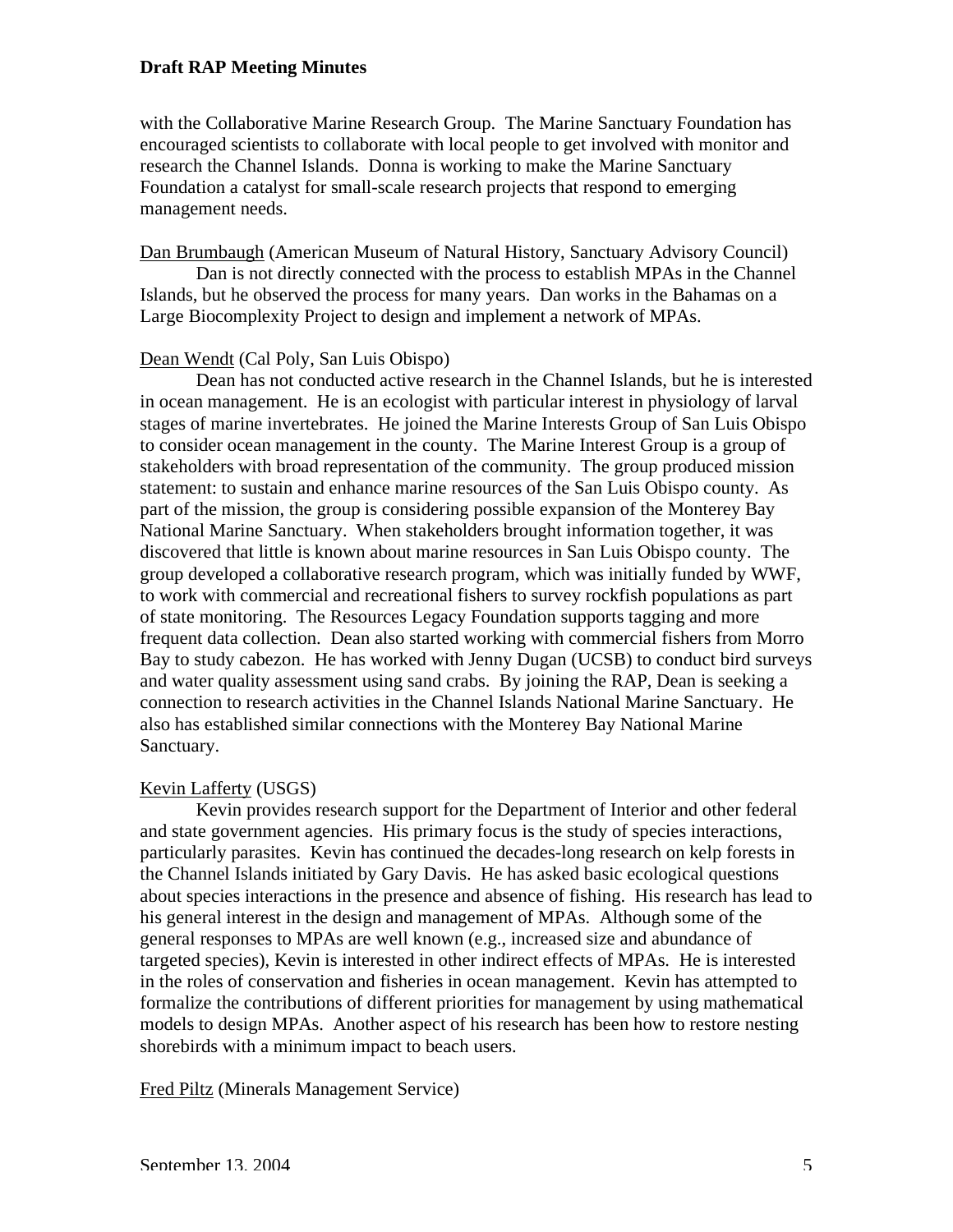marine mammal and seabird surveys and habitat mapping. Over the years, MMS has platforms. MMS is continuing to fund research on rockfish with Milton Love and Chris Minerals Management Service has an interest in marine research, particularly funded research in various disciplines, including physical oceanography, marine biology, and socioeconomic studies. There is a tradition of maintaining long-term monitoring programs, such as MaRINE and MMIRT. For the last 5 years, MMS has sponsored studies of fish and invertebrate populations around platforms and on shell mounds below Lowe (?). For over 10 years, MMS sponsored the Coastal Marine Institute at UCSB.

 MMS has worked with USGS to create a multibeam map of eastern end of the Santa Barbara Channel. USGS collected tar samples from seeps and the beach. The samples can be identified as various crude oils that come from tar seeps.

After a long-term study, Scripps will remove arrays from the Santa Barbara Channel and Santa Maria Basin in December 2004.

 Future studies may be related to decommissioning oil and gas platforms. It is not clear when the oil platforms will cease production and be removed or modified. MMS would like to predict environmental impacts of removing platforms.

Carter Olmann will evaluate nearshore current patterns in the context of offshore currents.

MMS may help to sponsor another California and the World's Ocean Conference in Spring 2006 and possibly contribute to the next California Islands Symposium.

#### John Dixon (California Coastal Commission)

The purpose of the California Coastal Commission is to protect marine resources and public access to the coast. The primary tool for achieving these objectives is through constrained development permits. For example, liquid natural gas and oil extraction requires permits that must be approved by the Coastal Commission. The Commission interacts and cooperates with agencies with similar missions. John is participating in the RAP because he is interested in ongoing research. Results from research may affect Coastal Commission decisions (e.g., work by Lafferty on snowy plovers affected decisions by the Commission). For many years, John was a research at the Marine Science Institute at UCSB. He studied kelp forests, particularly the fisheries aspects of sea urchin biology. John and his collaborators, Steve Schroeder and Tom Ebert, documented weekly recruitment of sea urchins for 14 years.

## Jenn Caselle (Science Coordinator with PISCO—The Partnership for Interdisciplinary Studies of Coastal Oceans)

PISCO is an academic consortium of 4 universities, including UCSB, UC Santa Cruz, Hopkins Marine Station, and Oregon State University. PISCO was formed to support research on large-scale, long-term dynamics of nearshore ecosystems in California Current Large Marine Ecosystem. The research conducted at UCSB is concentrated around the Channel Islands and on the mainland coast north to Cambria.

One of the primary techniques employed by PISCO campuses is subtidal SCUBA surveys, which are used to evaluate subtidal community dynamics. The effort to monitor subtidal systems expanded in 2004 with support from the California Department of Fish and Game. The Department provided about \$300,000 to scientists, including Dave Kushner (at Channel Islands National Park), Jenn Caselle (at PISCO), and Donna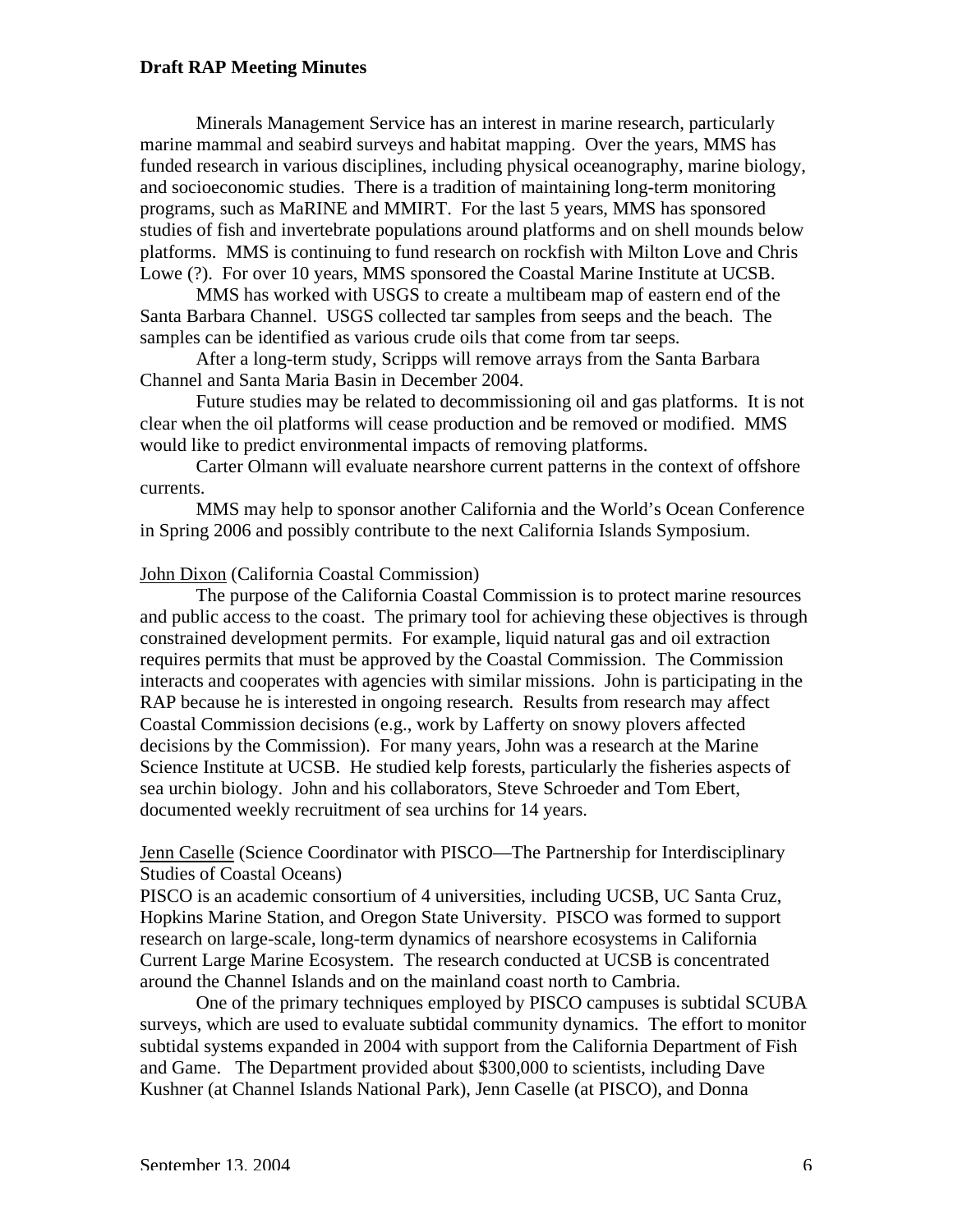Schroder (at UCSB), to conduct subtidal SCUBA surveys in and around the state MPAs in the Channel Islands. MaRINE conducts parallel surveys in intertidal systems.

PISCO has established a large array of oceanographic instrumentation in the nearshore region. Routine measurements include temperature, nutrients, and salinity. PISCO is studying the role of physical processes in recruitment. Long-term and finescale studies have been conducted on fish and invertebrates. These studies are paired with oceanography to reveal interesting patterns in nearshore ecosystems.

Another major research effort at UCSB (lead by Bob Warner) is to study connectivity through larval dispersal. Larval movement is tracked through otolith microchemistry and genetics. Other studies of fish movement are being conducted by Chris Lowe at CSU, Long Beach, and James Lindholm at PIER.

#### Christy Pattengill Semmens (REEF)

REEF is a non-profit, volunteer organization that works with divers and snorkelers to survey fish. The program is active in 9 National Marine Sanctuaries, including the Channel Islands. Divers and snorkelers use standardized SCUBA surveys to count fish. REEF receives approximately 2000 surveys per month from volunteers. In 1996, the program expanded to California. Volunteers have collected data in Channel Islands National Marine Sanctuary since 1996. Since the beginning of the program, several thousand surveys have been conducted in the Sanctuary. In 2003, REEF surveys began to focus annual monitoring particular sites (e.g., in and around MPAs) in order to address management questions. This year, REEF will conduct 3 different survey trips to 33 different sites throughout the Channel Islands. REEF data are managed electronically and may be requested for use. Data processing is relatively rapid.

#### Dave Siegel (ICESS—Institute for Computational Earth Systems Science)

Dave is a the director of ICESS and a professor of geography at UCSB. He served on the Science Advisory Panel to the Marine Reserves Working Group. He conducts routine monitoring (Plumes and Blooms) in the Santa Barbara Channel. He is a principal investigator on a biocomplexity grant to study the connections between physical oceanography, populations of marine species, fishing, and economics on the west coast of the United States. The co-principal investigators are studying the processes that underlie the dynamics of fish populations and the distribution and quality of habitat, among other topics.

#### Jim Allen (SCCWRP—Southern California Coastal Water Research Project)

 California marine environment. An important part of the mission is to ensure that SCCWRP is a joint powers agency focusing on marine environmental research. The common mission of SCCWRP is to gather the necessary scientific information so that member agencies can effectively, and cost-efficiently, protect the Southern information gathered by SCCWRP effectively reaches decision-makers, scientists and the public. Strategic goals for the program are

- To develop, participate in, and coordinate programs to understand ecological systems in the coastal waters and to document relationships between these systems and human activities;
- To answer the questions regarding the Southern California coastal waters: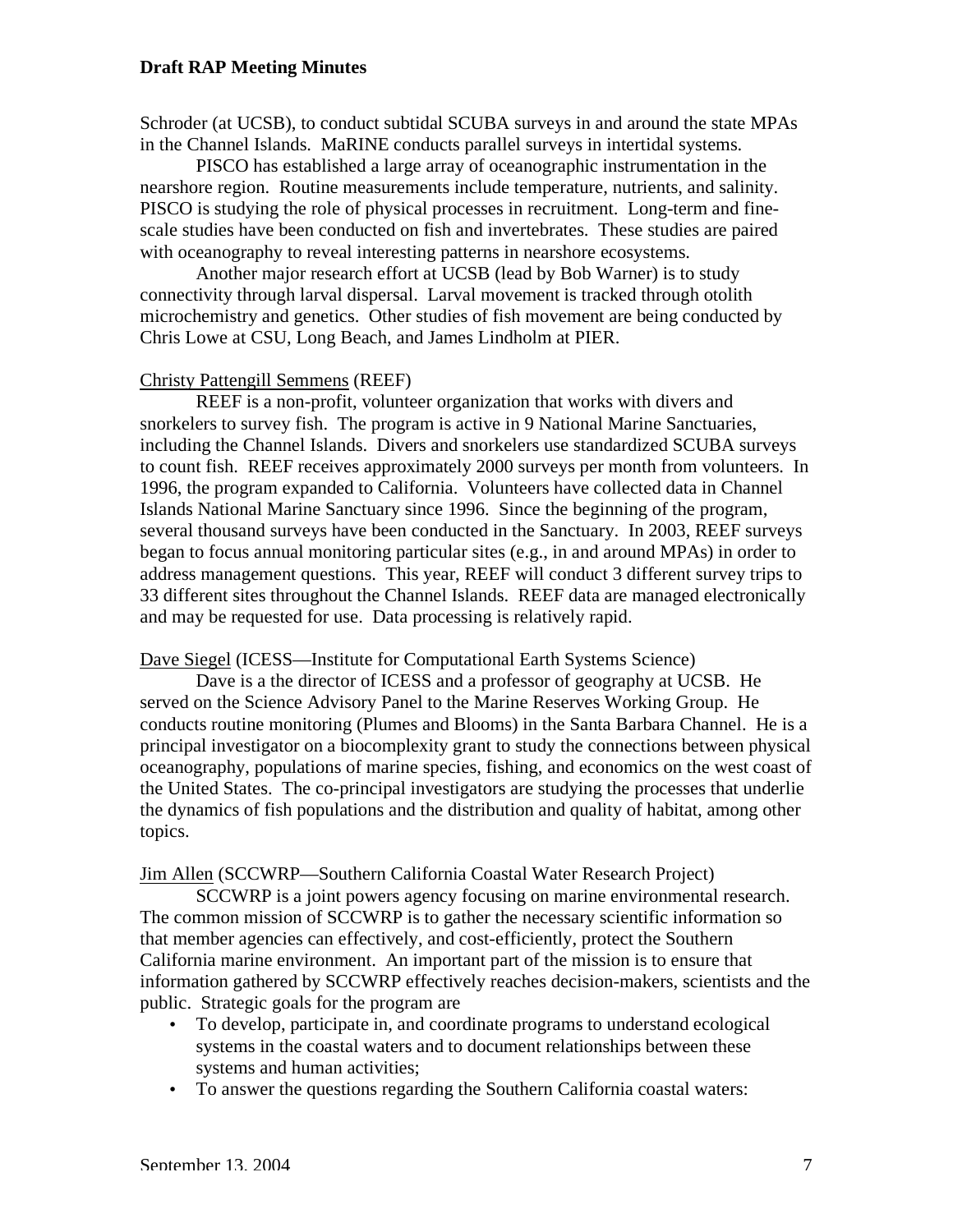- o Is it safe to swim?
- o Is it safe to eat the fish?
- o Is the ecosystem healthy?
- o Are the natural resources being protected?
- To effectively communicate our research findings and recommendations, through a variety of media, to decision makers and other stakeholders;
- To continuously examine the composition and structure of SCCWRP to enhance the ability of the organization in achieving its mission;
- To serve as a catalyst in forming partnerships and alliances which further these goals; and
- To provide an information management system to archive, retrieve, analyze, and display SCCWRP data in order to achieve the above goals and enhance our understanding of the Southern California Bight.

Dr. Jim Allen is the principal investigator of the Fish Biology group at SCCWRP. He specializes in the ecology and environmental biology of marine fishes. His present research efforts focus on assessing natural and anthropogenic changes in marine fish populations and assemblages. Jim has been the head scientist in several large-scale synoptic studies of Southern and Baja California, Bight 98 and 03.

## Jessie Alstadt (Santa Barbara Channel Keeper)

 since 1999. Santa Barbara Channel Keeper's mission is to protect and restore the Santa Jessie has been the Program Director and Biologist at Santa Barbara Channel Keeper Barbara Channel and its watersheds through enforcement, citizen action, and education. Her experience includes long-term monitoring of sand beach and rocky intertidal species, kelp beds, eelgrass communities, mantis shrimp, urchin barrens, and warm water/cold water dynamics surveys.

| <b>July 1999</b>    | MRWG, Science Advisory Panel, and Socio-economic Team formed.    |
|---------------------|------------------------------------------------------------------|
|                     | Over 40 alternatives evaluated.                                  |
| May 2001            | MRWG completed review and submitted 2 maps representing the      |
|                     | areas of overlap and non-overlap.                                |
| August 2001         | Sanctuary and DFG develop proposed project based on information  |
|                     | from MRWG.                                                       |
| <b>August 2001-</b> | DFG developed CEQA DEIS/FEIS, proposing 6 alternatives.          |
| October 2002        |                                                                  |
| October 2002        | FGC decision to implement proposed project.                      |
| March 2003          | Monitoring workshop at UCSB.                                     |
| April 2003.         | State MPAs established, constraining potential federal action.   |
| June 2004           | Preliminary draft NEPA DEIS released.                            |
|                     | Subcommittee of SSC met to discuss preliminary draft and develop |
|                     | comments.                                                        |
| September 2004      | RAP meets to discuss preliminary draft and develop comments for  |
|                     | SAC. SSC meets to discuss and approve final comments on          |

## **Background on Channel Islands Marine Reserves Issue and Process (Satie Airame)**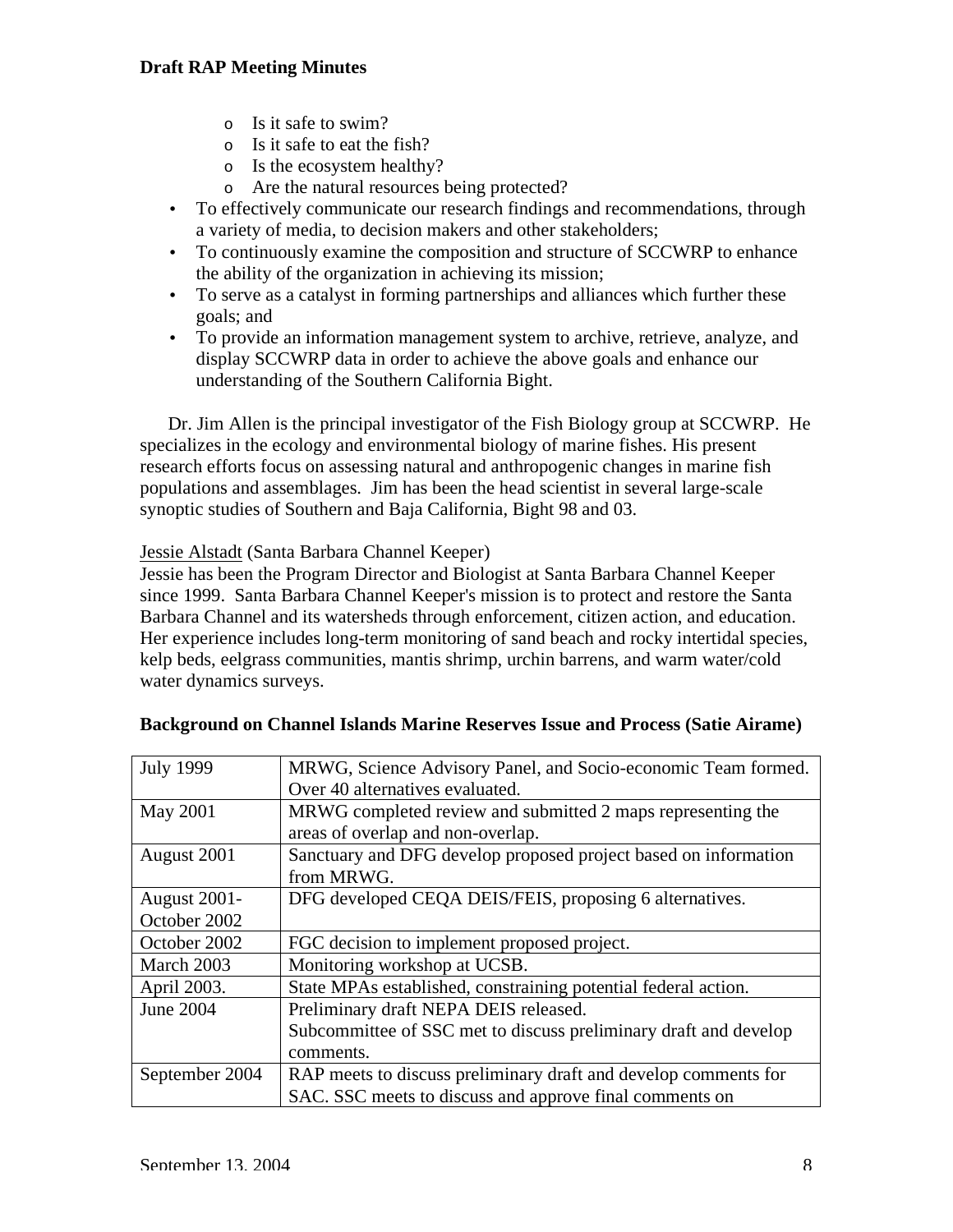|               | preliminary draft. SSC comments go to the Ad Hoc Marine Reserve                                                                         |
|---------------|-----------------------------------------------------------------------------------------------------------------------------------------|
|               | Subcommittee.                                                                                                                           |
| October 2004  | Ad Hoc Marine Reserves Subcommittee will consider all statements<br>and draft a statement for PFMC to consider and finalize at November |
|               | meeting.                                                                                                                                |
| November 2004 | PFMC meets in Portland, OR, to develop final comments on                                                                                |
|               | preliminary draft and Council finalizes input.                                                                                          |
| Summer 2005   | Sanctuary releases DEIS.                                                                                                                |

## **Overview of Preliminary Working Draft Environment Document**

See RAPcomments.doc (drafted by Bob Warner and Satie Airame)

## **Public Comment**

## Michael Hanrahan (SAC Business Seat)

Michael currently is producing films about the natural history of the Channel Islands region. At this time, he is producing three films about (1) kelp rack and how it nourishes the beach, (2) what lives beneath Stearns Wharf, and (3) commercial fishing within the Santa Barbara Channel. Michael is interested in working with scientists to develop new ideas for films.

## Chris Miller (Lobster Fisherman)

 by the value distribution. Chris called for a new economic impact analysis to reflect the Chris brought several maps showing the value distribution estimated for the lobster fishery (from the impact analysis in the CEQA) and the distribution of the lobster fishery from the Ethnographic Data Survey. He noted that the value distribution estimated for the lobster fishery far exceeded the actual distribution of the lobster fishery. Therefore, the impacts to the lobster fishery from nearshore reserves were underestimated current fisheries.

 months," be removed. He said that the majority of lobsters leave traps when the bait is Chris said that lobster fishing has little bycatch. The opposite conclusion is asserted on p. 76 and Chris asked that this reference, "catching and killing lobster for gone. Three months after being lost at sea, destruct clips on lobster traps will degenerate. During big storms, traps tend to get washed up on the beach and lobsters avoid the traps and stay alive.

Chris also brought maps showing proposed MPAs for the state of California at scales much larger than the CINMS process. The maps included 4-15% of the waters within the EEZ. Chris noted that larger reserves should be included in the CINMS process and suggested a large reserve off the south side of Santa Rosa Island at Gull Island. He argued that large reserves could contribute to stock rebuilding. Chris stated that he did not have support from fishermen nor managers, but that he thinks a larger reserve is in the best interest of all involved.

 Chris proposed that all additional federal MPAs should be conservation areas that allow some types of sustainable fishing. He suggested that all alternatives should be a mix of no-take and limited-take MPAs.